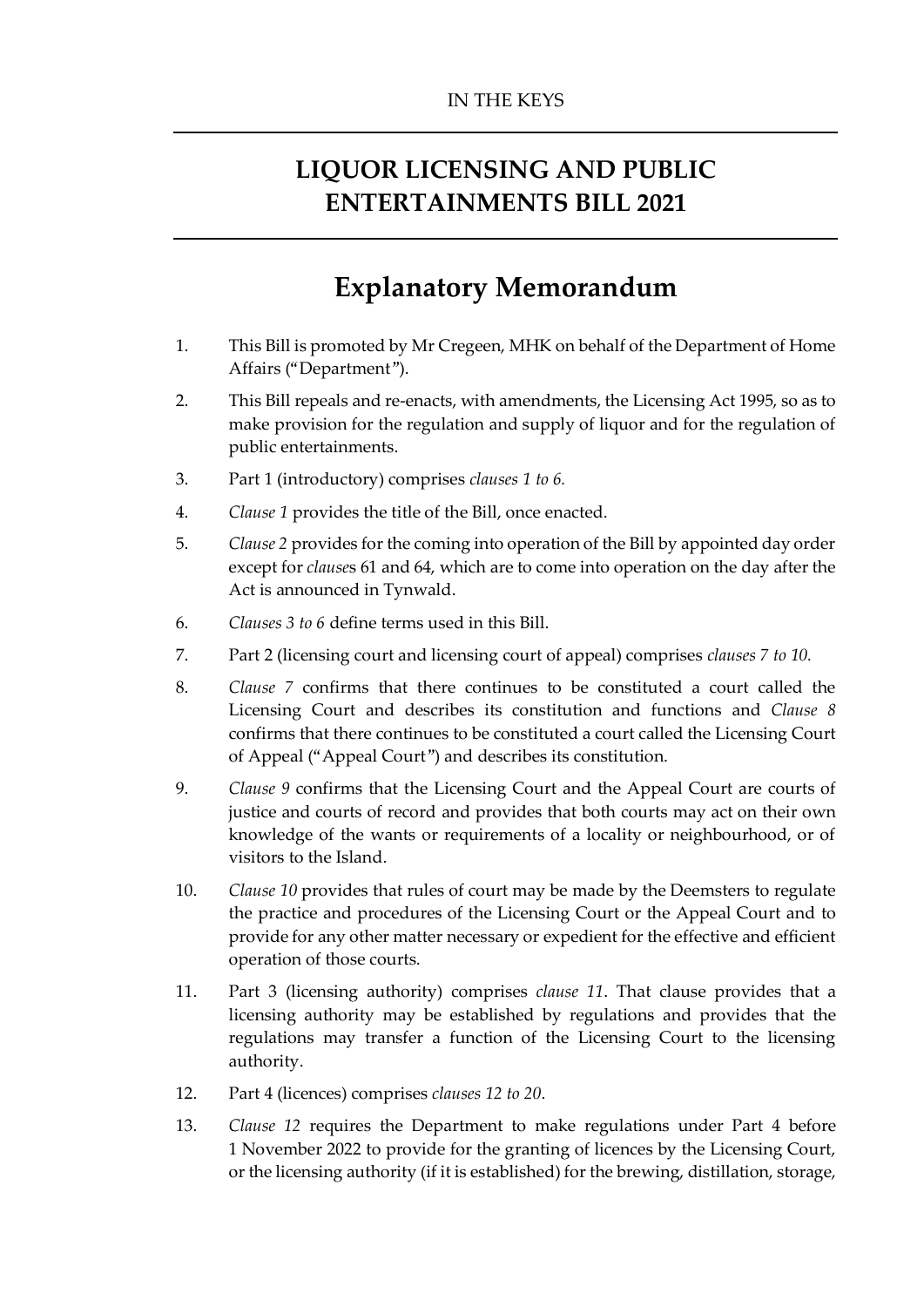transportation, sale or supply of liquor; and for the licensing of public entertainments.

- 14. *Clause 13* provides for the regulations to make provision for the premises, persons and public entertainments that are required to be licensed, or for an activity or business connected to brewing, distillation, storage, transportation, sale or supply of liquor to be licensed.
- 15. *Clause 14* requires the regulations to make provision about the procedure for making an application for a licence under Part 3.
- 16. *Clause 15* requires the regulations to provide for the grant of licences or refusal of applications, which may be considered by the Licensing Court (or licensing authority, if it is established) and describes the conditions that may be prescribed, and those that may not be prescribed, in the regulations.
- 17. *Clause 15* enables the regulations to provide that the Licensing Court or licensing authority may vary or remove any condition imposed by it; waive, any undertaking previously given and accepted, or impose a further condition or accept a further undertaking by the licensee.
- 18. *Clause 15(6)* requires the regulations to specify the information to be contained in a licence including any conditions to which the licence is subject and any undertaking given by the licensee.
- 19. *Clause 16* requires the regulations to specify the circumstances when a licence may be suspended, revoked or surrendered and the procedures that apply in relation to such matters.
- 20. *Clause 17* requires the regulations to make provision for the renewal of licences.
- 21. *Clause 18* requires the Department to make provision in regulations for the establishment and maintenance of a register of licences granted, suspended or revoked, and of activities notified under section 20.
- 22. *Clause 19* requires the Department to make provision in regulations for the establishment and maintenance of a register of persons who may be employed with respect to any licensed premises as a guard, doorkeeper or responsible person ("Licensed Staff Register") or such other person as may be specified in regulations.
- 23. *Clause 20* provides that the regulations may make provision for specified activities for which a licence is not required under this Act to be notified to the Department or the licensing authority before the activity takes place.
- 24. Part 5 (restricted areas) comprises *clause 21* and enables the Department, by order, to designate an area as a restricted licensing area if it is satisfied that is necessary to so designate the area for the purpose of one or more of the licensing objectives. *Clause 21* describes the persons to be consulted and the steps to be taken before making such an order.
- 25. Part 6 (conduct on licensed premises) comprises *clauses 22 to 38.*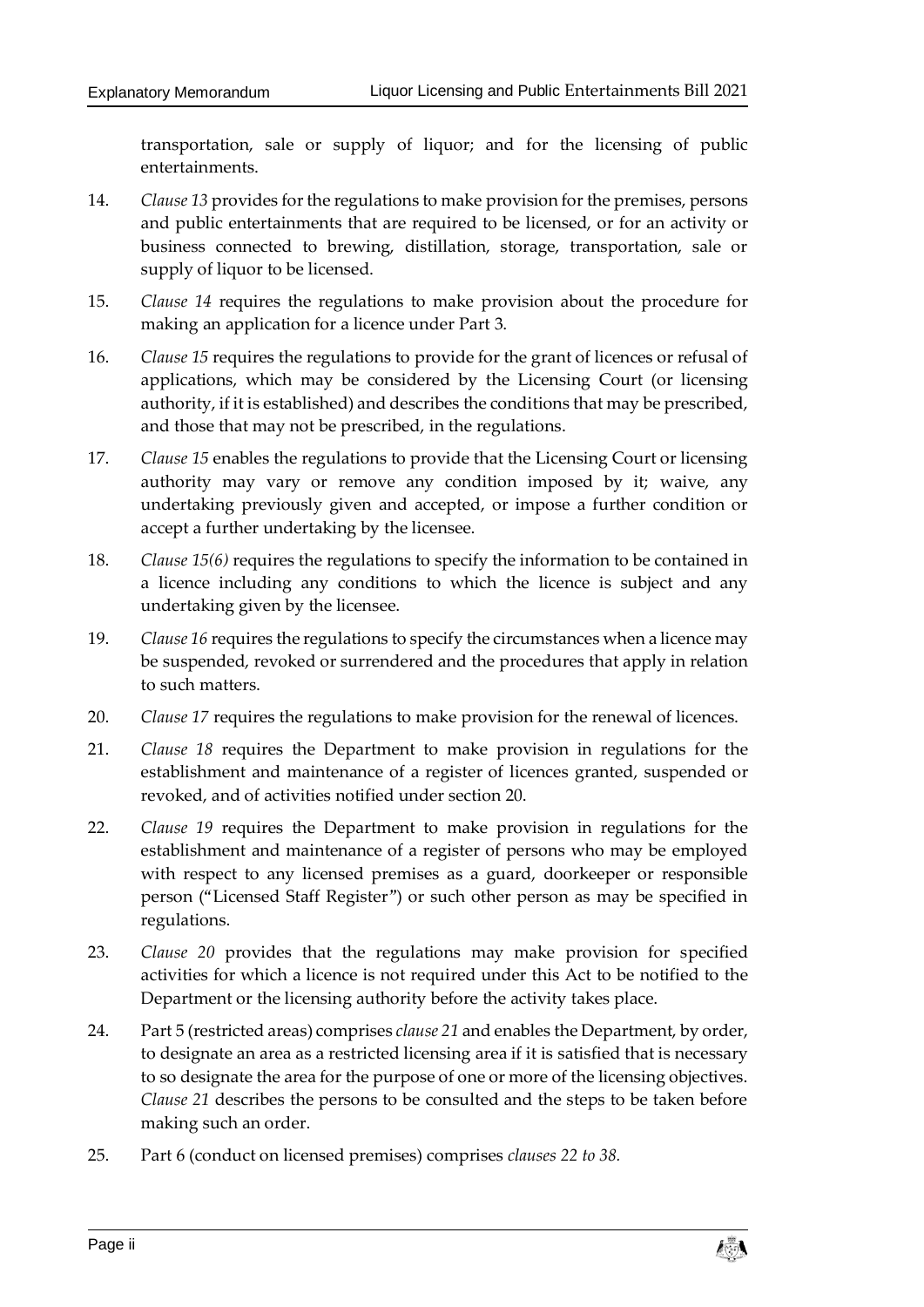- 26. *Clause 22* enables the Department to make regulations requiring a licensee, or a person who is required to give notification under section 20, to give notice in writing to the Chief Constable of the hours between which the person intends to sell or supply liquor for consumption on the licensed premises; or undertake a public entertainment or such other activity for which a licence is required as may be specified in the regulations.
- 27. *Clause 23* requires the Department to make provision in regulations that controls the acquisition or consumption of liquor by a minor and enables the Department to specify any document or class of documents which may be produced for the purpose of proving the age of a person.
- 28. *Clause 24* requires a responsible person to be on licensed premises at all times when the premises are open to the public. A responsible person is defined as the licensee for the premises or a person designated by the licensee as having personal responsibility for the premises in the absence of the licensee. *Clause 24*  prohibits a licensee from designating a person under this section unless the person is the holder of such qualification or licence as may be specified by the Department in regulations or otherwise approved by the Department to act as a responsible person of those premises. Section 24 also requires a licensee to ensure that at all times a logbook is kept at the premises which records the name of the responsible person at any given time and that such logbook is available for inspection to any police officer immediately on demand.
- 29. *Clause 25* provides that it is an offence for a licensee to sell or supply to any person in the licensed premises, or permit any other person to sell or supply to any person in the licensed premises, liquor in a quantity that exceeds the amount requested.
- 30. *Clause 26* enables the Department by regulations to make provision that enables the minimum price at which liquor may or must be sold to be specified, and to regulate or prohibit the supply of liquor with other products or services for a single price; and regulate the labelling of liquor in relation to its price.
- 31. *Clause 27* restricts the ability to purchase liquor on credit.
- 32. *Clause 28* prohibits alterations to be made to such licensed premises as may be specified in regulations made by the Department, without the permission of the Licensing Court or licensing authority, except in specified circumstances.
- 33. *Clause 29* enables regulations to be made to require certain notices to be displayed on licensed premises.
- 34. *Clause 30* provides an offence for a person to be on any licensed premises when guilty of disorderly behaviour; or when behaving indecently to the annoyance of any person, and gives powers to the police to arrest such a person and gives the court powers to make certain orders against the offending person.
- 35. *Clause 31* provides that it is an offence for a person in licensed premises to procure liquor for consumption by an intoxicated person in or in close proximity to licensed premises, or aid an intoxicated person in obtaining or consuming liquor in licensed premises.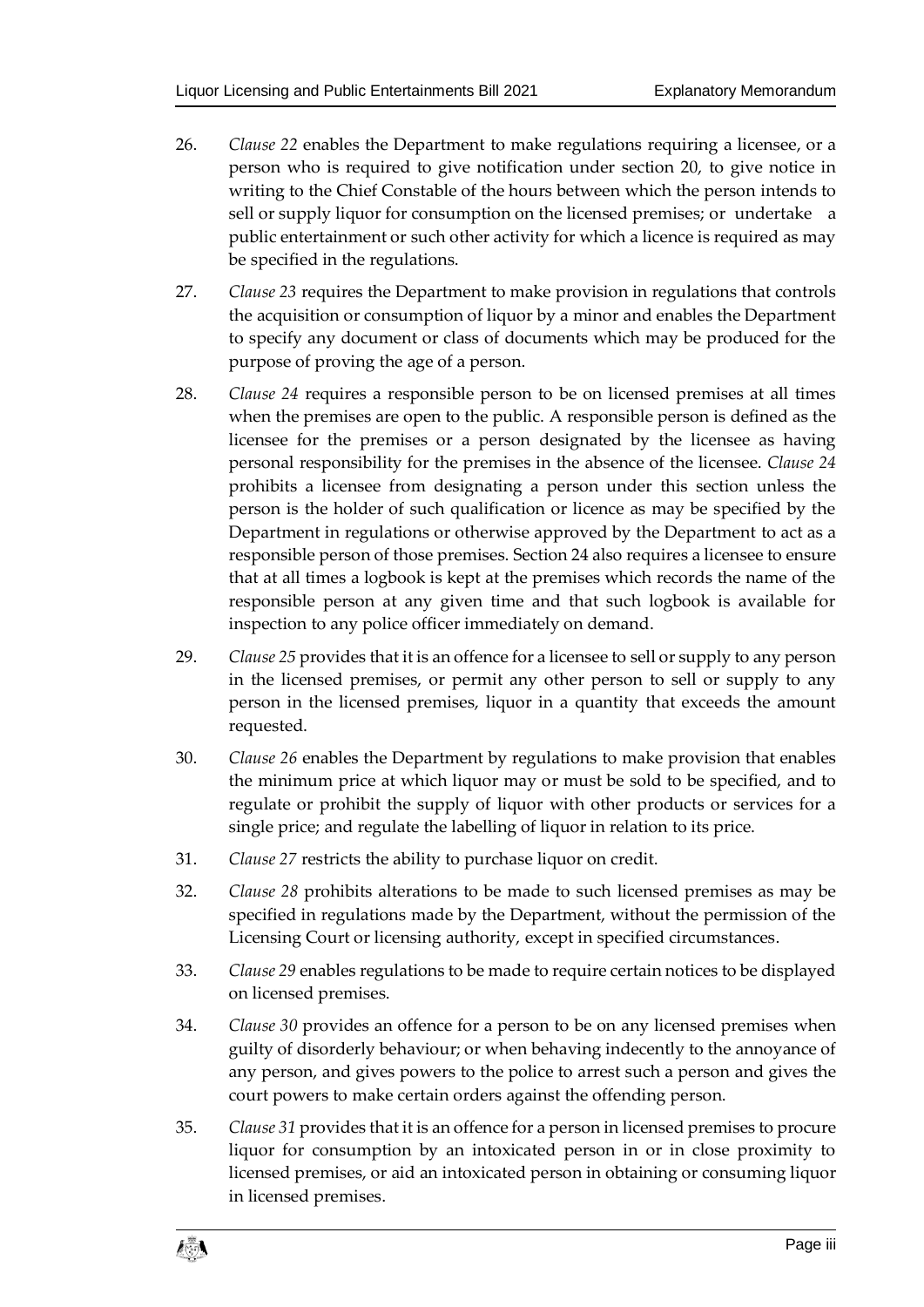- 36. *Clause 32* provides that certain specified offences, when committed against a licensee, a responsible person, a guard or doorkeeper, or any other member of the staff of the licensed premises in the course of their employment in the premises, is an aggravated offence; and consequently, the sentencing court must decide on the level of sentence as if the person against whom it was committed were a police officer or other person serving in a public facing role.
- 37. *Clause 33* enables the licensee or other responsible person, and any employee or agent of the responsible person, to refuse to admit any member of the public to licensed premises or refuse to supply liquor to any person, in the circumstances described in the clause.
- 38. *Clause 34* provides that it is an offence for a licensee to permit the licensed premises to be the habitual resort or place of meeting of reputed prostitutes, but permits such a person to remain in the licensed premises for the purpose of obtaining reasonable refreshment for such time as is necessary for the purpose.
- 39. *Clause 35* restricts gaming activities that may be carried on in licensed premises.
- 40. *Clause 36* provides that if a licensee is convicted of certain offences under the Misuse of Drugs Act 1976, the court by which the person is convicted may by order revoke the licence of that licensee.
- 41. *Clause 37* provides that it is an offence for a licensee, without reasonable excuse, to have possession on licensed premises any kind of liquor which the licensee is not authorised to sell on those premises.
- 42. *Clause 38* provides an offence where a licensee sells liquor which the licensee is not permitted to sell, which is then drunk, with the consent of the licensee on the licensed premises, in premises adjoining the licensed premises and belonging to the licensee or under his or her control or used by his or her permission or in a street adjoining or near to the licensed premises.
- 43. *Clause 38* also provides that it is an offence for a licensee, with intent to evade the terms of the licence, to take, or permit any other person to take, any liquor from the licensed premises for the purpose of its being sold on the account of the licensee or for his or her benefit or profit.
- 44. Part 7 (appeals) comprises *section 39* and provides for appeals against decisions of the licensing court or licensing authority.
- 45. Part 8 (other offences) comprises *clauses 40 to 44*.
- 46. *Clause 40* provides that it is an offence for a person to engage in the brewing, distillation, storage, transportation, sale or supply of liquor unless the person has been granted a licence for such an activity, subject to the exceptions set out in *clause 40* and any set out in regulations made under this Bill.
- 47. *Clause 40* also provides that where regulations under Part 4 require a person to have been granted to him or her a licence to undertake a public entertainment, a person who undertakes that public entertainment otherwise than in accordance with the licence commits an offence

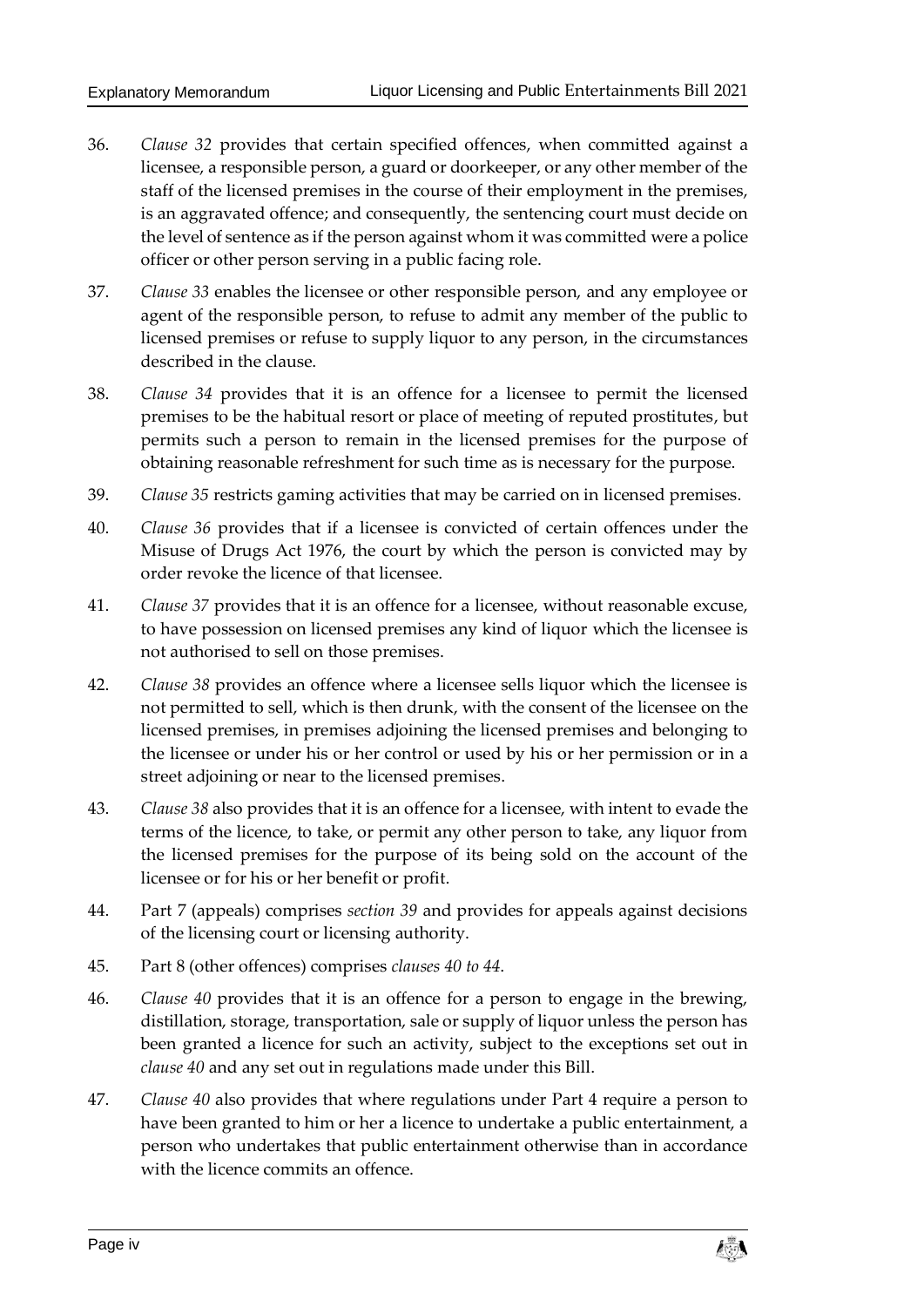- 48. *Clause 41* provides offences in respect of certain behaviours by a person while drunk.
- 49. *Clause 42* makes it an offence for a person to consume liquor in a public place after being warned by a police officer not to do so. A police officer may not give such a warning unless it appears to the officer that the person concerned is doing any of the things set out in *clause 42.*
- 50. *Clause 43* provides that it is an offence for a person to knowingly sell liquor in confectionery to any person under 16.
- 51. *Clause 44* enables the Department by regulations to prohibit the sale or use of liquor that is in powder form or vapour form.
- 52. Part 9 (enforcement) comprises *clauses 45 to 56.*
- 53. *Clause 45* makes general provision with regard to offences.
- 54. *Clause 46* provides that in any provision of this Act which imposes any criminal or other liability on a licensee, or provides for any power to arise or anything to happen on the conviction of a licensee, the reference to the licensee includes a reference to a person who at the material time is or was a responsible person for the premises.
- 55. *Clause 47* provides that if a person who is or has been a licensee has been convicted of any offence triable on information, or of any other offence prescribed in Regulations made by the Department, the court convicting the person may on the application of the Chief Constable make an order disqualifying the person for holding or obtaining a licence under this Act for such period (not exceeding 2 years) as the Court may direct.
- 56. *Clause 48* provides power to the court to suspend a licence in certain circumstances set out in the clause.
- 57. *Clause 49* provides that where an order is made revoking or suspending a licence, the Licensing Court or licensing authority, or the court by which the revocation or suspension order is made, may order that the revocation or suspension be suspended until the appeal is determined or abandoned or, if no appeal is entered, until 14 days after the date of the order.
- 58. *Clause 50* provides that a police officer may at any time enter licensed premises for the purpose of preventing or detecting the commission of any offence under this Bill.
- 59. *Clause 51* provides for court warrants to be obtained to enable entry by a police officer into premises where there is reasonable ground for believing that any liquor is sold by retail, or exposed or kept for sale by retail at any place where it may not lawfully be sold by retail.
- 60. *Clause 52* provides an offence where a licensee fails within a reasonable time to produce for examination the licence in the circumstances described in the clause.
- 61. *Clause 53* makes provision as to the evidence needed to prove whether a sale of liquor took place.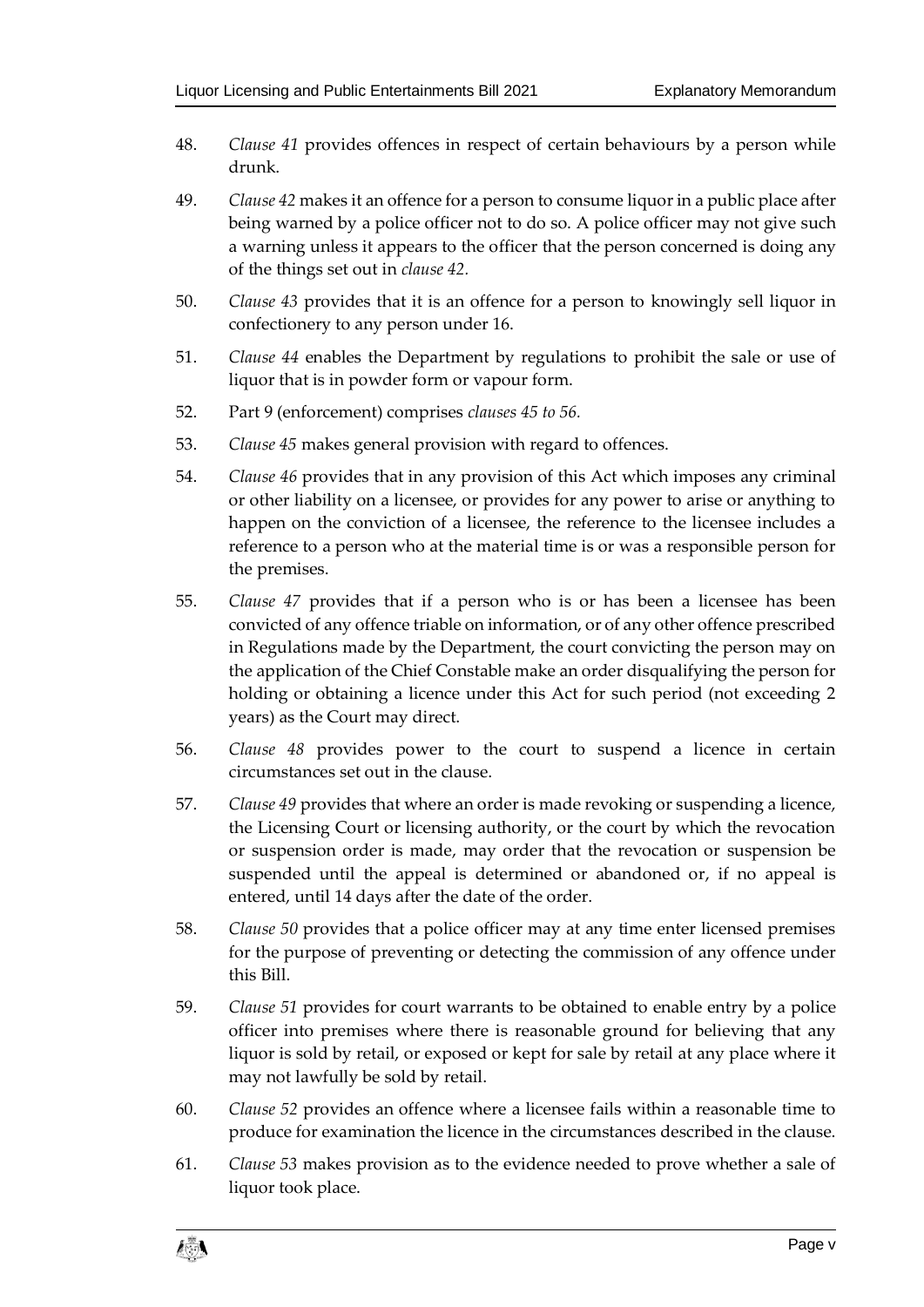- 62. *Clause 54* enables any member of the Licensing Court or licensing authority at any reasonable time to enter and inspect any licensed premises and provides that it is an offence for a person to obstruct a member of the Licensing Court or licensing authority in the exercise of any power under this clause.
- 63. *Clause 55* provides powers of closure of premises if a riot or violent disorder happens or is expected to happen at any place,
- 64. *Clause 56* enables regulations to be made that would give a police officer or a person authorised by the licensing authority (if established, and in accordance with powers granted under regulations made under section 11) the power by notice to impose a monetary penalty (which may be a fixed or a variable penalty) on a person who breaches a regulation or order under this bill.
- 65. Part 10 (general) comprises *clauses 57 to 64.*
- 66. *Clause 57* makes general provision in respect of regulations and orders made under this Bill.
- 67. *Clause 58* sets out who must be consulted before an order or regulations made under this Bill is made.
- 68. Clause 59 provides that the Department may by Regulations prescribe any fees that are required to be paid for the purpose of the administration of this Bill and provides that such an order may grant an exemption from the payment of a fee; or grant a discount or deferral in respect of any fee payable under such an order.
- 69. *Clause 60* provides that the Department may by order approve any code of practice issued under this Act (whether by the Department or not, and whether in the Island or elsewhere) for the purpose of giving practical guidance to persons engaged in liquor licensing or public entertainments; and promoting what appears to it to be desirable practices by such persons for promoting the licensing objectives. *Clause 60* also provides that, the Licensing court or licensing authority may impose as a condition of a licence that the licensee must comply with a code of practice approved under this clause. *Clause 60* also provides that the Department may issue guidance to persons required to be licensed under this Bill and that if any such guidance is issued it must be published.
- 70. *Clause 61* provides despite any agreement or arrangement to the contrary, the tenant of licensed premises may purchase beer from any person and that any agreement or arrangement which restricts or controls a tenant of licensed premises in the purchase of beer is void.
- 71. *Clause 61* also provides that where any premises have at any time been licensed under the Licensing Act 1995 or this Bill, any provision in an agreement, arrangement or deed entered into after the coming into operation of clause 61 which prohibits the premises from being licensed under this Bill, or otherwise restricts the use of the premises as licensed premises, shall have no effect.
- 72. *Clause 62* provides that the Department may by regulations make a scheme for the sharing of information between the Chief Constable and licensees about persons who are subject to any court order excluding the person from licensed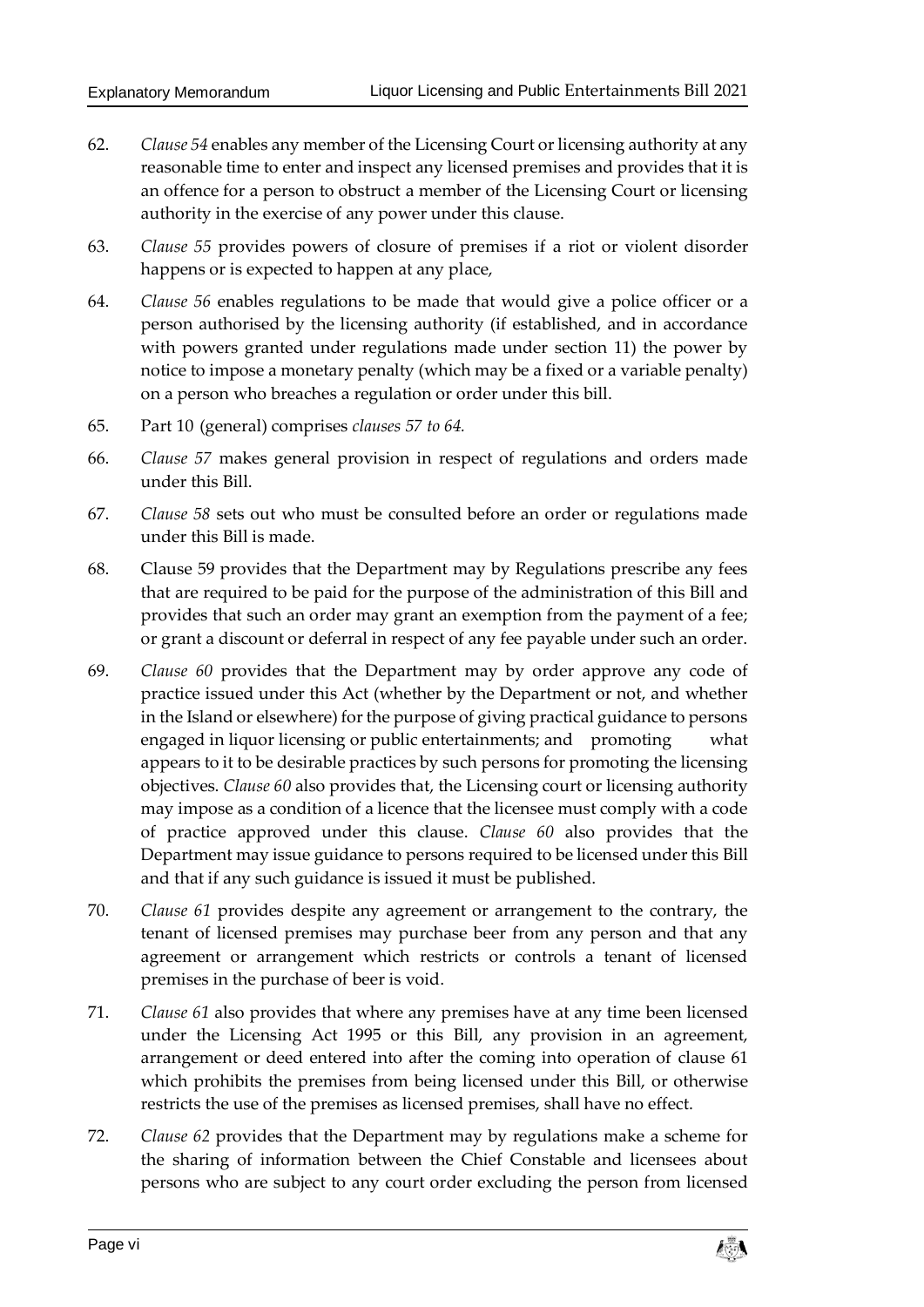premises or who are otherwise excluded or restricted in their use of licensed premises under this Bill.

- 73. Part 11 (repeals, amendments and transitional arrangements) comprises *clauses 63 and 64.*
- 74. *Clause 63* introduces schedule 1, which lists enactments that are repealed and introduces *schedule 2*, which makes amendments to other enactments as a result of the enactment of this Bill.
- 75. *Clause 64* provides that the Licensing Act 1995 is amended so that where a triennial sitting of the court is due to be held before 31st March 2022, that sitting shall instead be held before 31st March 2023.
- 76. It is expected that this Bill, when enacted, will have positive financial and social implications for the Island by providing for a standards-driven, safety-orientated, less bureaucratic and more flexible licensing regime to the benefit of the licensing industry and the wider community as a whole. The key area in which there is a financial implication is in relation to the deferral of the triennial licensing that would normally occur under section 4 of the Licensing Act 1995. This would result in monies that would otherwise be collected by way of licensing fees not being payable by licensees for the year ending March 2023. There are likely to be transitional costs if and when the Licensing Authority is set up, and as the new approach to receipt and publishing of applications related to licences evolves.
- 77. In the opinion of the member moving the Bill its provisions are compatible with the Convention rights within the meaning of the Human Rights Act 2001.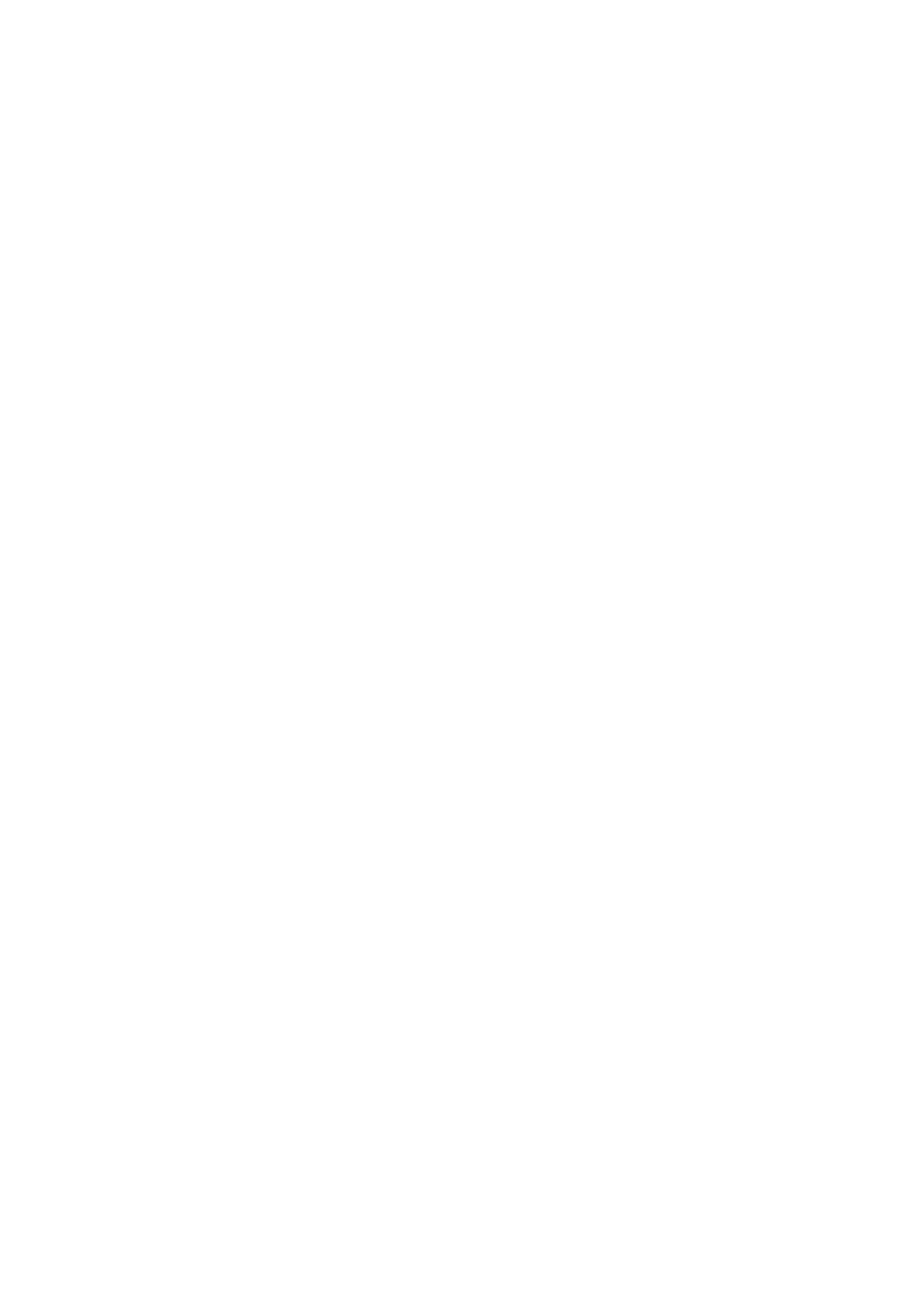

# **LIQUOR LICENSING AND PUBLIC ENTERTAINMENTS BILL 2021**

# **Index**

|                | Section<br>Page                                                                                                                                       |    |  |  |  |
|----------------|-------------------------------------------------------------------------------------------------------------------------------------------------------|----|--|--|--|
|                | <b>PART 1 - INTRODUCTORY</b><br><u> 1980 - Johann Barn, mars ann an t-Amhain Aonaichte ann an t-Amhain Aonaichte ann an t-Amhain Aonaichte ann an</u> | 13 |  |  |  |
| 1              |                                                                                                                                                       |    |  |  |  |
| 2              |                                                                                                                                                       |    |  |  |  |
| 3              |                                                                                                                                                       |    |  |  |  |
| $\overline{4}$ | Meaning of "entertainment" and "public entertainment"15                                                                                               |    |  |  |  |
| 5              |                                                                                                                                                       |    |  |  |  |
| 6              |                                                                                                                                                       |    |  |  |  |
|                | <b>PART 2 - LICENSING COURT AND LICENSING COURT OF APPEAL</b>                                                                                         | 17 |  |  |  |
| 7              |                                                                                                                                                       |    |  |  |  |
| 8              |                                                                                                                                                       |    |  |  |  |
| 9              |                                                                                                                                                       |    |  |  |  |
| 10             |                                                                                                                                                       |    |  |  |  |
|                | <b>PART 3 - LICENSING AUTHORITY</b><br><u> 1980 - Andrea Brand, Amerikaansk politik (</u>                                                             | 18 |  |  |  |
| 11             |                                                                                                                                                       |    |  |  |  |
|                | <b>PART 4 - LICENCES</b>                                                                                                                              | 18 |  |  |  |
| 12             |                                                                                                                                                       |    |  |  |  |
| 13             |                                                                                                                                                       |    |  |  |  |
| 14             |                                                                                                                                                       |    |  |  |  |
| 15             |                                                                                                                                                       |    |  |  |  |
| 16             | Regulations: suspension, revocation or surrender of licences22                                                                                        |    |  |  |  |
| 17             |                                                                                                                                                       |    |  |  |  |
| 18             |                                                                                                                                                       |    |  |  |  |
| 19             |                                                                                                                                                       |    |  |  |  |
| 20             |                                                                                                                                                       |    |  |  |  |
|                | <b>PART 5 - RESTRICTED AREAS</b>                                                                                                                      | 24 |  |  |  |
| 21             |                                                                                                                                                       |    |  |  |  |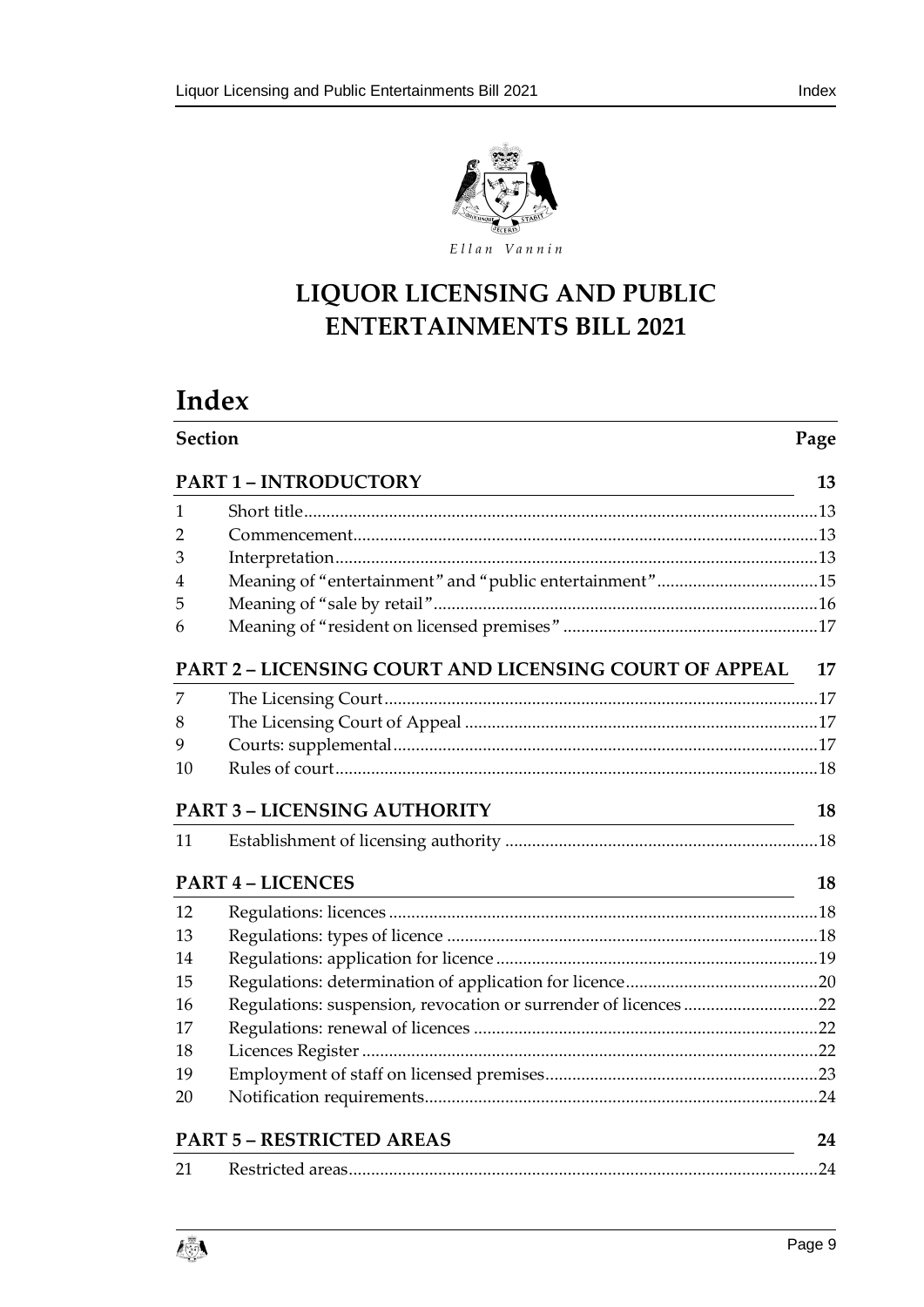|    | <b>PART 6 - CONDUCT ON LICENSED PREMISES</b>                             | 25 |
|----|--------------------------------------------------------------------------|----|
| 22 |                                                                          |    |
| 23 |                                                                          |    |
| 24 |                                                                          |    |
| 25 |                                                                          |    |
| 26 |                                                                          |    |
| 27 |                                                                          |    |
| 28 |                                                                          |    |
| 29 |                                                                          |    |
| 30 | Misbehaviour of persons: preventing entry into licensed premises or sale |    |
| 31 | Procuring drink for intoxicated persons on licensed premises32           |    |
| 32 |                                                                          |    |
| 33 |                                                                          |    |
| 34 |                                                                          |    |
| 35 |                                                                          |    |
| 36 |                                                                          |    |
| 37 |                                                                          |    |
| 38 |                                                                          |    |
|    | <b>PART 7 - APPEALS</b>                                                  | 36 |
|    |                                                                          |    |
| 39 |                                                                          |    |
|    | <b>PART 8 - OTHER OFFENCES</b>                                           | 38 |
| 40 |                                                                          |    |
| 41 |                                                                          |    |
| 42 |                                                                          |    |
| 43 |                                                                          |    |
| 44 |                                                                          |    |
|    | <b>PART 9 - ENFORCEMENT</b>                                              | 42 |
| 45 | <u> 1989 - Johann Stoff, Amerikaansk politiker († 1908)</u>              |    |
| 46 |                                                                          |    |
| 47 |                                                                          |    |
| 48 |                                                                          |    |
| 49 |                                                                          |    |
| 50 |                                                                          |    |
| 51 |                                                                          |    |
| 52 |                                                                          |    |
| 53 |                                                                          |    |
| 54 |                                                                          |    |
| 55 |                                                                          |    |
| 56 |                                                                          |    |
|    |                                                                          |    |

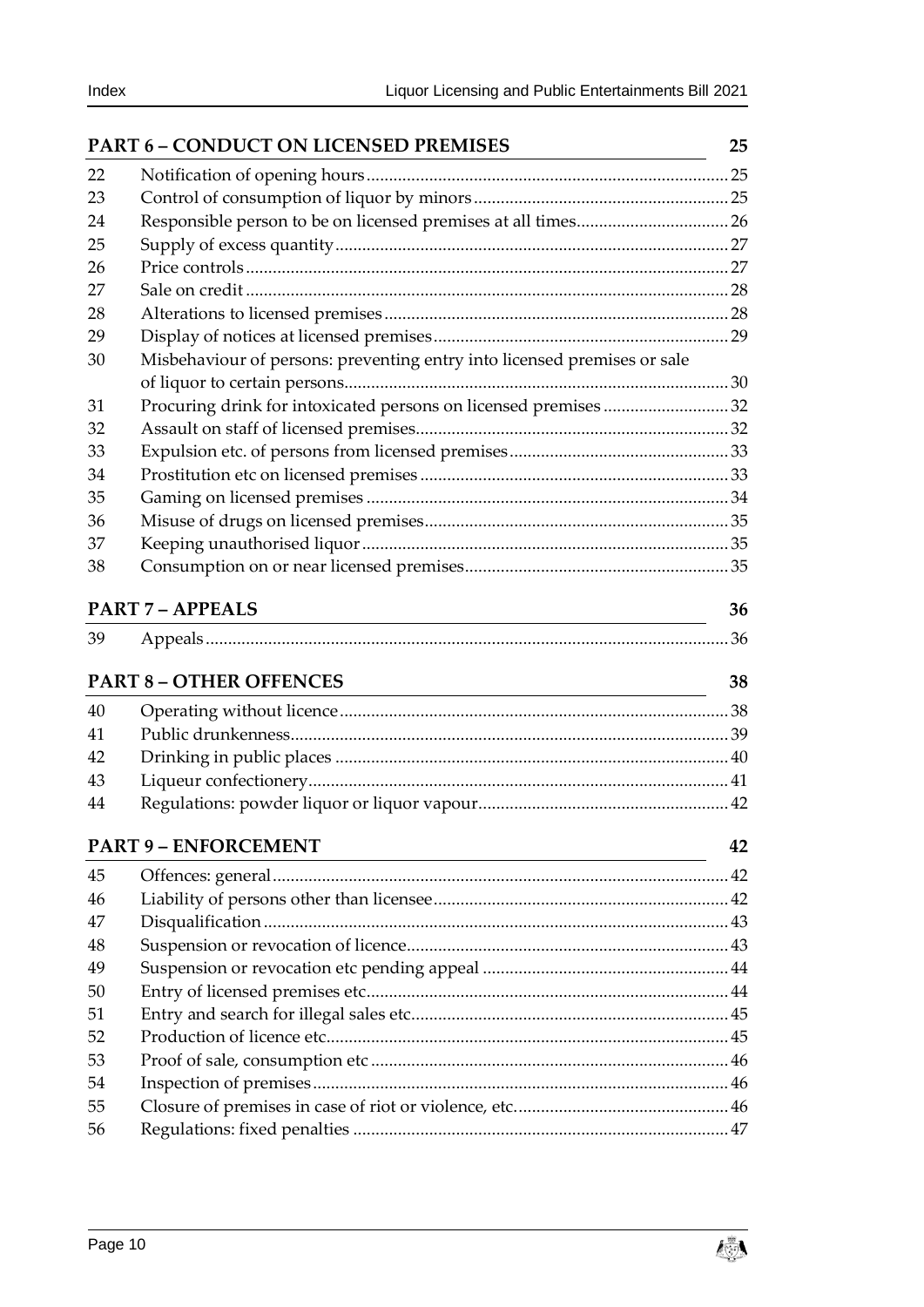| 57 |                                                |  |
|----|------------------------------------------------|--|
| 58 |                                                |  |
| 59 |                                                |  |
| 60 |                                                |  |
| 61 |                                                |  |
| 62 |                                                |  |
|    | PART 11 - REPEALS, AMENDMENTS AND TRANSITIONAL |  |

|    | <b>ARRANGEMENTS</b>                                                    |     |  |  |  |
|----|------------------------------------------------------------------------|-----|--|--|--|
| 63 |                                                                        | .52 |  |  |  |
| 64 | Triennial session of the Court under the Licensing Act 1995 extended52 |     |  |  |  |
|    | <b>SCHEDULE 1</b>                                                      | 53  |  |  |  |
|    | <b>REPEALS</b>                                                         |     |  |  |  |
|    | <b>SCHEDULE 2</b>                                                      | 54  |  |  |  |
|    | AMENDMENT OF ENACTMENTS                                                |     |  |  |  |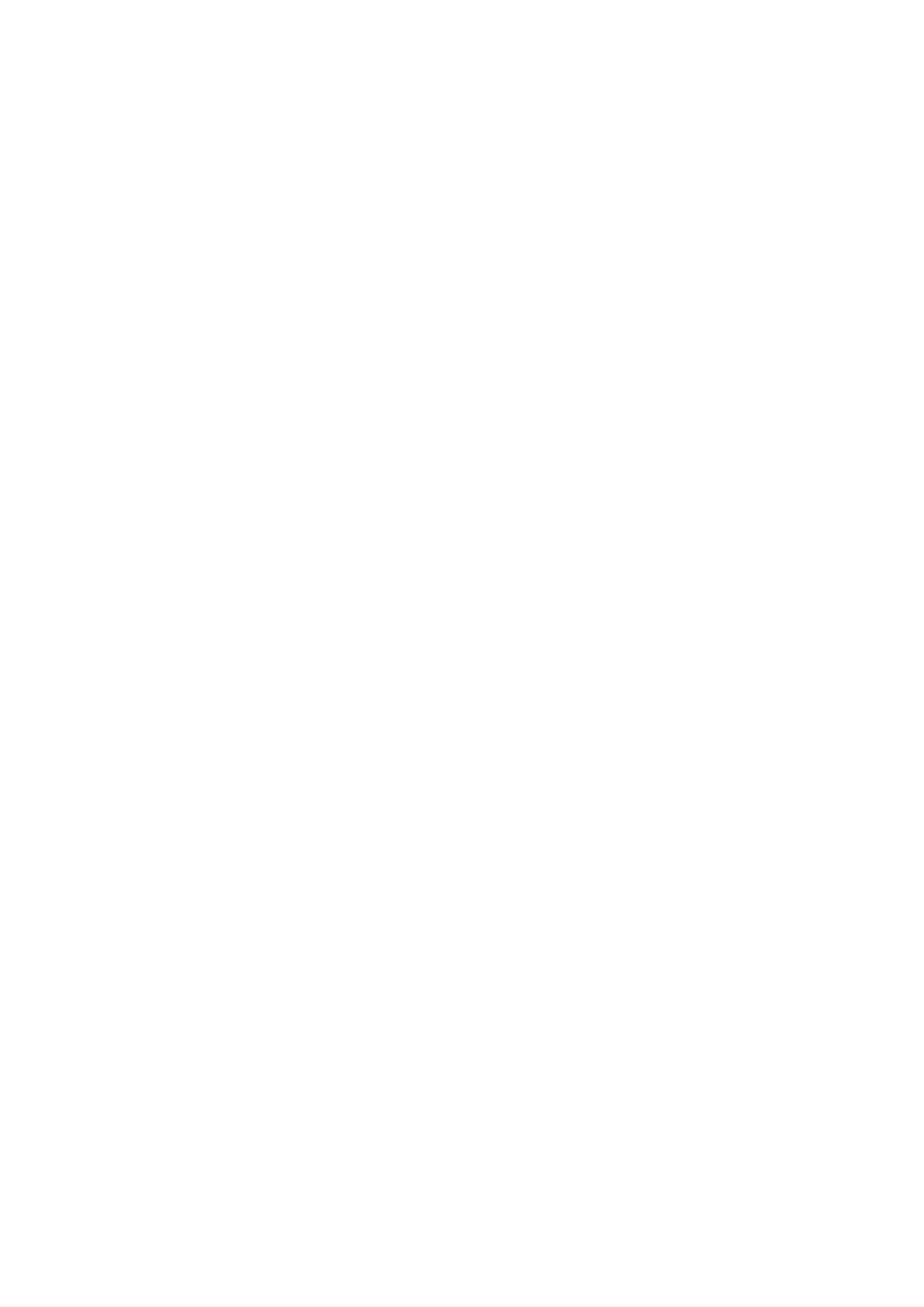

# **LIQUOR LICENSING AND PUBLIC ENTERTAINMENTS BILL 2021**

- **1** A BILL to repeal and re-enact, with amendments, the Licensing Act 1995, make
- 2 provision for the regulation and supply of liquor and for the regulation of public
- 3 entertainments; and for connected purposes.

**BE IT ENACTED** by the Queen's Most Excellent Majesty, by and with the advice and consent of the Council and Keys in Tynwald assembled, and by the authority of the same, as follows:—

# <span id="page-12-1"></span><span id="page-12-0"></span><sup>4</sup> **PART 1 – INTRODUCTORY**

#### 5 **1 Short title**

- 6 The short title of this Act is the Liquor Licensing and Public Entertainments Act  $\frac{1}{7}$  2021.
- 

#### <span id="page-12-2"></span>8 **2 Commencement**

- 9 (1) Subject to subsection (2), this Act comes into operation on such day or days 10 as the Department may by order appoint.
- 11 Tynwald procedure laying only.
- 12 (2) Sections 61 and [64](#page-51-2) come into operation on the day on which this Act is 13 passed.
- $\frac{1}{14}$  (3) An order under subsection (1) may include such consequential, incidental, 15 supplementary, savings, transitional and transitory provision as the 16 Department of Home Affairs considers necessary or expedient.
- <span id="page-12-3"></span>17 **3 Interpretation**
- $\boxed{18}$  (1) In this Act —
- 19 **"Appeal Court"** means the Licensing Court of Appeal;
- 20 **"Department"** means the Department of Home Affairs;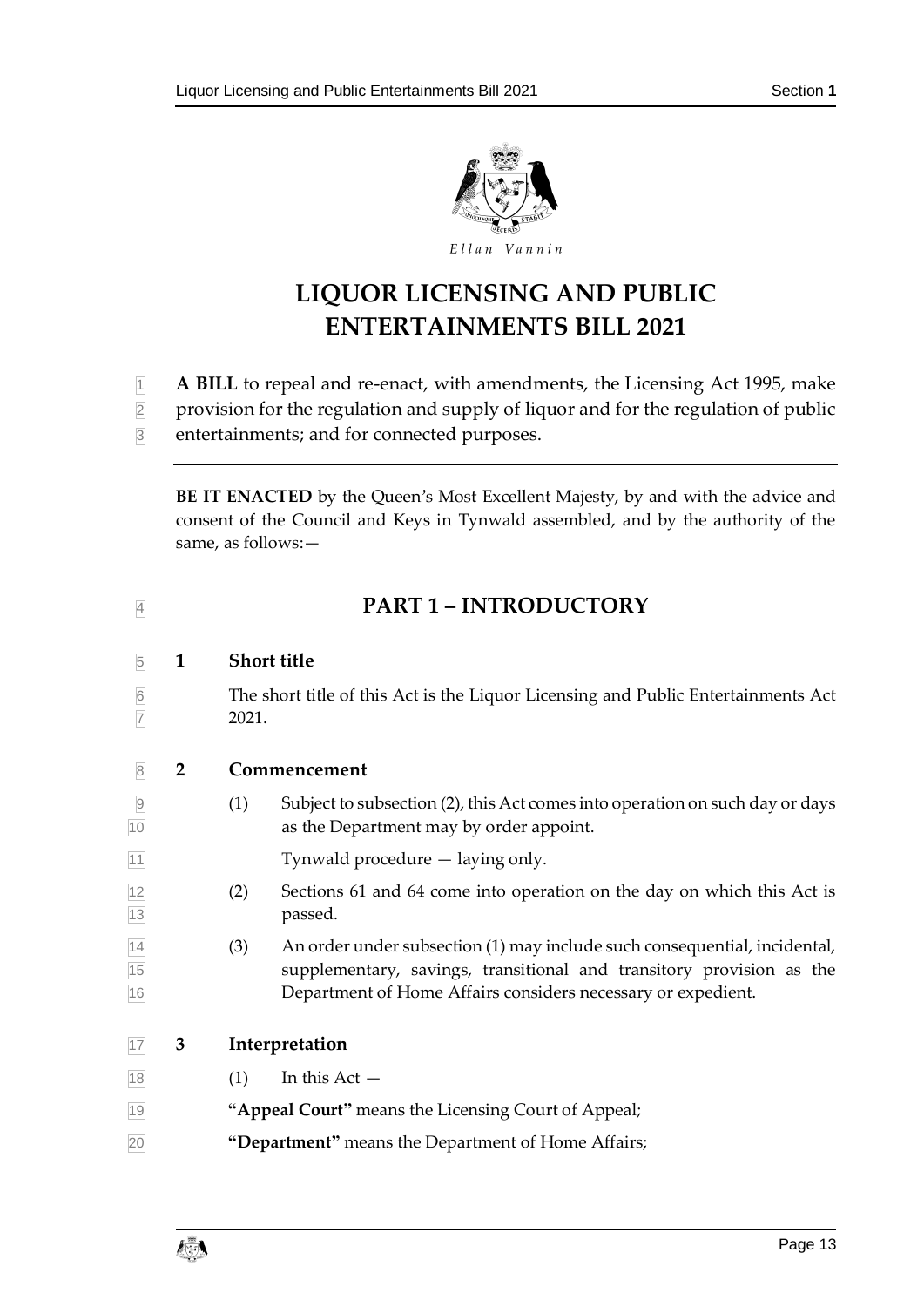| $\vert$ 1<br>$\overline{2}$<br>$\overline{3}$                         | "doorkeeper", in relation to licensed premises, means any person whose duties<br>are, or a substantial part of whose duties is, the control of admission to, or<br>the removal of persons from, the premises;                            |
|-----------------------------------------------------------------------|------------------------------------------------------------------------------------------------------------------------------------------------------------------------------------------------------------------------------------------|
| $\overline{4}$<br>$\overline{5}$<br>$6\overline{6}$<br>$\overline{7}$ | "employee", in relation to any person, includes an apprentice and any other<br>person who works for that person (whether or not under a contract of<br>employment, and whether or not the person receives wages for his or her<br>work); |
| 8<br>9<br>$\overline{10}$                                             | "guard", in relation to licensed premises, means any person whose duties are, or<br>a substantial part of whose duties is, the maintenance of order on the<br>premises;                                                                  |
| $\overline{11}$                                                       | "guidance" means guidance issued under section 60;                                                                                                                                                                                       |
| $\overline{12}$                                                       | "justice" means a justice of the peace;                                                                                                                                                                                                  |
| $\overline{13}$                                                       | "licence" means a licence granted under this Act;                                                                                                                                                                                        |
| $\frac{14}{15}$                                                       | "licensed premises" means premises in respect of which a licence is in force and<br>includes premises in respect of which the licence has been suspended;                                                                                |
| $\overline{16}$                                                       | "licensee" means the holder of a licence granted under this Act;                                                                                                                                                                         |
| $\frac{17}{18}$                                                       | "licensing authority" means the licensing authority that may be established<br>under section 11;                                                                                                                                         |
| 19                                                                    | "Licensing Court" means the court constituted under section 7;                                                                                                                                                                           |
| $\frac{20}{21}$<br>$\frac{22}{22}$                                    | "Licensing Forum" means the organisation formed in 2005 known as the<br>Licensing Forum whose membership comprises the list of persons<br>published by the Department on its website www.gov.im;                                         |
| $\overline{23}$                                                       | "licensing objectives" means the following objectives $-$                                                                                                                                                                                |
| $\frac{24}{ }$                                                        | (a)<br>securing public safety;                                                                                                                                                                                                           |
| 25                                                                    | preventing crime and disorder;<br>(b)                                                                                                                                                                                                    |
| $\frac{26}{5}$                                                        | preventing public nuisance;<br>(c)                                                                                                                                                                                                       |
|                                                                       | (d)<br>protecting and improving public health;                                                                                                                                                                                           |
|                                                                       | protecting children from harm;<br>(e)                                                                                                                                                                                                    |
| 27<br>28<br>29<br>30                                                  | (f)<br>providing an environment in which the hospitality industry may<br>flourish; and                                                                                                                                                   |
| $\overline{31}$                                                       | promoting high standards across the hospitality industry;<br>(g)                                                                                                                                                                         |
|                                                                       | "liquor" means spirits, wine, beer, cider and any other fermented, distilled or<br>spirituous liquor, but does not include -                                                                                                             |
| $\frac{32}{33}$<br>$\frac{34}{35}$<br>$\frac{35}{36}$                 | any liquor which is of a strength not exceeding 0.5 per cent. at the<br>(a)<br>time of the sale or other conduct in question;                                                                                                            |
|                                                                       | (b)<br>perfumes;                                                                                                                                                                                                                         |
| $\frac{37}{38}$                                                       | flavouring essences recognised by the Treasury as not being<br>(c)<br>intended for consumption as or with dutiable alcoholic liquor; or                                                                                                  |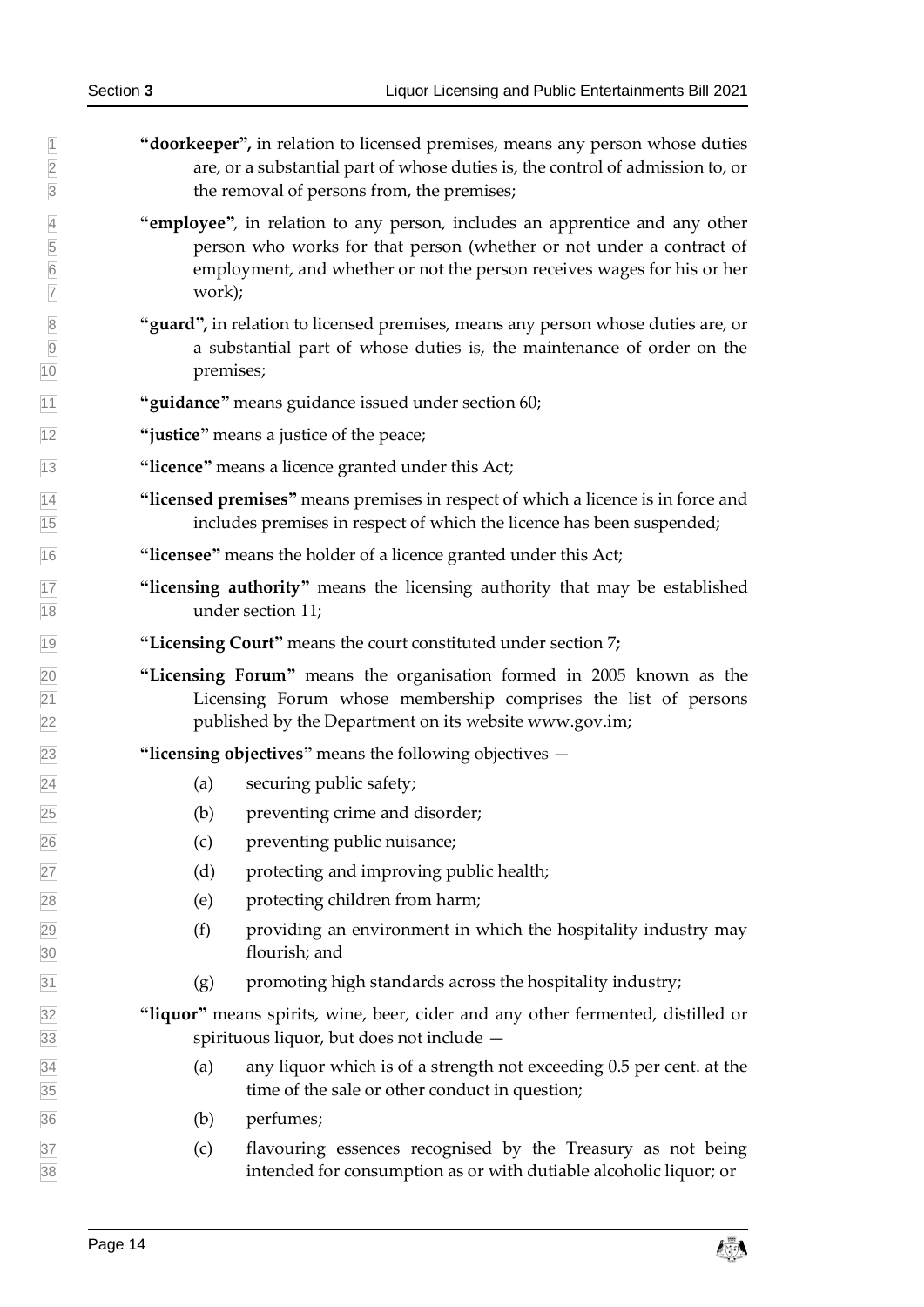<span id="page-14-0"></span>

| $\overline{1}$<br>$\overline{2}$                     |          |     | (d)<br>spirits, wine or made-wine so medicated as to be, in the opinion of<br>the Treasury, intended for use as a medicine and not as a beverage;                                                                                                                                                                                       |
|------------------------------------------------------|----------|-----|-----------------------------------------------------------------------------------------------------------------------------------------------------------------------------------------------------------------------------------------------------------------------------------------------------------------------------------------|
| $\overline{3}$<br>$\overline{4}$                     |          |     | "police officer" means a member of the Isle of Man Constabulary and includes a<br>special constable appointed under section 5(2) of the Police Act 1993;                                                                                                                                                                                |
| 5<br>$\overline{6}$                                  |          |     | "premises" includes any place, building, stall or movable structure, conveyance,<br>vessel or aircraft;                                                                                                                                                                                                                                 |
| $\overline{7}$<br>$\overline{8}$                     |          |     | "public entertainment" and "entertainment" have the meanings given in<br>section 4;                                                                                                                                                                                                                                                     |
| $\overline{9}$<br>10                                 |          |     | " <b>publish</b> " means publish on the website <b>www.gov.im</b> and in such other way that<br>brings the matter to the attention of any person who may be affected by it;                                                                                                                                                             |
| 11                                                   |          |     | "resident on licensed premises" has the meaning given in section 6;                                                                                                                                                                                                                                                                     |
| 12                                                   |          |     | "responsible person" has the meaning given in section 24; and                                                                                                                                                                                                                                                                           |
| 13                                                   |          |     | "sale by retail" has the meaning given in section 5.                                                                                                                                                                                                                                                                                    |
| 14                                                   |          | (2) | For the purposes of this Act, a person is intoxicated if-                                                                                                                                                                                                                                                                               |
| 15<br>16                                             |          |     | the person's speech, balance, co-ordination or behaviour is<br>(a)<br>noticeably affected; and                                                                                                                                                                                                                                          |
| 17<br>18<br>19                                       |          |     | it is reasonable in the circumstances to believe that the affected<br>(b)<br>speech, balance, co-ordination or behaviour is the result of the<br>consumption of liquor or some other substance.                                                                                                                                         |
| 20<br>$\overline{21}$<br>22<br>23<br>$\overline{24}$ |          | (3) | Anything which by this Act is required or permitted to be done by or to<br>the Chief Constable may be done by or to a police officer of the rank of<br>inspector or above appointed or other officer designated in writing by the<br>Chief Constable as the officer in charge of the licensing unit of the Isle of<br>Man Constabulary. |
| 25                                                   |          | (4) | The Department may by Order amend a definition in this Part.                                                                                                                                                                                                                                                                            |
| 26                                                   | $\bf{4}$ |     | Meaning of "entertainment" and "public entertainment"                                                                                                                                                                                                                                                                                   |
| 27<br>28                                             |          | (1) | In this Act "public entertainment" means an entertainment to which the<br>public are admitted, whether on payment or otherwise.                                                                                                                                                                                                         |
| 29<br>30                                             |          | (2) | Subject to the following provisions of this section, in this Act<br>"entertainment" means -                                                                                                                                                                                                                                             |
| 31                                                   |          |     | any play;<br>(a)                                                                                                                                                                                                                                                                                                                        |
| 32                                                   |          |     | any music;<br>(b)                                                                                                                                                                                                                                                                                                                       |
| 33                                                   |          |     | any dancing;<br>(c)                                                                                                                                                                                                                                                                                                                     |
| 34                                                   |          |     | any film exhibition;<br>(d)                                                                                                                                                                                                                                                                                                             |
| 35<br>36                                             |          |     | (e)<br>any game, recreation, sport, exhibition, performance or amusement<br>prescribed in regulations for the purpose of this subsection.                                                                                                                                                                                               |
| 37                                                   |          | (3) | The following are not entertainments for the purposes of this $Act -$                                                                                                                                                                                                                                                                   |
| 38                                                   |          |     | a play performed in a place of public religious worship;<br>(a)                                                                                                                                                                                                                                                                         |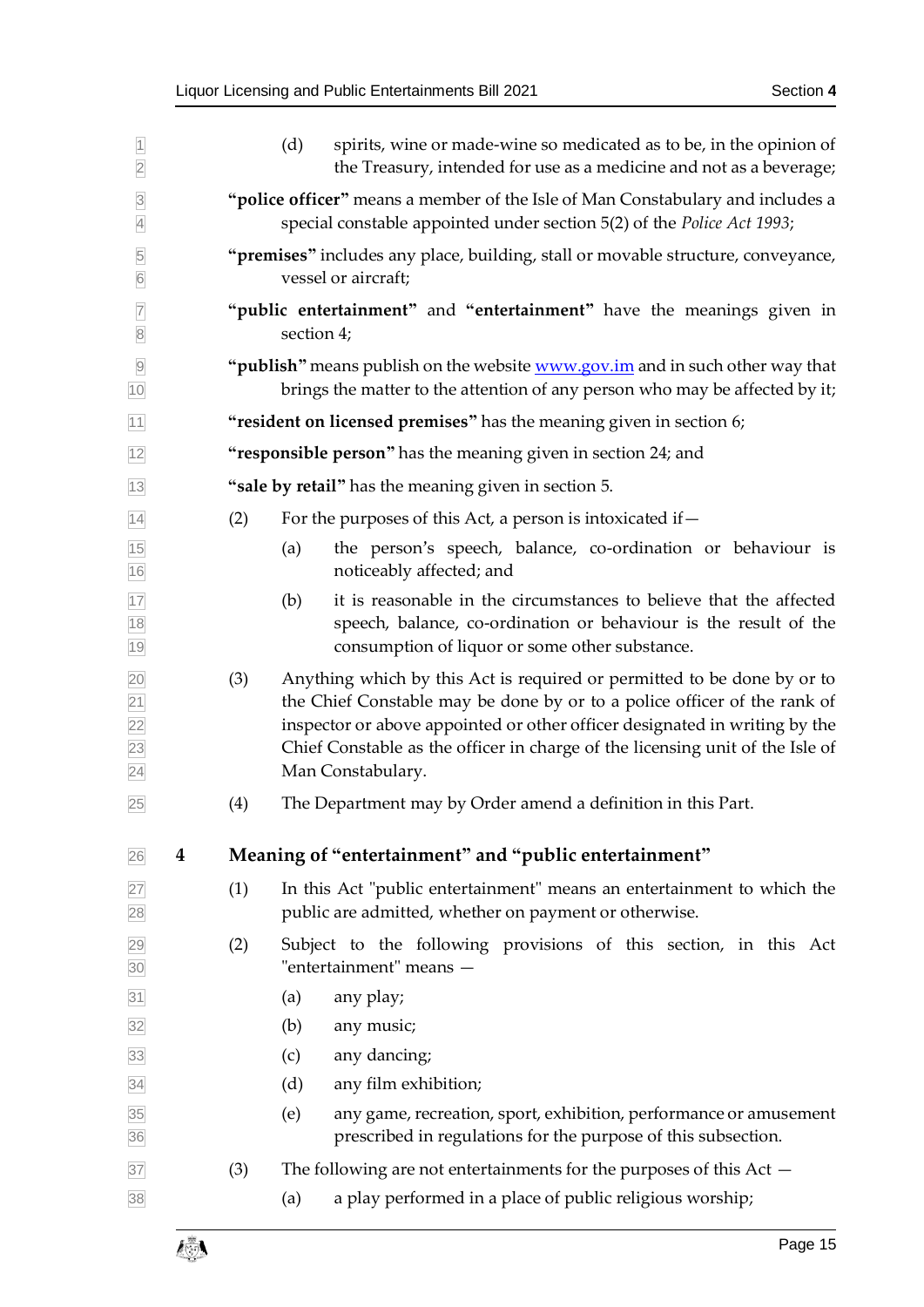- (b) music played or performed —
- (i) for a purpose merely incidental to a use of a place other than the provision of an entertainment falling within subsection (2)(a), (c), (d) or (e);
- (ii) by the reproduction of programmes included in a programme service (within the meaning given in section 6 of the *Communications Act 2021*);
- (iii) in a place of public religious worship; or
- (iv) as an incident of a religious meeting or service; and
- (c) a film exhibition which complies with such conditions as are **prescribed in regulations and –**
- (i) is not promoted for private gain; or
- (ii) has as its sole or main purpose to demonstrate any product, to advertise any goods or services or to provide information, education or instruction.

#### <span id="page-15-0"></span>**5 Meaning of "sale by retail"**

- (1) For the purposes of this Act "sale by retail", in relation to any liquor, means a sale of liquor to any person, other than a sale of liquor that—
- $\boxed{19}$  (a) is within subsection (2);
- (b) is made on premises owned or occupied by the person making the sale, and
- (c) is made for consumption off those premises.
- $\overline{23}$  (2) A sale of alcohol is within this subsection if it is  $-$
- (a) to a trader for the purposes of his or her trade,
- $\sqrt{25}$  (b) to a licensee for the purpose of making sales authorised by a licence, or
- (d) to a licensee for the purpose of making sales authorised by that licensee's licence.
- **(3)** The giving of liquor as a prize in a lottery is not to be treated for the purposes of this Act as a sale by retail of the liquor, where by virtue of section 30(3), 31(1), 32(3), 33B or 34A of the *Gaming, Betting and Lotteries Act 1988* the lottery is not unlawful.
- (4) For the purposes of this Act, if the place where a contract for the sale of liquor is made is different from the place where the liquor is appropriated to the contract, the sale of liquor is to be treated as taking place where the liquor is appropriated to the contract.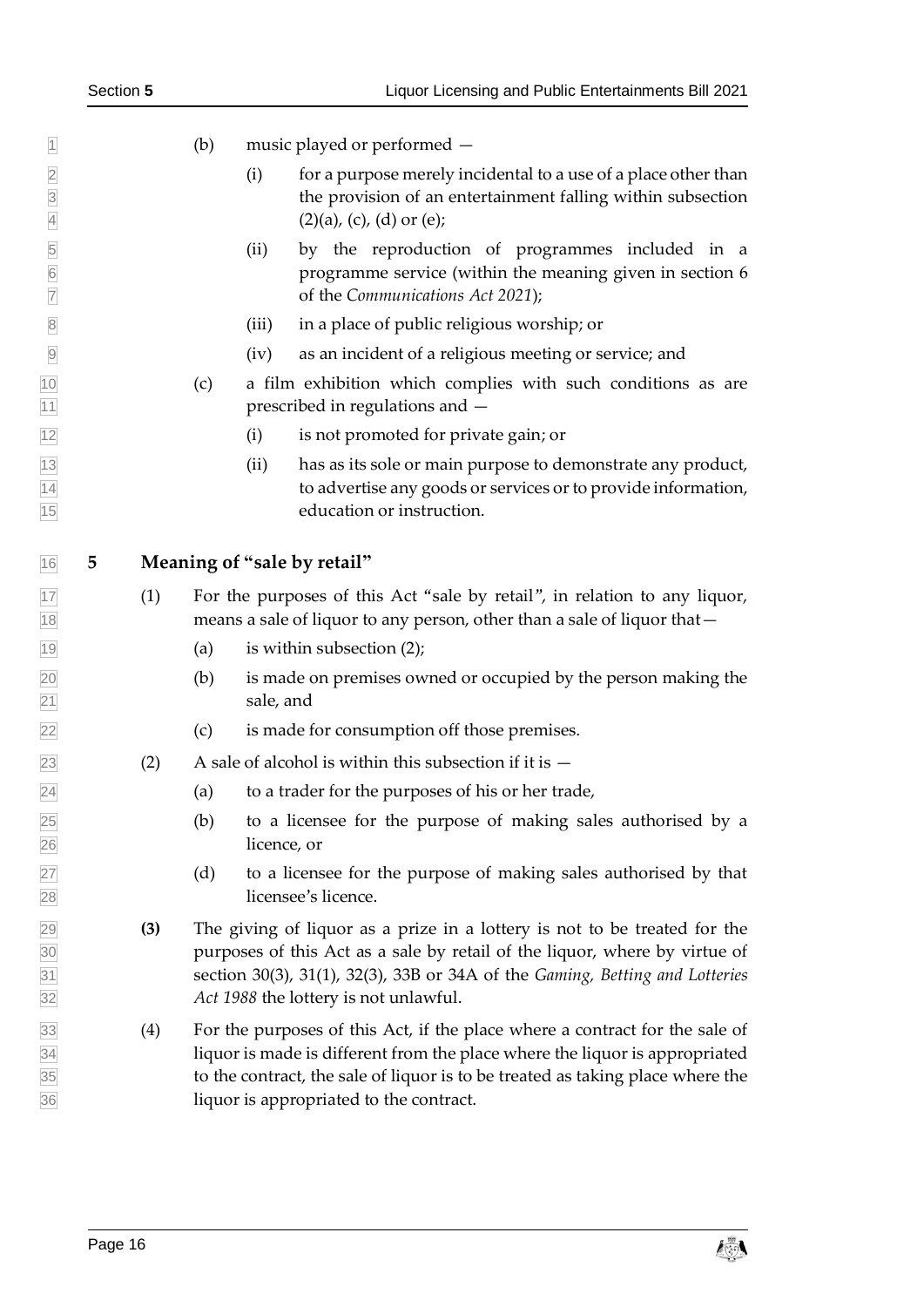<span id="page-16-4"></span><span id="page-16-3"></span><span id="page-16-2"></span><span id="page-16-1"></span><span id="page-16-0"></span>

| 1                                     | 6 |     | Meaning of "resident on licensed premises"                                                                                                                              |  |  |
|---------------------------------------|---|-----|-------------------------------------------------------------------------------------------------------------------------------------------------------------------------|--|--|
| $\overline{2}$<br>$\overline{3}$      |   | (1) | A person is regarded as a resident on licensed premises at a particular time<br>if, and only if $-$                                                                     |  |  |
| $\overline{4}$<br>5<br>$\overline{6}$ |   |     | the person has spent the previous night at the licensed premises or<br>(a)<br>is booked to spend the next night (or the present night) at the<br>licensed premises; and |  |  |
| $\overline{7}$<br>8<br>9              |   |     | the person's name has been entered in the record of residents<br>(b)<br>required to be kept by a licensee under section 4 of the Tourist Act<br>1975.                   |  |  |
| $\frac{10}{11}$                       |   | (2) | None of the following persons is to be regarded as a resident on licensed<br>premises -                                                                                 |  |  |
| 12                                    |   |     | the licensee or a member of his or her family;<br>(a)                                                                                                                   |  |  |
| $\frac{13}{14}$                       |   |     | (b)<br>a responsible person for the licensed premises or a member of a<br>responsible person's family;                                                                  |  |  |
| 15                                    |   |     | an employee of the licensee or a member of the employee's family.<br>(c)                                                                                                |  |  |
| 16                                    |   |     | <b>PART 2 - LICENSING COURT AND LICENSING COURT OF</b>                                                                                                                  |  |  |
| 17                                    |   |     | <b>APPEAL</b>                                                                                                                                                           |  |  |
| 18                                    | 7 |     | <b>The Licensing Court</b>                                                                                                                                              |  |  |
| 19                                    |   | (1) | There continues to be constituted a court called the Licensing Court.                                                                                                   |  |  |
| 20                                    |   | (2) | The Licensing Court $-$                                                                                                                                                 |  |  |
| $\frac{21}{22}$                       |   |     | consists of the High Bailiff and at least 2 but not more than 4<br>(a)<br>justices; and                                                                                 |  |  |
| 23<br>$\overline{24}$                 |   |     | is to be held at such times and places as the High Bailiff may<br>(b)<br>appoint.                                                                                       |  |  |
| 25<br>26<br>27                        |   | (3) | The Licensing Court's function is to determine applications for licences or<br>such other functions as are conferred on it under this Act or any other<br>enactment.    |  |  |
| 28                                    | 8 |     | <b>The Licensing Court of Appeal</b>                                                                                                                                    |  |  |
| 29<br>30                              |   | (1) | There continues to be constituted a court called the Licensing Court of<br>Appeal ("Appeal Court").                                                                     |  |  |
| $\overline{31}$<br>32                 |   | (2) | The Appeal Court consists of a Deemster and 2 other members, who must<br>be appointed by the Clerk of the Rolls.                                                        |  |  |
| 33                                    | 9 |     | Courts: supplemental                                                                                                                                                    |  |  |
| 34<br>35                              |   | (1) | The Licensing Court and the Appeal Court are courts of justice and courts<br>of record.                                                                                 |  |  |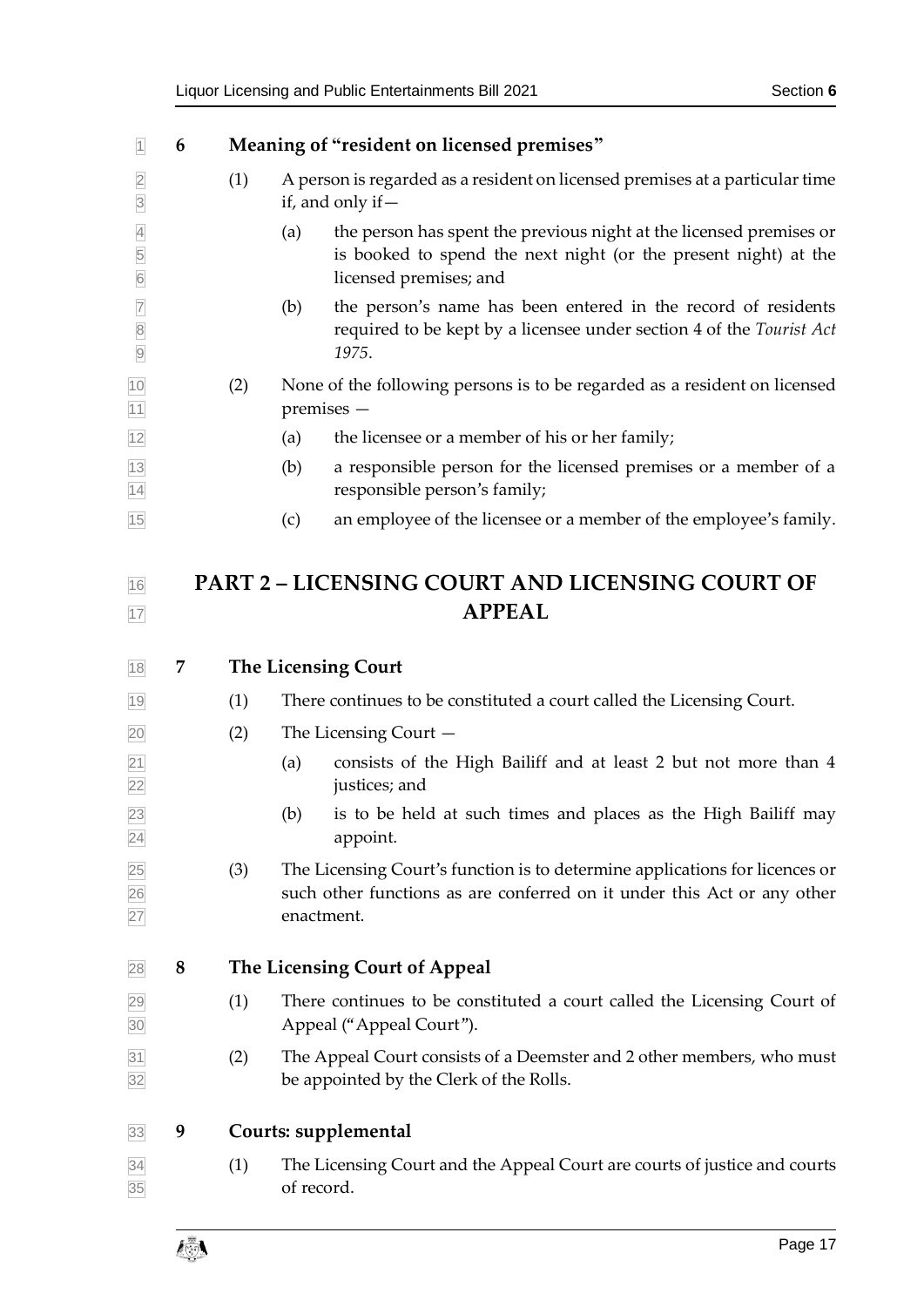1 (2) Subject to any provision in or under this Act, the Licensing Court and the Appeal Court may act on their own knowledge of the wants or Appeal Court may act on their own knowledge of the wants or requirements of a locality or neighbourhood, or of visitors to the Island.

#### <span id="page-17-0"></span>**10 Rules of court**

 Rules of court may be made by the Deemsters to regulate the practice and procedures of the Licensing Court or the Appeal Court and to provide for any other matter necessary or expedient for the effective and efficient operation of 8 those courts.

# <span id="page-17-2"></span><span id="page-17-1"></span>**PART 3 – LICENSING AUTHORITY**

### **11 Establishment of licensing authority**

- (1) The Department may by regulations establish a licensing authority.
- (2) Regulations under subsection (1) must —
- (a) specify the name and constitution of the licensing authority;
- (b) specify the functions of the licensing authority; and
- (c) require the licensing authority to carry out its functions in a way that is consistent with the licensing objectives.
- (3) Regulations under this section may transfer a function of the Licensing Court to the licensing authority.
- (4) Regulations under this section may provide for the authorisation of officers for the purpose of enforcing any provision of this Act, or regulations made under this Act, in exercise of the authority's powers and functions.

## <span id="page-17-4"></span><span id="page-17-3"></span>**PART 4 – LICENCES**

#### **12 Regulations: licences**

 The Department must make regulations under this Part before 1 November 2022, and may make subsequent regulations, to provide for the granting of licences by 27 the Licensing Court, or the licensing authority  $-$ 

- (a) for the brewing, distillation, storage, transportation, sale or supply of liquor; and
- <span id="page-17-5"></span>(b) for public entertainments.

#### **13 Regulations: types of licence**

 (1) Regulations made by the Department must specify the types of licence that may be granted under this Part in respect of —

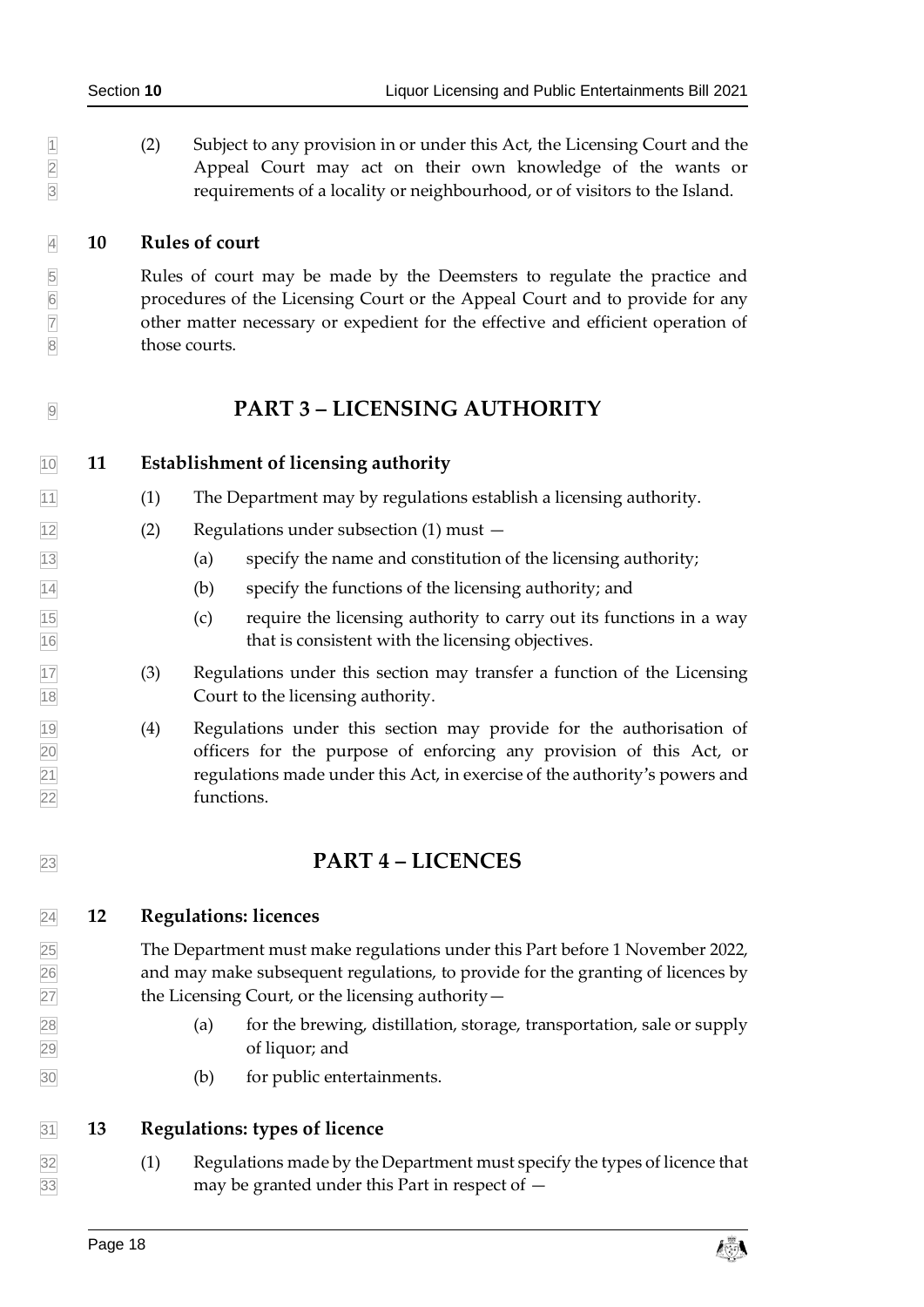<span id="page-18-0"></span>

| $\overline{1}$<br>$\overline{2}$                          |    |     | (a) | the brewing, distillation, storage, transportation, sale or supply of<br>liquor; or                                                                     |
|-----------------------------------------------------------|----|-----|-----|---------------------------------------------------------------------------------------------------------------------------------------------------------|
| $\overline{\mathbf{3}}$                                   |    |     | (b) | public entertainments.                                                                                                                                  |
| $\overline{4}$                                            |    | (2) |     | Regulations under subsection $(1)$ may make provision for $-$                                                                                           |
| $\overline{5}$                                            |    |     | (a) | the premises that are required to be licensed;                                                                                                          |
| $6\overline{6}$                                           |    |     | (b) | the persons who are required to be licensed;                                                                                                            |
| $\overline{7}$                                            |    |     | (c) | the public entertainments that are required to be licensed; or                                                                                          |
| $\begin{array}{c}\n 8 \\  \hline\n 9\n \end{array}$<br>10 |    |     | (d) | an activity or business connected to brewing, distillation, storage,<br>transportation, sale or supply of liquor that is required to be<br>licensed.    |
| 11                                                        |    | (3) |     | Regulations under subsection $(1)$ –                                                                                                                    |
| 12                                                        |    |     | (a) | may provide that a licence may be granted to one or more persons;                                                                                       |
| $\overline{13}$                                           |    |     | (b) | in the case where the applicant for the licence is a company $-$                                                                                        |
| $\frac{14}{15}$                                           |    |     |     | may require the company to provide information as to the<br>(i)<br>individuals who are beneficial owners of the company; and                            |
| $\frac{16}{17}$                                           |    |     |     | may provide for the grant of the licence to the company or<br>(ii)<br>individuals within the company, or both; and                                      |
| $\frac{18}{19}$                                           |    |     | (c) | may permit a licence to be granted in respect of one or more<br>premises or one or more activities specified in the regulations.                        |
| $\overline{20}$                                           |    | (4) |     | Regulations under subsection $(1)$ –                                                                                                                    |
|                                                           |    |     | (a) | must provide for the period of validity of a licence and for the<br>renewal of a licence;                                                               |
| $\frac{21}{22}$<br>$\frac{23}{24}$                        |    |     | (b) | may provide that a licence has provisional effect or be of fixed<br>duration or indefinite duration;                                                    |
| 25<br>$\frac{26}{5}$                                      |    |     | (c) | may provide for the temporary or permanent transfer of a licence<br>to another person;                                                                  |
|                                                           |    |     | (d) | may provide for the circumstances in which a person is<br>disqualified for holding a licence; and                                                       |
| 27<br>28<br>29<br>30                                      |    |     | (e) | may provide for the circumstances in which a person is exempt<br>from the requirement to be licensed.                                                   |
| $\frac{31}{32}$                                           |    | (5) |     | "Beneficial owner" has the meaning given in section 4 of the Beneficial<br>Ownership Act 2017.                                                          |
| 33                                                        | 14 |     |     | <b>Regulations: application for licence</b>                                                                                                             |
| $\frac{34}{35}$ $\frac{35}{36}$ $\frac{37}{37}$           |    | (1) |     | Regulations made by the Department must make provision about the<br>procedure for making an application for a licence under this Part,<br>including $-$ |
|                                                           |    |     | (a) | the form or content of an application;                                                                                                                  |
| 38                                                        |    |     | (b) | the information to be submitted with an application;                                                                                                    |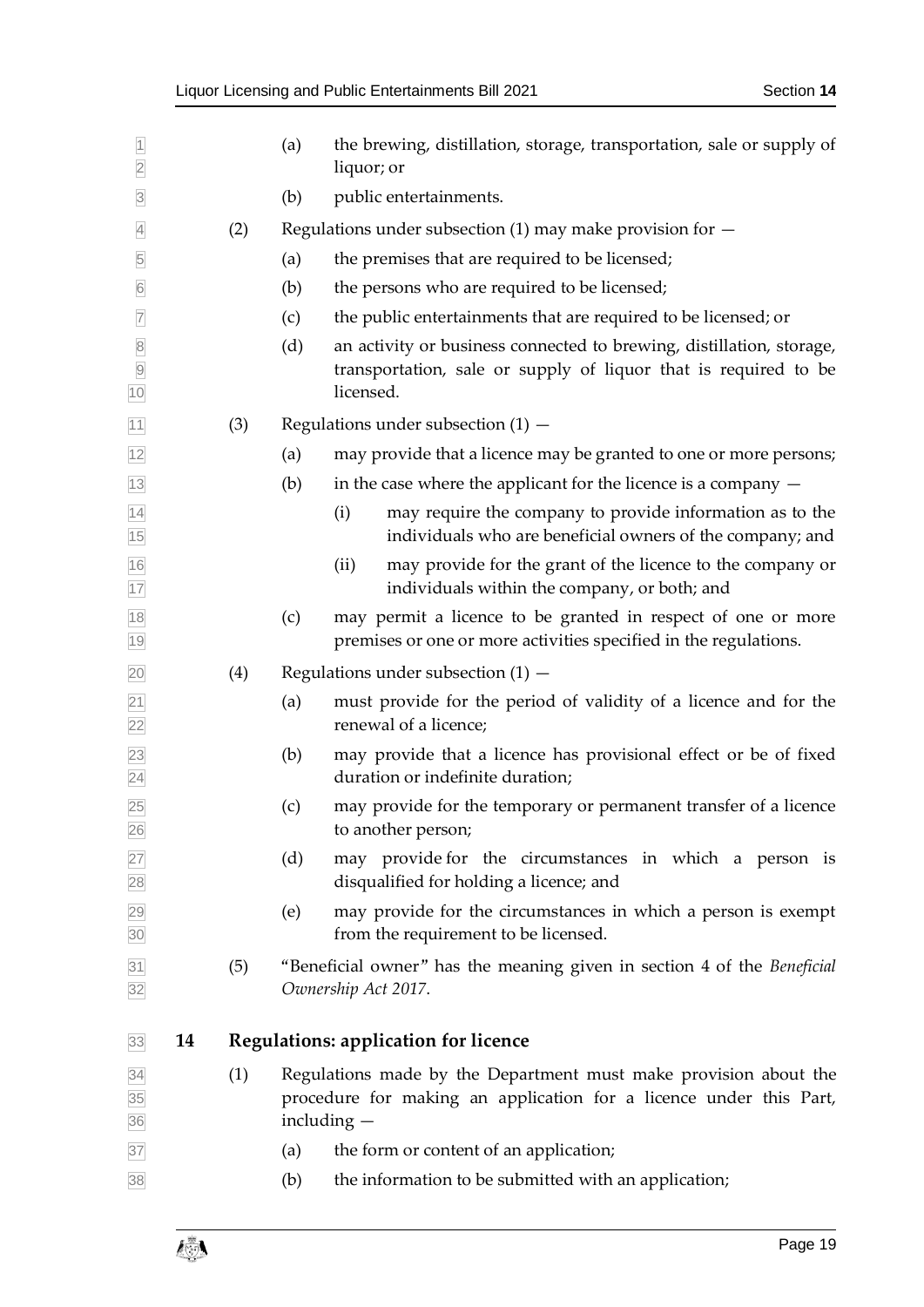|    |     | (c)         | the payment of fees to accompany the application;                                                                                                                                                    |
|----|-----|-------------|------------------------------------------------------------------------------------------------------------------------------------------------------------------------------------------------------|
|    |     | (d)         | the evidence to be obtained as to the character and suitability of any<br>applicant (including evidence of any previous convictions of that<br>applicant);                                           |
|    |     | (e)         | the persons who must be notified of an application;                                                                                                                                                  |
|    |     | (f)         | the persons who may or must be consulted in respect of an<br>application;                                                                                                                            |
|    |     | (g)         | the inspection or description of premises that are relevant to the<br>application;                                                                                                                   |
|    |     | (h)         | the attendance of an applicant in person for questioning by the<br>Licensing Court or licensing authority in relation to the application;                                                            |
|    |     | (i)         | the making of objections or representations to the Licensing Court<br>or the licensing authority with respect to the application; and                                                                |
|    |     | (j)         | the withdrawal of an application.                                                                                                                                                                    |
|    | (2) |             | The regulations may prescribe the matters that must or may be taken into<br>consideration by the Licensing Court or licensing authority when it is<br>determining whether or not to grant a licence. |
| 15 |     |             | Regulations: determination of application for licence                                                                                                                                                |
|    | (1) | licence $-$ | Regulations made by the Department must provide that the Licensing<br>Court or licensing authority may refuse to grant a licence, or may grant a                                                     |
|    |     | (a)         | subject to such conditions as for the time being apply to that licence<br>by virtue of regulations under this section;                                                                               |
|    |     | (b)         | subject to such other conditions as the Licensing Court or licensing<br>authority thinks fit; and                                                                                                    |
|    |     | (c)         | subject to any undertaking given by the applicant and accepted by<br>the Licensing Court or licensing authority.                                                                                     |
|    | (2) |             | A licence condition (whether or not specified in regulations) which<br>restricts the hours during which liquor may be sold shall be invalid.                                                         |
|    | (3) |             | Regulations may prescribe conditions to which a licence is subject,<br>including conditions -                                                                                                        |
|    |     | (a)         | prohibiting or restricting the brewing, distillation, storage or<br>transportation of liquor, or the sale or supply of liquor to or for<br>persons of any specified description;                     |
|    |     | (b)         | prohibiting or restricting the presence on the premises, or in any<br>specified room in the licensed premises, of persons below a<br>specified age (not being an age that is more than 18 years);    |
|    |     | (c)         | prohibiting or restricting the entry of persons of any specified<br>description from entering a place that is licensed for public<br>entertainment;                                                  |
|    |     |             |                                                                                                                                                                                                      |

- 
- 
- 
- 
- 
- 
- <span id="page-19-0"></span>
	-
	-
	-
- 
- -
	-
	-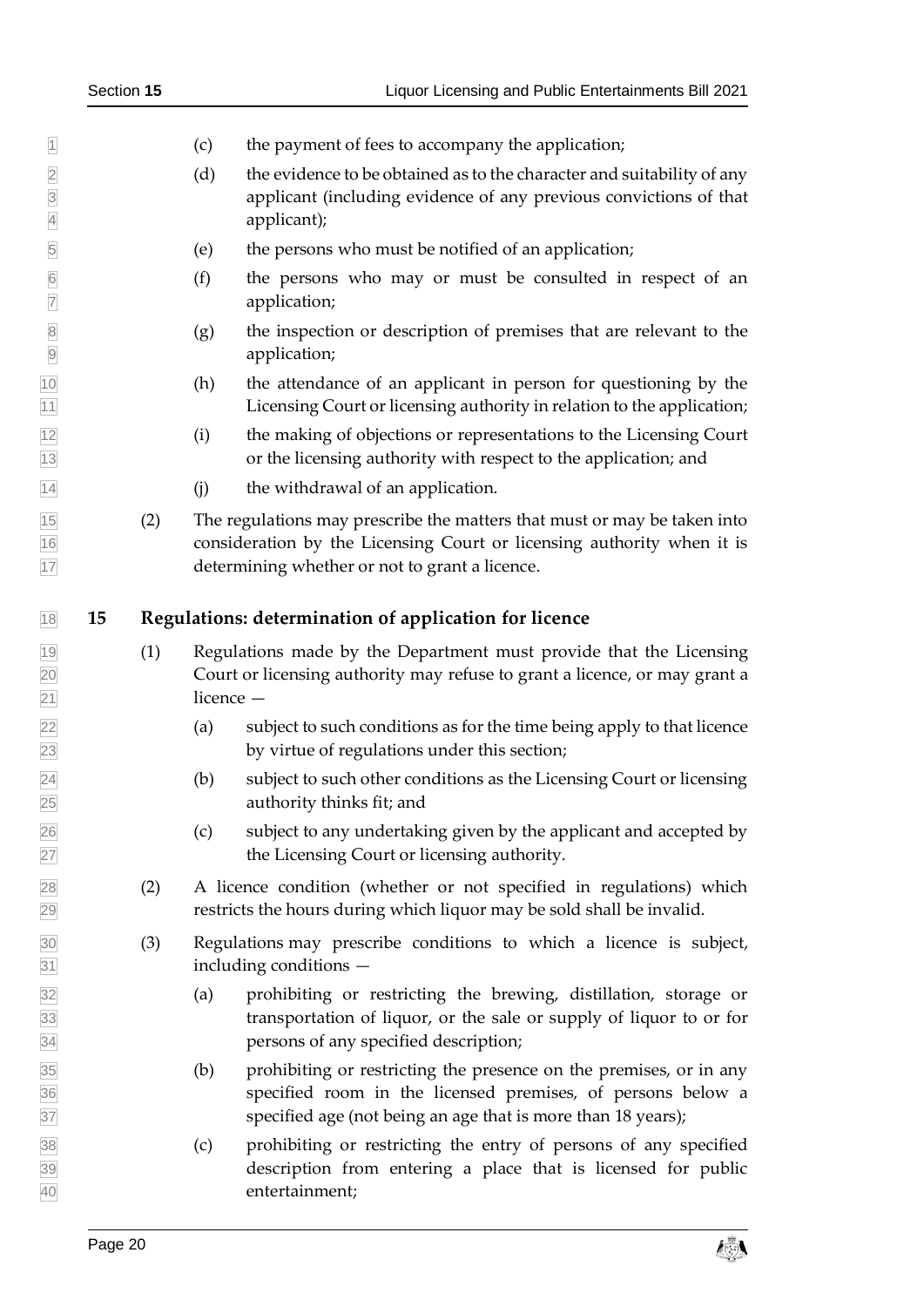| $\overline{1}$<br>$\overline{2}$               |     | (d) | prohibiting or restricting the presence of persons below a specified<br>age on licensed premises of a specified description;                                                                                                                 |
|------------------------------------------------|-----|-----|----------------------------------------------------------------------------------------------------------------------------------------------------------------------------------------------------------------------------------------------|
| $\frac{3}{4}$<br>5                             |     | (e) | prohibiting the sale, supply or consumption on the licensed<br>premises of any class or description of liquor specified in the<br>condition;                                                                                                 |
| $\frac{6}{7}$                                  |     | (f) | prohibiting or restricting the sale or supply of liquor to or for<br>persons of any specified description;                                                                                                                                   |
| $\begin{array}{c c} 8 \\ \hline 9 \end{array}$ |     | (g) | prohibiting the sale or supply of liquor for consumption off the<br>licensed premises;                                                                                                                                                       |
| 10<br>$11$                                     |     | (h) | permitting public entertainments to take place on prescribed days<br>or during prescribed hours; and                                                                                                                                         |
| 12<br>13                                       |     | (i) | such other conditions as the Department considers necessary or<br>expedient to make.                                                                                                                                                         |
| 14<br>15<br>16<br>17                           | (4) |     | Regulations may provide that the Licensing Court or licensing authority<br>that grants a licence subject to conditions or an undertaking, of its own<br>motion or on an application by any person, may do all or any of the<br>following $-$ |
| 18                                             |     | (a) | vary or remove any condition imposed by it;                                                                                                                                                                                                  |
| 19<br>20                                       |     | (b) | waive, wholly or in part, any undertaking previously given and<br>accepted; or                                                                                                                                                               |
| $\overline{21}$<br>$\overline{22}$             |     | (c) | impose a further condition or accept a further undertaking by the<br>licensee.                                                                                                                                                               |
| $\overline{23}$<br>$\overline{24}$             | (5) |     | Regulations may not prohibit or restrict the presence in any specified room<br>in the premises a person below a specified age who is $-$                                                                                                     |
| 25                                             |     | (a) | a child of the licensee;                                                                                                                                                                                                                     |
| 26<br>27                                       |     | (b) | a person who resides in the licensed premises but is not employed<br>there; or                                                                                                                                                               |
| 28<br>29<br>30                                 |     | (c) | a person who is in the room solely for the purpose of passing to or<br>from some other part of the premises to or from which there is no<br>other convenient means of access or egress.                                                      |
| 31<br>32                                       | (6) |     | Regulations must specify the information to be contained in a<br>licence including -                                                                                                                                                         |
| 33                                             |     | (a) | any conditions to which the licence is subject; and                                                                                                                                                                                          |
| 34<br>35                                       |     | (b) | any undertaking given by the licensee and accepted by the<br>Licensing Court or licensing authority.                                                                                                                                         |
| 36                                             | (7) |     | If any condition to which a licence is subject is not complied with $-$                                                                                                                                                                      |
| 37                                             |     | (a) | the licensee is guilty of an offence; and                                                                                                                                                                                                    |
| 38                                             |     | (b) | whether or not the person is convicted of that offence, the Licensing                                                                                                                                                                        |
| 39<br>40<br>41                                 |     |     | Court or licensing authority may by order revoke the licence or<br>suspend it for such period, or until the happening of such event, as<br>is specified in the order.                                                                        |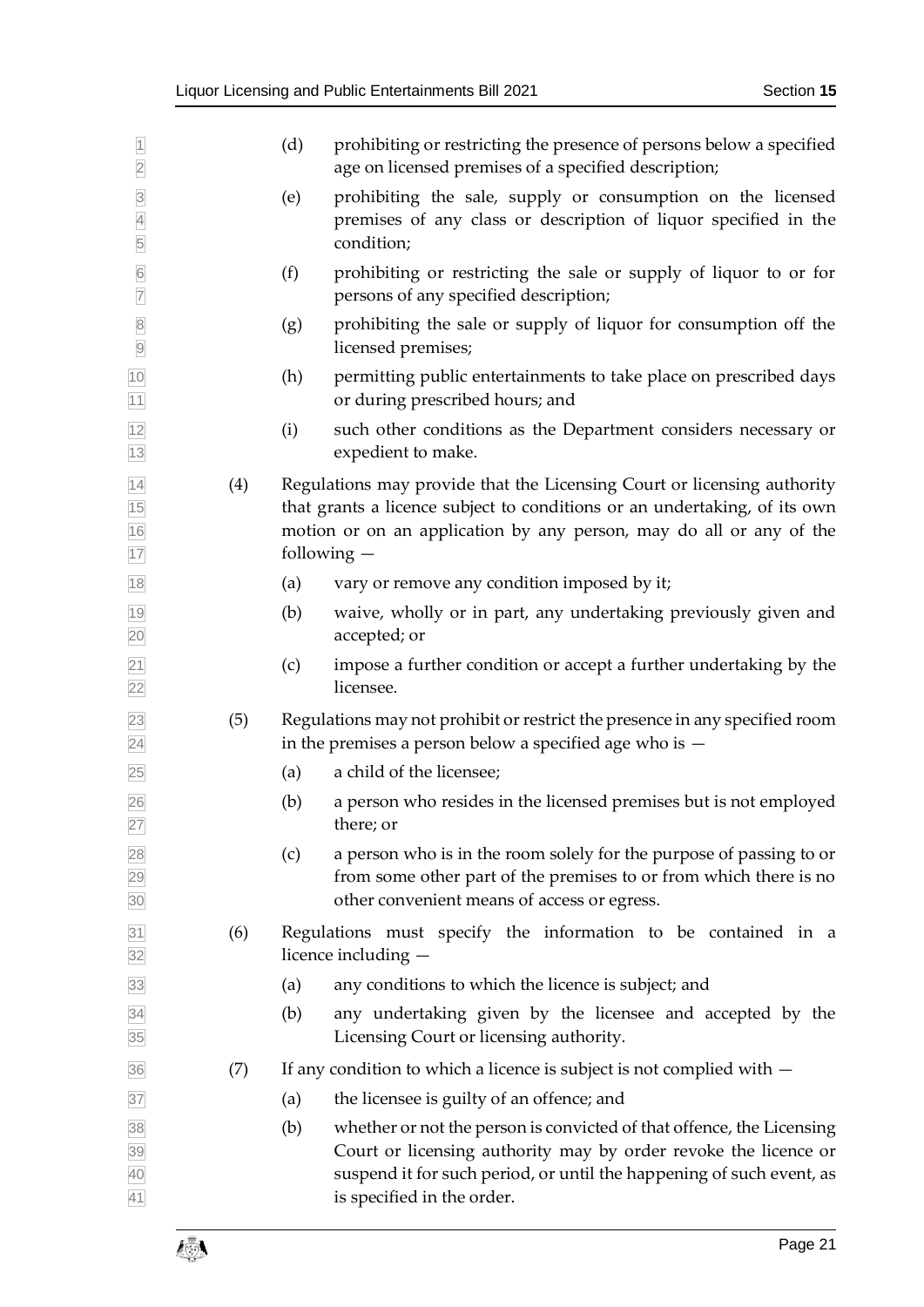<span id="page-21-2"></span><span id="page-21-1"></span><span id="page-21-0"></span>1 Maximum penalty (summary conviction) - a fine of level 4 on the standard scale. **16 Regulations: suspension, revocation or surrender of licences** Regulations made by the Department must specify — (a) the circumstances when a licence may be suspended, revoked or surrendered;  $\triangledown$  (b) the period for which a licence may be suspended; (c) the procedure for suspending a licence and the matters that must or may be satisfied before the suspension may be lifted; (d) the procedure for revoking or surrendering a licence;  $|11|$  (e) the effect of a suspension, revocation or surrender of a licence and the time at which the suspension, revocation or surrender takes effect; and (f) any transitional arrangement following a suspension, surrender or revocation of a licence. **17 Regulations: renewal of licences** 17 Regulations made by the Department must – (a) provide for the renewal of licences, and the process for applying for their renewal; and (b) specify circumstances when a licence may continue in force during the process of applying for its renewal. **18 Licences Register** (1) The Department must by Regulations make provision for the establishment and maintenance, by such person or authority as is specified in the regulations, of a register of — (a) licences granted by the licensing Court or the licensing authority; (b) activities notified under section [20;](#page-23-0) and (c) licences suspended or revoked by the Licensing Court or the licensing authority (2) Regulations under subsection (1) must specify —  $\boxed{31}$  (a) the manner in which the register must or may be kept;  $\frac{32}{2}$  (b) the persons who may access the information kept on the register and the terms on which information will be provided; (c) the form in which requests for access to information on the register may be made; (d) the means by which the register may be searched;

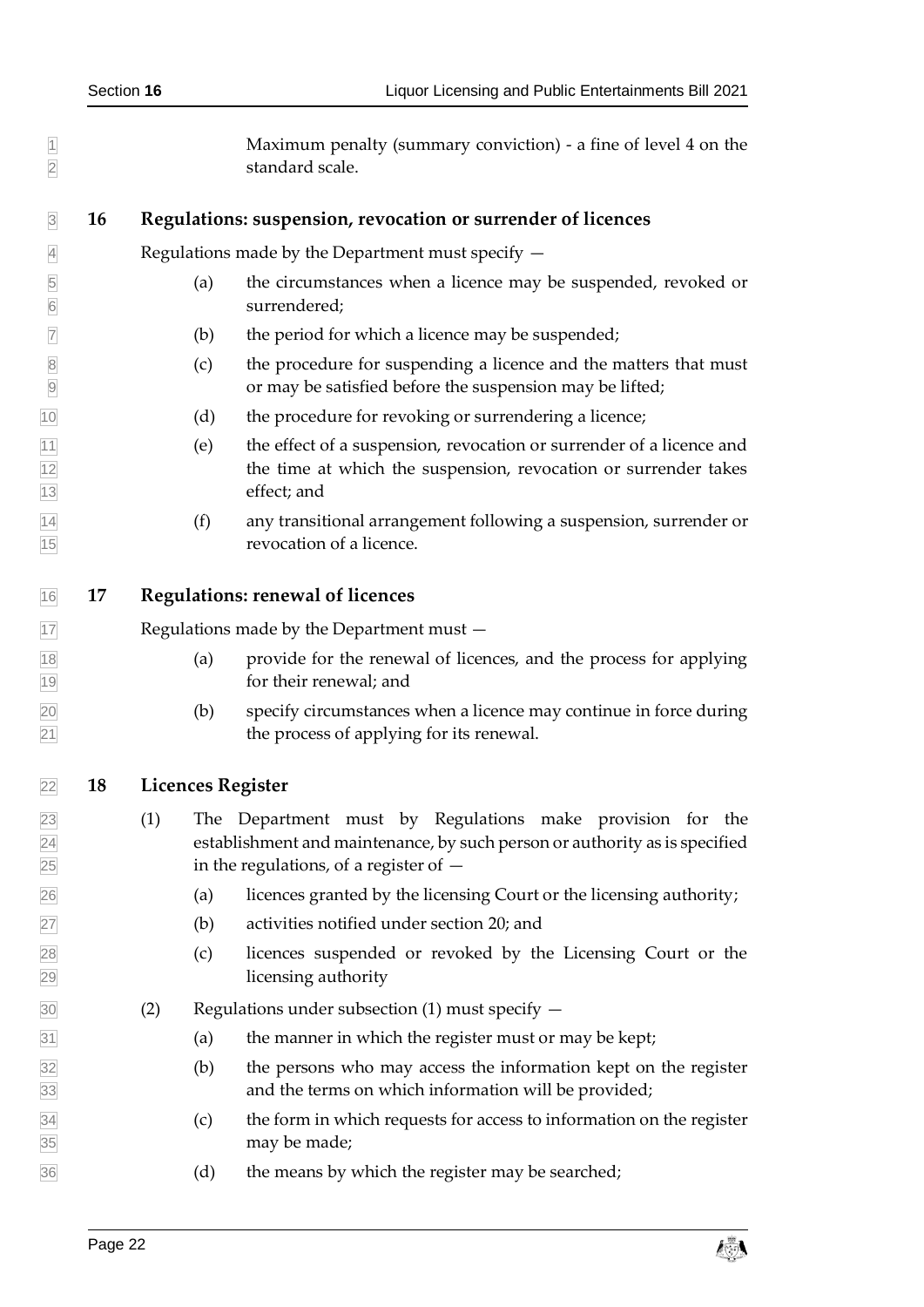<span id="page-22-0"></span>

| $\overline{1}$<br>$\overline{2}$<br>$\overline{3}$ |    |     | any exceptions to the provision of information and the<br>(e)<br>circumstances in which a request for access to information on the<br>register may be refused;                                                                                                                                                                                                                               |
|----------------------------------------------------|----|-----|----------------------------------------------------------------------------------------------------------------------------------------------------------------------------------------------------------------------------------------------------------------------------------------------------------------------------------------------------------------------------------------------|
| $\overline{4}$<br>5                                |    |     | any procedures for appealing against a refusal of a request for<br>(a)<br>access to information on the register;                                                                                                                                                                                                                                                                             |
| $6\overline{6}$                                    |    |     | any fees payable for the provision of access to the register;<br>(b)                                                                                                                                                                                                                                                                                                                         |
| $\overline{7}$                                     |    |     | the form of any provision of information following a request; and<br>(c)                                                                                                                                                                                                                                                                                                                     |
| $\overline{8}$<br>$\overline{9}$                   |    |     | (d)<br>the publication of information on the register and inspection of the<br>register.                                                                                                                                                                                                                                                                                                     |
| 10                                                 |    | (3) | The Department may by order amend this section.                                                                                                                                                                                                                                                                                                                                              |
| 11                                                 | 19 |     | <b>Employment of staff on licensed premises</b>                                                                                                                                                                                                                                                                                                                                              |
| 12<br>13<br>14<br>15<br>16<br>17                   |    | (1) | The Department must by regulations make provision for the<br>establishment and maintenance, by such person or authority as is specified<br>in the regulations, of a register of persons who may be employed with<br>respect to any licensed premises as a guard, doorkeeper or responsible<br>person ("Licensed Staff Register") or such other person as may be<br>specified in regulations. |
| 18<br>19                                           |    | (2) | The regulations under subsection (1) may include (but are not limited to)<br>provisions in respect of $-$                                                                                                                                                                                                                                                                                    |
| 20                                                 |    |     | the conditions for registration;<br>(a)                                                                                                                                                                                                                                                                                                                                                      |
| $\overline{21}$                                    |    |     | (b)<br>applications for registration;                                                                                                                                                                                                                                                                                                                                                        |
| 22                                                 |    |     | (c)<br>the duration of registration;                                                                                                                                                                                                                                                                                                                                                         |
| $\overline{23}$                                    |    |     | (d)<br>removal from the Licensed Staff register;                                                                                                                                                                                                                                                                                                                                             |
| $\overline{24}$<br>25                              |    |     | (e)<br>appeals against decisions relating to applications for registration<br>and removal from the Licensed Staff Register;                                                                                                                                                                                                                                                                  |
| 26                                                 |    |     | (f)<br>fees for applications for, and continuance of, registration;                                                                                                                                                                                                                                                                                                                          |
| 27<br>28                                           |    |     | the admissibility of statements as to entries on the Licensed Staff<br>(g)<br>Register; and                                                                                                                                                                                                                                                                                                  |
| 29<br>30                                           |    |     | the publication of such details on the Licensed Staff register as may<br>(h)<br>be specified in the regulations.                                                                                                                                                                                                                                                                             |
| 31<br>32<br>33                                     |    | (3) | Where any person who is not entered in the Licensed Staff Register is<br>employed by a licensee as a guard, doorkeeper or responsible person on<br>or with respect to any licensed premises -                                                                                                                                                                                                |
| 34                                                 |    |     | the licensee is guilty of an offence; and<br>(a)                                                                                                                                                                                                                                                                                                                                             |
| 35<br>36                                           |    |     | the person employed as the guard, doorkeeper or responsible<br>(b)<br>person, as the case may be, is guilty of an offence.                                                                                                                                                                                                                                                                   |
| 37<br>38                                           |    |     | Maximum penalty (summary conviction) - a fine of level 5 on the standard<br>scale.                                                                                                                                                                                                                                                                                                           |
| 39                                                 |    | (4) | In proceedings for an offence under subsection $(3)(a)$ –                                                                                                                                                                                                                                                                                                                                    |

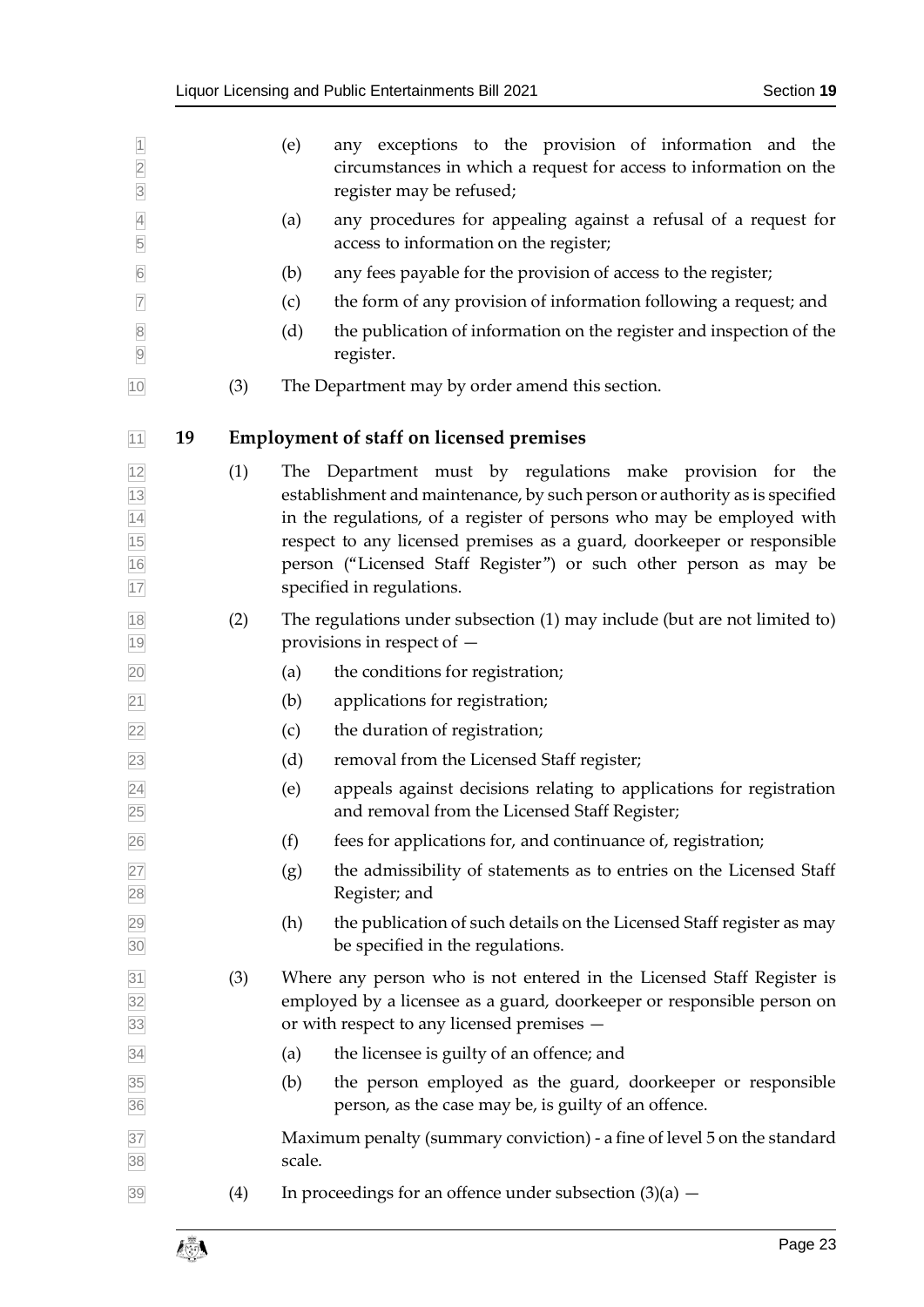- (a) it is a defence for the licensee to show that the licensee reasonably believed that the guard, doorkeeper or responsible person, as the case may be, was entered in the Licensed Staff Register; and
- (b) it is a defence for the guard, doorkeeper or responsible person, to show that he or she reasonably believed that he or she was entered in the Licensed Staff Register.
- $\boxed{7}$  (5) A person is guilty of an offence if the person  $-$
- (a) makes a statement which is false in a material particular, or recklessly makes a statement which the person knows to be false in a material particular, or withholds any material information, for the purpose of securing the making or retention of any entry on, or the removal of any entry from, the Licensed Staff Register; or
- (b) falsely represents himself to be entered in the Licensed Staff Register.

 Maximum penalty (summary conviction) - a fine of level 5 on the standard 16 scale.

- <span id="page-23-0"></span>**20 Notification requirements**
- (1) Regulations made by the Department may provide that specified activities for which a licence is not required under this Act must be notified to the Department or the licensing authority before the activity takes place.
- $\boxed{21}$  (2) The regulations must specify  $-$
- (a) the information that must be notified; and
- (b) the time and manner in which it must be notified.
- $\overline{24}$  (3) The regulations may provide that a person who fails to comply with a requirement to notify the Department or licensing authority, as the case may be, is guilty of an offence; and provide that the maximum penalty on summary conviction is a fine of level 1 on the standard scale.

## <span id="page-23-2"></span><span id="page-23-1"></span>**PART 5 – RESTRICTED AREAS**

#### **21 Restricted areas**

 (1) The Department may by order designate an area as a restricted licensing area if it is satisfied that is necessary to so designate for the purpose of one or more of the licensing objectives.

Tynwald procedure – negative.

- (2) Before making an order under subsection (1) the Department must consult —
- (a) the Chief Constable;
- (b) the fire and rescue service; and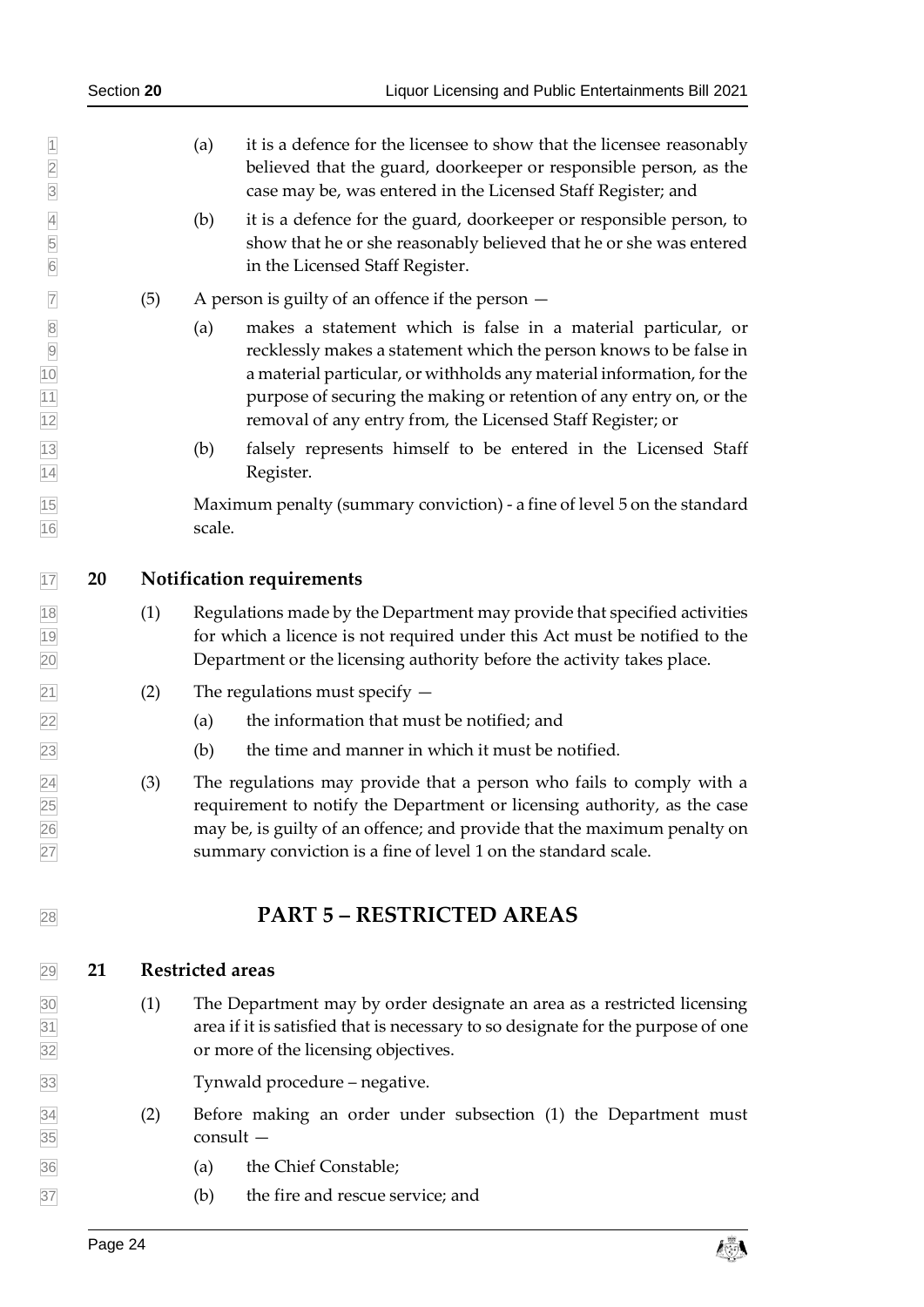<span id="page-24-3"></span><span id="page-24-2"></span><span id="page-24-1"></span><span id="page-24-0"></span>

| $\overline{1}$<br>$\overline{2}$<br>$\overline{3}$       |    |     | such other persons as the Department considers to be<br>(c)<br>representative of businesses and residents and of licensees in the<br>proposed restricted area.                                                                                                                              |
|----------------------------------------------------------|----|-----|---------------------------------------------------------------------------------------------------------------------------------------------------------------------------------------------------------------------------------------------------------------------------------------------|
| $\overline{4}$<br>5<br>$6\overline{6}$<br>$\overline{7}$ |    | (3) | For the purposes of the consultation, the Department must provide to the<br>persons mentioned in subsection (2) the reasons why it is considering<br>making a designation order, together with evidence that the order is<br>necessary for one of the purposes in the licensing objectives. |
| $\overline{8}$                                           |    | (4) | The Department must $-$                                                                                                                                                                                                                                                                     |
| $\overline{9}$<br>10                                     |    |     | review each designation order at intervals of not more than 3 years;<br>(a)<br>and                                                                                                                                                                                                          |
| $\frac{11}{12}$<br> 13                                   |    |     | revoke a designation order if it is satisfied that the designation is<br>(b)<br>no longer necessary for the purpose of one of the licensing<br>objectives.                                                                                                                                  |
| 14                                                       |    |     | <b>PART 6 - CONDUCT ON LICENSED PREMISES</b>                                                                                                                                                                                                                                                |
| 15                                                       | 22 |     | <b>Notification of opening hours</b>                                                                                                                                                                                                                                                        |
| $\frac{16}{17}$<br>18                                    |    | (1) | The Department may by regulations require a licensee, or a person who is<br>required to give notification under section 20, to give notice in writing to<br>the Chief Constable of the hours between which the person intends to $-$                                                        |
| 19                                                       |    |     | sell or supply liquor for consumption on the licensed premises; or<br>(a)                                                                                                                                                                                                                   |
| $\overline{20}$<br>$\overline{21}$<br>$\overline{22}$    |    |     | undertake a public entertainment or such other activity for which<br>(b)<br>a licence or notification is required as may be specified in the<br>regulations.                                                                                                                                |
| $\boxed{23}$<br>$\overline{24}$<br>$\frac{25}{26}$       |    | (2) | Regulations under this section may provide for non-compliance with a<br>provision of the regulations made under subsection (1) to be an offence<br>punishable on summary conviction by a fine not exceeding a fine of level<br>2 on the standard scale.                                     |
| 27                                                       | 23 |     | Control of consumption of liquor by minors                                                                                                                                                                                                                                                  |
| 28                                                       |    | (1) | The Department must by regulations make provision to $-$                                                                                                                                                                                                                                    |
| 29                                                       |    |     | prevent the consumption of liquor by a minor in any place;<br>(a)                                                                                                                                                                                                                           |
| $\frac{30}{31}$                                          |    |     | permit the seizure of liquor in possession of a minor and provide<br>(b)<br>for its disposal;                                                                                                                                                                                               |
| 32                                                       |    |     | prevent the purchasing of liquor for consumption by a minor;<br>(c)                                                                                                                                                                                                                         |
| 33                                                       |    |     | control the employment of minors in licensed premises;<br>(d)                                                                                                                                                                                                                               |
| 34                                                       |    |     | control the sale of liquor to a minor;<br>(e)                                                                                                                                                                                                                                               |
| 35                                                       |    |     | (f)<br>control the purchase of liquor by or on behalf of a minor; and                                                                                                                                                                                                                       |
| 36                                                       |    |     | require proof of the age of a person intending to acquire liquor.<br>(g)                                                                                                                                                                                                                    |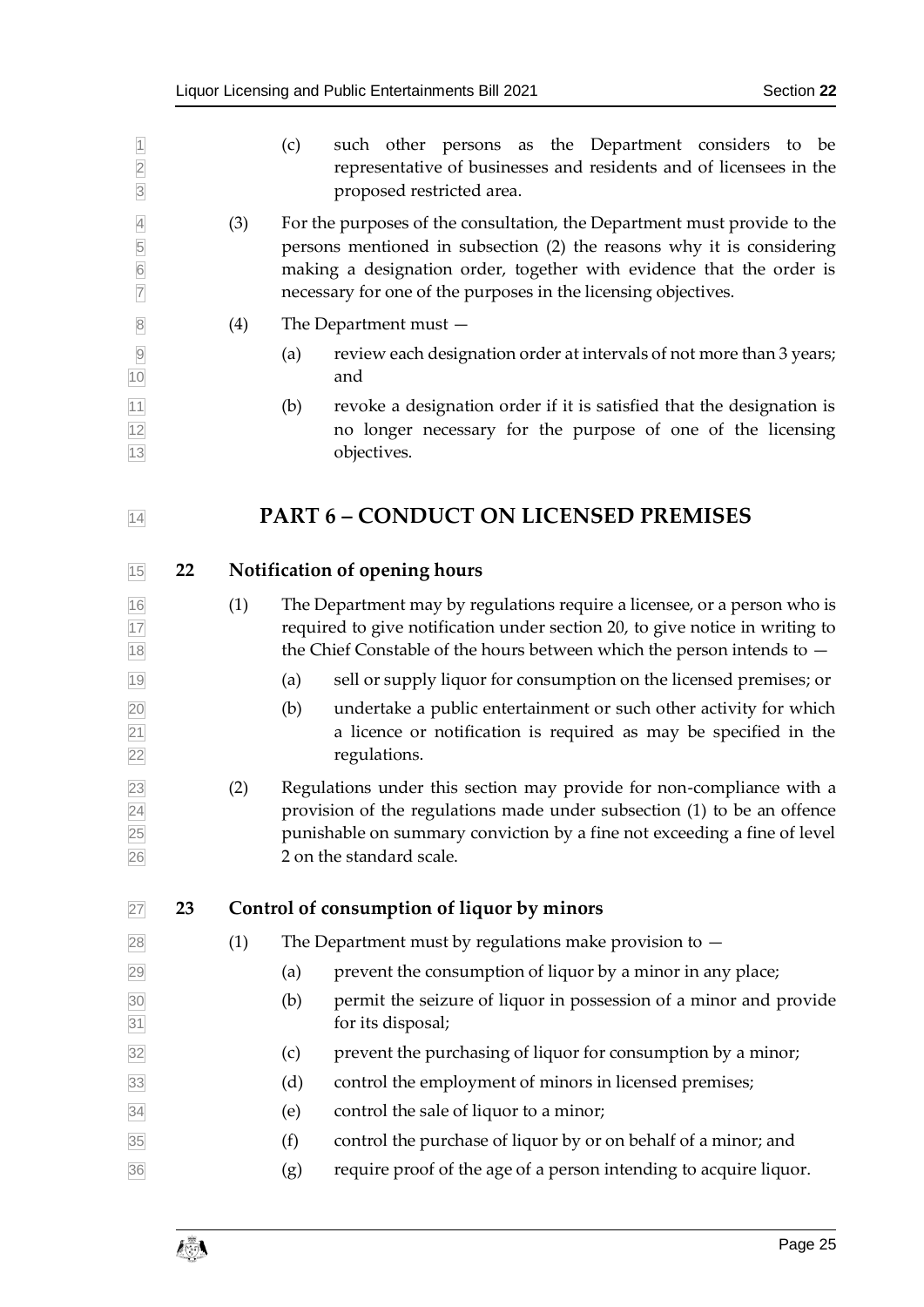|                | K                                |
|----------------|----------------------------------|
|                | k                                |
|                |                                  |
|                |                                  |
|                |                                  |
|                | J                                |
|                |                                  |
| $\frac{1}{2}$  | )                                |
| 1              | 1                                |
|                | $\overline{ }$                   |
| 1              |                                  |
| 1              | 3                                |
|                |                                  |
|                |                                  |
|                | 14                               |
|                | $1\overline{5}$                  |
|                |                                  |
|                | 16                               |
| $\overline{1}$ | 7                                |
|                | 8                                |
| 1              |                                  |
|                | $\overline{19}$                  |
|                | $\overline{2}$<br>$\mathfrak{p}$ |
|                | $\frac{21}{2}$                   |
|                |                                  |
|                |                                  |
|                |                                  |
|                |                                  |
|                | 4                                |
|                |                                  |
|                | 5                                |
|                |                                  |
|                | $\overline{26}$                  |
|                | $\frac{27}{2}$                   |
|                | $\overline{28}$                  |
|                | 29                               |
|                |                                  |
|                | 30                               |
|                | $\overline{3}1$                  |
|                | j                                |
| j              |                                  |
|                |                                  |
|                |                                  |
| j              | ļ                                |
|                | S (                              |
| ì              | ı                                |
|                | 38                               |

- $\Box$  (2) The Department may by regulations  $-$
- 2 (a) specify any document or class of documents which may be 3 produced for the purpose of proving the age of a person; or
- 4 (b) prescribe the form, and the procedure for the issue by the 5 Department or any other authority or person specified in the regulations, of documents which may be produced for that purpose.
	- 8 (3) Regulations under this section may provide for non-compliance with any provision of the regulations to be an offence  $-$ 
		- 10 (a) punishable on summary conviction of a person aged 18 years or over, by a fine not exceeding level 3 on the standard scale; and
		- 12 (b) punishable on summary conviction of minor, by a fine not exceeding a fine of level 1 on the standard scale.

#### <span id="page-25-0"></span>14 **24 Responsible person to be on licensed premises at all times**

- 15 (1) Except as otherwise provided for in regulations, a licensee of any licensed premises must ensure that there is a responsible person on the licensed premises at all times when the premises are open to the public.
- $12$  A responsible person is  $-$ 
	- 19 (a) the licensee for the premises; or
	- 20 (b) a person designated by the licensee as having personal responsibility for the premises in the absence of the licensee.
- (3) The licensee must not designate a person under subsection  $(2)(b)$  unless the person is the holder of such qualification or licence as may be specified by the Department in regulations or otherwise approved by the Department to act as a responsible person of those premises.
- 26 (4) The licensee must ensure that at all times a logbook is kept at the premises which records the name of the responsible person at any given time and that such logbook is available for inspection to any police officer immediately on demand.
- $(5)$  The Department, by regulations  $-$ 
	- 31 (a) must specify the criteria for a person to act as a responsible person in respect of premises;
	- 33 (b) may specify different criteria for different types of premises; and
	- 34 (c) may provide for circumstances when a licensee is exempt from the requirement in subsection (1).
- 36 (6) A licensee who without reasonable excuse fails to comply with subsection  $(1)$  or  $(3)$  is guilty of an offence.

Maximum penalty (summary conviction) - a fine of level 3 on the standard 39 scale.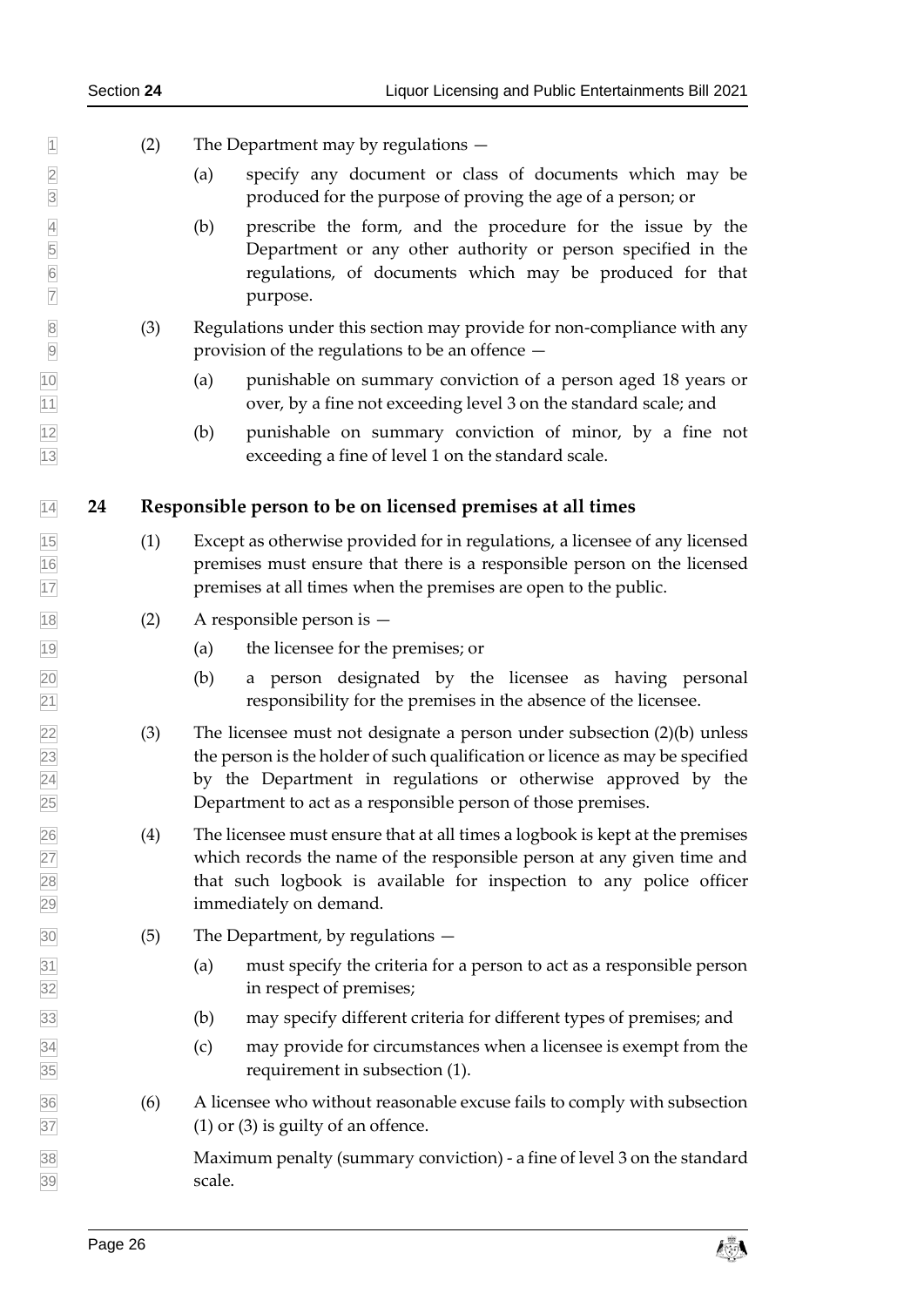<span id="page-26-1"></span><span id="page-26-0"></span>

| $\overline{3}$<br>$\overline{4}$                                                        |    |                                                                                                                  | Maximum penalty (summary conviction) - a fine of level 3 on the standard<br>scale.                                                                                                                                                                                                                                                                                              |  |  |  |  |
|-----------------------------------------------------------------------------------------|----|------------------------------------------------------------------------------------------------------------------|---------------------------------------------------------------------------------------------------------------------------------------------------------------------------------------------------------------------------------------------------------------------------------------------------------------------------------------------------------------------------------|--|--|--|--|
| 5<br>$\frac{6}{7}$<br>$\begin{array}{ c c } \hline 8 \\ \hline 9 \\ \hline \end{array}$ |    | (8)                                                                                                              | Whether or not the licensee is convicted of an offence under subsection (5),<br>the Licensing Court or licensing authority may by order suspend the<br>licence for such period, or until the happening of such event, as may be<br>specified in the order if it is satisfied that the premises is operating or has<br>opened without a responsible person being present.        |  |  |  |  |
| 10<br>11<br>12<br>13                                                                    |    | (9)                                                                                                              | Where the Licensing Court or licensing authority has power under<br>subsection (8) to suspend a licence, and has already suspended the licence<br>under any provision of this Act at least twice in the previous 5 years, it<br>may by order revoke the licence.                                                                                                                |  |  |  |  |
| 14<br>15<br>16<br>17<br>18                                                              |    | (10)                                                                                                             | Before suspending or revoking a licence under this section the Licensing<br>Court or licensing authority must, unless it determines that it is not<br>practicable to do so, in accordance with any requirement in the<br>regulations, give the licensee an opportunity to make representations as to<br>why the licence should not be suspended or revoked, as the case may be. |  |  |  |  |
| 19                                                                                      | 25 |                                                                                                                  | Supply of excess quantity                                                                                                                                                                                                                                                                                                                                                       |  |  |  |  |
| 20                                                                                      |    |                                                                                                                  | A licensee, or an employee or agent of a licensee who $-$                                                                                                                                                                                                                                                                                                                       |  |  |  |  |
| $\overline{21}$                                                                         |    |                                                                                                                  | sells or supplies to any person in the licensed premises; or<br>(a)                                                                                                                                                                                                                                                                                                             |  |  |  |  |
| 22<br>$\overline{23}$                                                                   |    |                                                                                                                  | (b)<br>permits any other person to sell or supply to any person in the<br>licensed premises,                                                                                                                                                                                                                                                                                    |  |  |  |  |
| $\overline{24}$<br>25                                                                   |    | as the measure of liquor for which that person asks an amount exceeding that<br>amount, is guilty of an offence. |                                                                                                                                                                                                                                                                                                                                                                                 |  |  |  |  |
| 26                                                                                      |    |                                                                                                                  | Maximum penalty (summary conviction) - a fine of level 2 on the standard scale.                                                                                                                                                                                                                                                                                                 |  |  |  |  |
| 27                                                                                      | 26 |                                                                                                                  | Price controls                                                                                                                                                                                                                                                                                                                                                                  |  |  |  |  |
| 28                                                                                      |    | (1)                                                                                                              | The Department may by regulations -                                                                                                                                                                                                                                                                                                                                             |  |  |  |  |
| 29 <br>30<br>31<br>32                                                                   |    |                                                                                                                  | make provision that enables the minimum price at which liquor<br>(a)<br>may or must be sold to be specified, whether by reference to the<br>price per unit, the strength of alcohol, the volume of alcohol or<br>otherwise;                                                                                                                                                     |  |  |  |  |
| 33<br>34                                                                                |    |                                                                                                                  | regulate or prohibit the supply of liquor with other products or<br>(b)<br>services for a single price; or                                                                                                                                                                                                                                                                      |  |  |  |  |
| 35                                                                                      |    |                                                                                                                  | regulate the labelling of liquor in relation to its price.<br>(c)                                                                                                                                                                                                                                                                                                               |  |  |  |  |
| 36<br>37<br>38<br>39                                                                    |    | (2)                                                                                                              | Regulations under this section may provide for non-compliance with a<br>provision of the regulations made under subsection (1) to be an offence<br>punishable on summary conviction by a fine not exceeding a fine of level<br>3 on the standard scale.                                                                                                                         |  |  |  |  |

1 (7) A person who purports to take responsibility for licensed premises when the person is not a responsible person is guilty of an offence. the person is not a responsible person is guilty of an offence.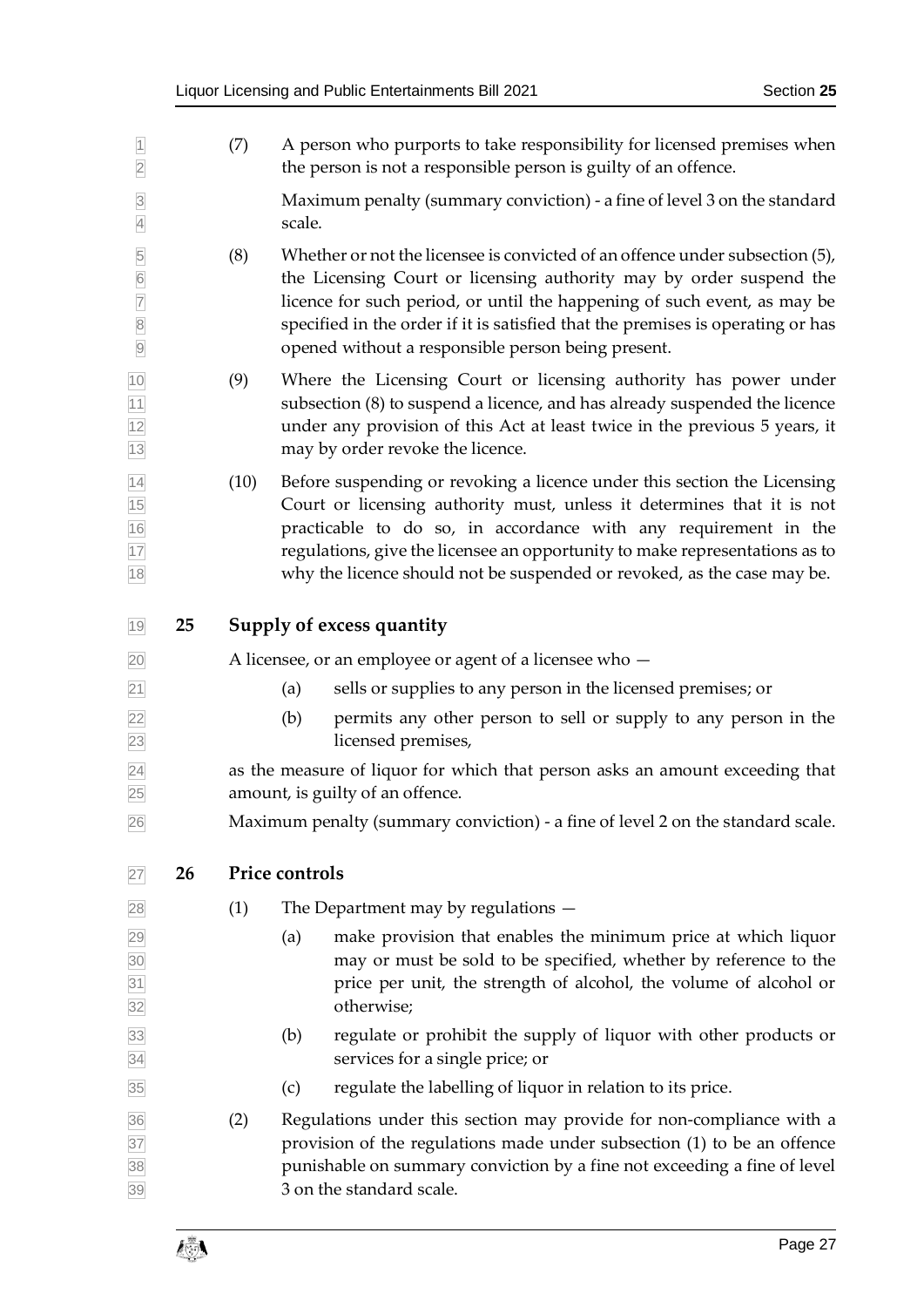<span id="page-27-1"></span><span id="page-27-0"></span>

| 1                                               | 27 |     | Sale on credit                                                                                                                                                                                                            |  |  |  |  |
|-------------------------------------------------|----|-----|---------------------------------------------------------------------------------------------------------------------------------------------------------------------------------------------------------------------------|--|--|--|--|
| $\overline{2}$<br>$\overline{3}$                |    | (1) | A licensee, or an employee or agent of a licensee, in the licensed<br>premises who $-$                                                                                                                                    |  |  |  |  |
| $\overline{4}$                                  |    |     | sells or supplies liquor to be consumed on the premises; or<br>(a)                                                                                                                                                        |  |  |  |  |
| 5                                               |    |     | (b)<br>permits any person to consume liquor,                                                                                                                                                                              |  |  |  |  |
| $6\overline{6}$<br>$\overline{7}$               |    |     | which is not paid for before or at the time it is sold or supplied, is guilty of<br>an offence.                                                                                                                           |  |  |  |  |
| $\overline{8}$<br>$\overline{9}$                |    |     | Maximum penalty (summary conviction) - a fine of level 2 on the standard<br>scale.                                                                                                                                        |  |  |  |  |
| 10<br>11                                        |    | (2) | A person in licensed premises who consumes liquor which is not paid for<br>before or at the time it is sold or supplied, is guilty of an offence.                                                                         |  |  |  |  |
| $\frac{12}{13}$                                 |    |     | Maximum penalty (summary conviction) - a fine of level 2 on the standard<br>scale.                                                                                                                                        |  |  |  |  |
|                                                 |    | (3) | A person is not guilty of an offence under subsection (1) or (2) if the<br>$liquor -$                                                                                                                                     |  |  |  |  |
| $\frac{14}{15}$ $\frac{16}{17}$ $\frac{17}{18}$ |    |     | is sold or supplied for consumption with a meal supplied at the<br>(a)<br>same time, is consumed with the meal, and is paid for together with<br>the meal;                                                                |  |  |  |  |
| 19                                              |    |     | is sold or supplied to a person who resides on the premises; or<br>(b)                                                                                                                                                    |  |  |  |  |
| $\frac{20}{21}$                                 |    |     | is paid for, at the time it is sold or supplied, by means of a credit<br>(c)<br>card, charge card or similar payment card.                                                                                                |  |  |  |  |
| $\frac{22}{23}$                                 |    | (4) | No debt or demand arising from the sale of liquor in contravention of<br>subsection $(1)$ or $(2)$ is recoverable.                                                                                                        |  |  |  |  |
| $\overline{24}$                                 | 28 |     | Alterations to licensed premises                                                                                                                                                                                          |  |  |  |  |
|                                                 |    | (1) | A person must not make an alteration to such licensed premises as may be<br>specified in regulations made by the Department, without the permission<br>of the Licensing Court or licensing authority, if the alteration - |  |  |  |  |
|                                                 |    |     | gives increased facilities for drinking;<br>(a)                                                                                                                                                                           |  |  |  |  |
|                                                 |    |     | (b)<br>conceals from observation any part of the premises used for<br>drinking; or                                                                                                                                        |  |  |  |  |
|                                                 |    |     | affects the communication between the part of the premises where<br>(c)<br>liquor is sold and any other part of the premises or any street or<br>other place to which the public has access.                              |  |  |  |  |
| 25 26 27 28 29 30 31 32 33 34 35 36             |    | (2) | Subsection (1) is not contravened by works required by an order of a court<br>or an order made or notice served by a public authority pursuant to an<br>enactment.                                                        |  |  |  |  |
| 37                                              |    | (3) | Any person who contravenes subsection (1) is guilty of an offence.                                                                                                                                                        |  |  |  |  |
|                                                 |    |     |                                                                                                                                                                                                                           |  |  |  |  |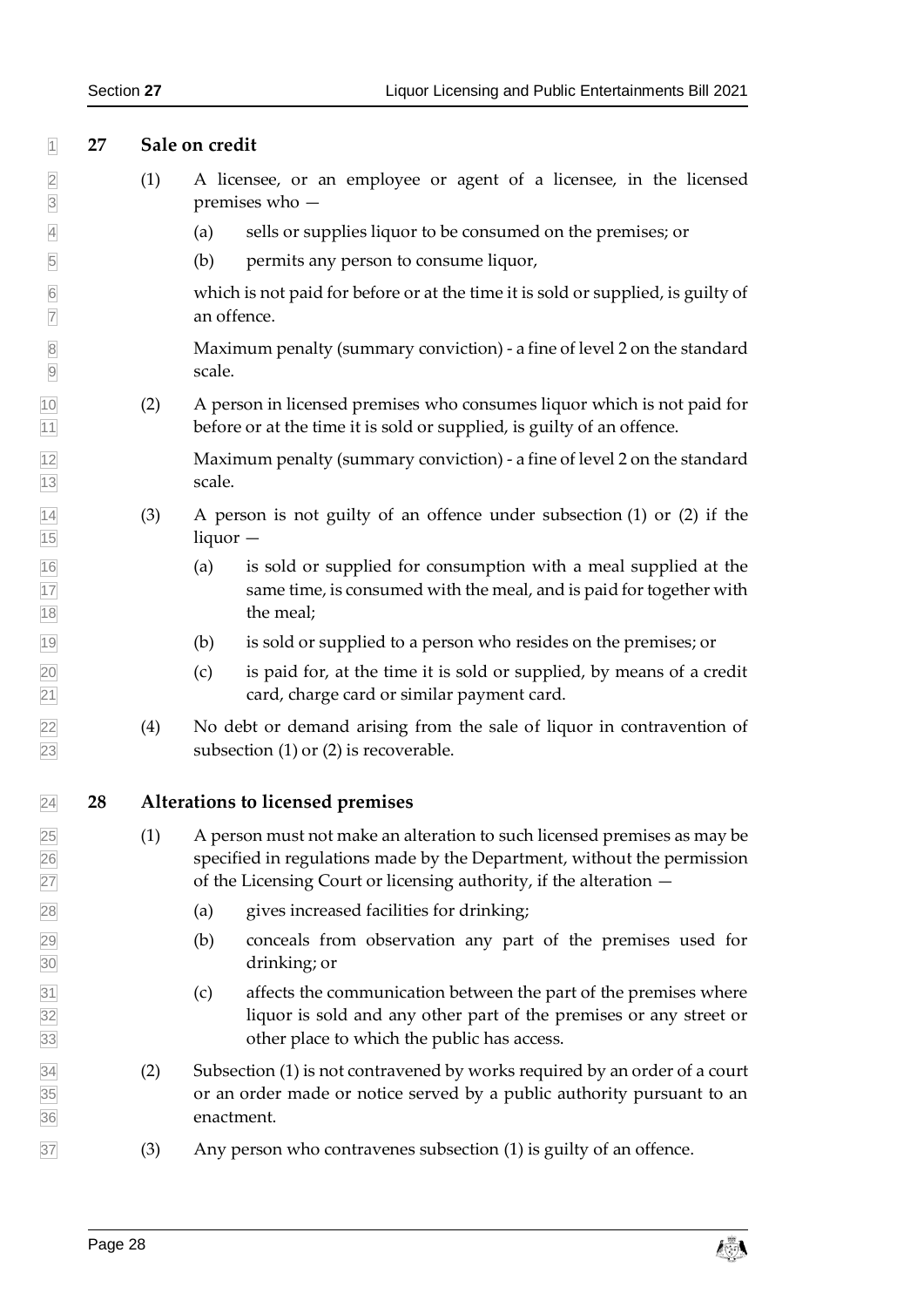<span id="page-28-0"></span>

| $\overline{1}$<br>$\overline{2}$      |    |     | Maximum penalty (summary conviction) - a fine of level 2 on the standard<br>scale.                                                                                                                                                                                                                            |
|---------------------------------------|----|-----|---------------------------------------------------------------------------------------------------------------------------------------------------------------------------------------------------------------------------------------------------------------------------------------------------------------|
| $\overline{3}$<br>$\overline{4}$<br>5 |    | (4) | If the Licensing Court or licensing authority is satisfied that subsection (1)<br>is contravened in relation to any licensed premises the Licensing Court or<br>licensing authority may by order $-$                                                                                                          |
| $6\overline{6}$                       |    |     | revoke the licence;<br>(a)                                                                                                                                                                                                                                                                                    |
| $\overline{7}$<br>8<br>9              |    |     | (b)<br>direct the licensee that within a time fixed by the Licensing Court<br>or licensing authority the premises must be restored to their<br>original condition; or                                                                                                                                         |
| 10<br>11                              |    |     | give a direction under paragraph (b) and suspend the licence until<br>(c)<br>the direction has been complied with.                                                                                                                                                                                            |
| 12<br>13<br>14<br>15                  |    | (5) | Where a licence is suspended under subsection $(4)(c)$ , it is of no effect until<br>the Licensing Court or licensing authority certifies either that the direction<br>has been complied with or that such alternative works as the Licensing<br>Court or licensing authority may permit have been completed. |
| 16<br>17                              |    | (6) | If a direction under subsection $(4)(b)$ or $(c)$ is not complied with, the<br>Licensing Court or licensing authority may by order revoke the licence.                                                                                                                                                        |
| 18                                    | 29 |     | Display of notices at licensed premises                                                                                                                                                                                                                                                                       |
| 19<br>20                              |    | (1) | The Department may by regulations make provision for the display of<br>notices at licensed premises to indicate any of the following -                                                                                                                                                                        |
| $\overline{21}$<br>22                 |    |     | the name of the licensee and any responsible person for the licensed<br>(a)<br>premises;                                                                                                                                                                                                                      |
| $\overline{23}$                       |    |     | the nature of the licence;<br>(b)                                                                                                                                                                                                                                                                             |
| $\overline{24}$<br>25                 |    |     | any opening hours notified pursuant to regulations under<br>(c)<br>section $22(1)$ ;                                                                                                                                                                                                                          |
| 26                                    |    |     | the normal opening hours during which liquor is sold or supplied;<br>(d)                                                                                                                                                                                                                                      |
| 27<br>28                              |    |     | the charges made for liquor of different kinds, according to the<br>(e)<br>measures by which they are sold; and                                                                                                                                                                                               |
| 29                                    |    |     | (f)<br>particulars of any conditions included in the licence.                                                                                                                                                                                                                                                 |
| 30<br>$\frac{31}{32}$ $\frac{32}{33}$ |    | (2) | Regulations under this section may provide that, if the requirements of the<br>regulations are not complied with in relation to any licensed premises, the<br>licensee is guilty of an offence punishable on summary conviction by a fine<br>not exceeding level 1 on the standard scale.                     |
| 34<br>35<br>36                        |    | (3) | If a notice is displayed on any premises falsely stating or implying that a<br>licence, or a licence of a particular kind, is in force in respect of the<br>premises -                                                                                                                                        |
| 37                                    |    |     | the occupier of the premises; and<br>(a)                                                                                                                                                                                                                                                                      |
| 38                                    |    |     | the person by whom the notice is displayed,<br>(b)                                                                                                                                                                                                                                                            |
| 39                                    |    |     | are guilty of an offence.                                                                                                                                                                                                                                                                                     |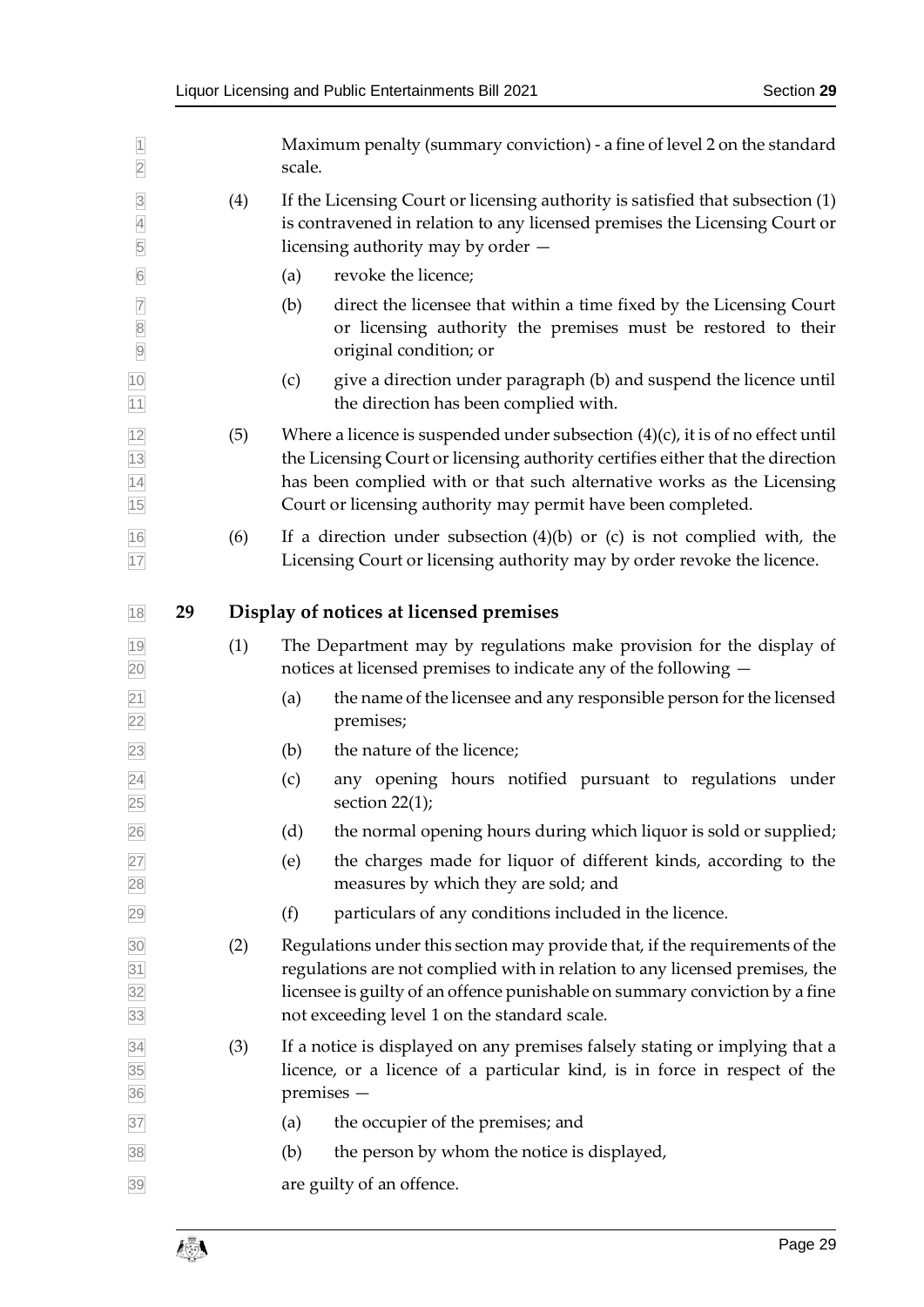Maximum penalty (summary conviction) - a fine of level 3 on the standard scale.

# <span id="page-29-0"></span> **30 Misbehaviour of persons: preventing entry into licensed premises or sale of liquor to certain persons**

- (1) Any person who on any licensed premises —
- (a) is guilty of disorderly behaviour; or
- $\triangledown$  (b) behaves indecently to the annoyance of any person,

is guilty of an offence.

 Maximum penalty (summary conviction) - custody for a term not exceeding 6 months and a fine of level 5 on the standard scale.

- $\frac{1}{11}$  (2) A person who appears to be guilty of an offence under subsection (1) may be arrested without warrant by a police officer.
- <span id="page-29-1"></span> (3) On the conviction of a person of an offence to which this subsection applies the court by which the person is convicted may make either or both of the following orders —
- (a) an order that the person must not purchase liquor from a licensee for such period (not exceeding 5 years) from the date of the order as may be specified in the order;
- (b) an order that the person must not enter any licensed premises (other than premises on which the person resides) for such period (not exceeding 5 years) from the date of the order as may be specified in the order.
- $\sqrt{23}$  (4) Where the court makes an order under subsection (3)(a) against any person, it may also order that a licensee must not supply liquor to him  $\sqrt{25}$  during the period specified under subsection (3)(a).
- $\sqrt{26}$  (5) Where the court makes an order under subsection (3)(a) or (b) against any person, it may also issue a warrant —
- (a) authorising any person directed to do so by the Chief Constable to take a photograph of the person and to distribute copies of the photograph to licensees, and
- (b) authorising any police officer to arrest and detain the person for 32 that purpose.
- $\boxed{33}$  (6) Subsection (3) applies to  $-$
- (a) any offence committed by the person while the person was on licensed premises;
- (b) an offence under any of sections 18 to 60D of the *Criminal Code 1872*  (homicide, assault etc.);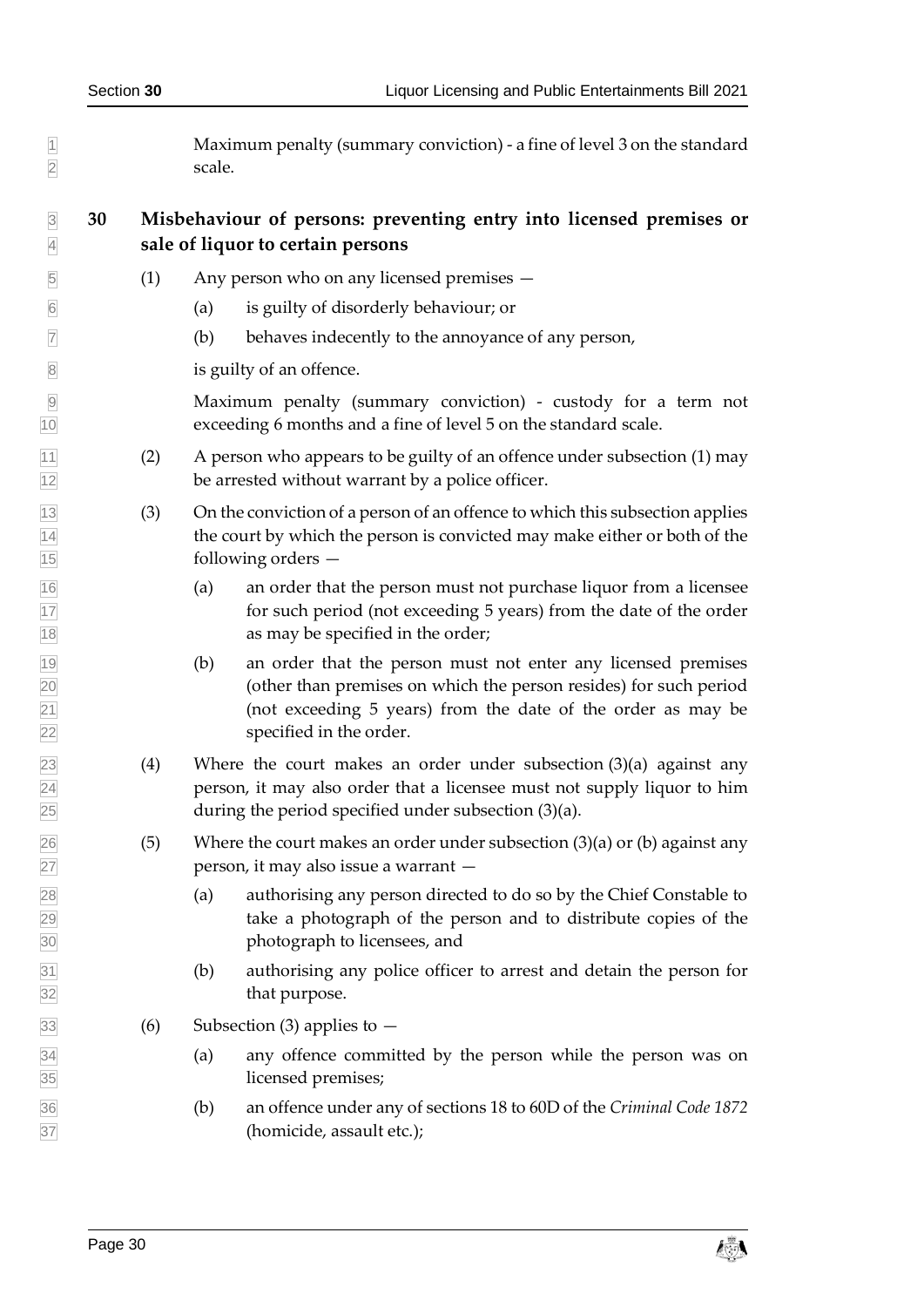|                                                             |      | an offence under section 56 of the Petty Sessions and Summary<br>(c)                                                                                                                                                                                                                                                                                                        |
|-------------------------------------------------------------|------|-----------------------------------------------------------------------------------------------------------------------------------------------------------------------------------------------------------------------------------------------------------------------------------------------------------------------------------------------------------------------------|
| $\overline{1}$<br>$\overline{2}$<br>$\overline{3}$          |      | Jurisdiction Act 1927 (assault, provoking behaviour etc.) committed<br>on any licensed premises;                                                                                                                                                                                                                                                                            |
| $\overline{4}$<br>$\overline{5}$                            |      | (d)<br>an offence under section 1 of the Criminal Damage Act 1981<br>(criminal damage);                                                                                                                                                                                                                                                                                     |
| $6\overline{6}$<br>$\overline{7}$                           |      | an offence under Part I of the Public Order Act 1998 committed on<br>(e)<br>any licensed premises;                                                                                                                                                                                                                                                                          |
| 8<br>9<br>10<br>11<br>12                                    |      | (f)<br>any other offence in which the consumption of liquor or other<br>intoxicating substance was a significant factor leading to the<br>offence, a constituent part of the behaviour constituting the offence<br>or an aggravating feature of the offence, whether or not the offence<br>was committed on licensed premises; and                                          |
| 13                                                          |      | such other offences as the Department may by order prescribe.<br>(g)                                                                                                                                                                                                                                                                                                        |
| $\frac{14}{15}$                                             | (7)  | If a person against whom an order under subsection $(3)(a)$ or $(b)$ is in force<br>contravenes the order, the person is guilty of an offence.                                                                                                                                                                                                                              |
| 16<br>17                                                    |      | Maximum penalty (summary conviction) - a fine of level 3 on the standard<br>scale.                                                                                                                                                                                                                                                                                          |
| $\boxed{18}$<br>19                                          | (8)  | If a licensee knowingly contravenes an order under subsection (4), the<br>person is guilty of an offence.                                                                                                                                                                                                                                                                   |
| 20<br>$\boxed{21}$                                          |      | Maximum penalty (summary conviction) - a fine of level 3 on the standard<br>scale.                                                                                                                                                                                                                                                                                          |
| $\overline{22}$                                             | (9)  | If a licensee $-$                                                                                                                                                                                                                                                                                                                                                           |
| 23                                                          |      | gets intoxicated; or<br>(a)                                                                                                                                                                                                                                                                                                                                                 |
| $\overline{24}$                                             |      | (b)<br>sells liquor to an intoxicated person; or                                                                                                                                                                                                                                                                                                                            |
| 25<br>26                                                    |      | permits intoxication or any violent, quarrelsome or disorderly<br>(c)<br>behaviour,                                                                                                                                                                                                                                                                                         |
| 27                                                          |      | on the licensed premises, the person is guilty of an offence.                                                                                                                                                                                                                                                                                                               |
| 28<br>29                                                    |      | Maximum penalty (summary conviction) - a fine of level 3 on the standard<br>scale.                                                                                                                                                                                                                                                                                          |
| 30<br>$\frac{31}{32}$<br>$\frac{32}{33}$<br>$\frac{33}{34}$ | (10) | If, in proceedings for an offence under subsection (9) of permitting<br>intoxication on licensed premises, it is proved that a person was<br>intoxicated on the premises, the licensee shall be convicted unless the<br>licensee shows that the licensee and the persons employed by the licensee<br>took all reasonable steps for preventing intoxication on the premises. |
| 35<br>36<br>37<br>38<br>39                                  | (11) | The Department may by regulations provide that, in the case of a person<br>who is subject to an order under subsection $(3)(b)$ , despite the order, the<br>person may enter such part of an airport, sea port, bus station or other<br>travel hub as may be specified in the regulations for the purpose of<br>enabling the person to undertake a journey.                 |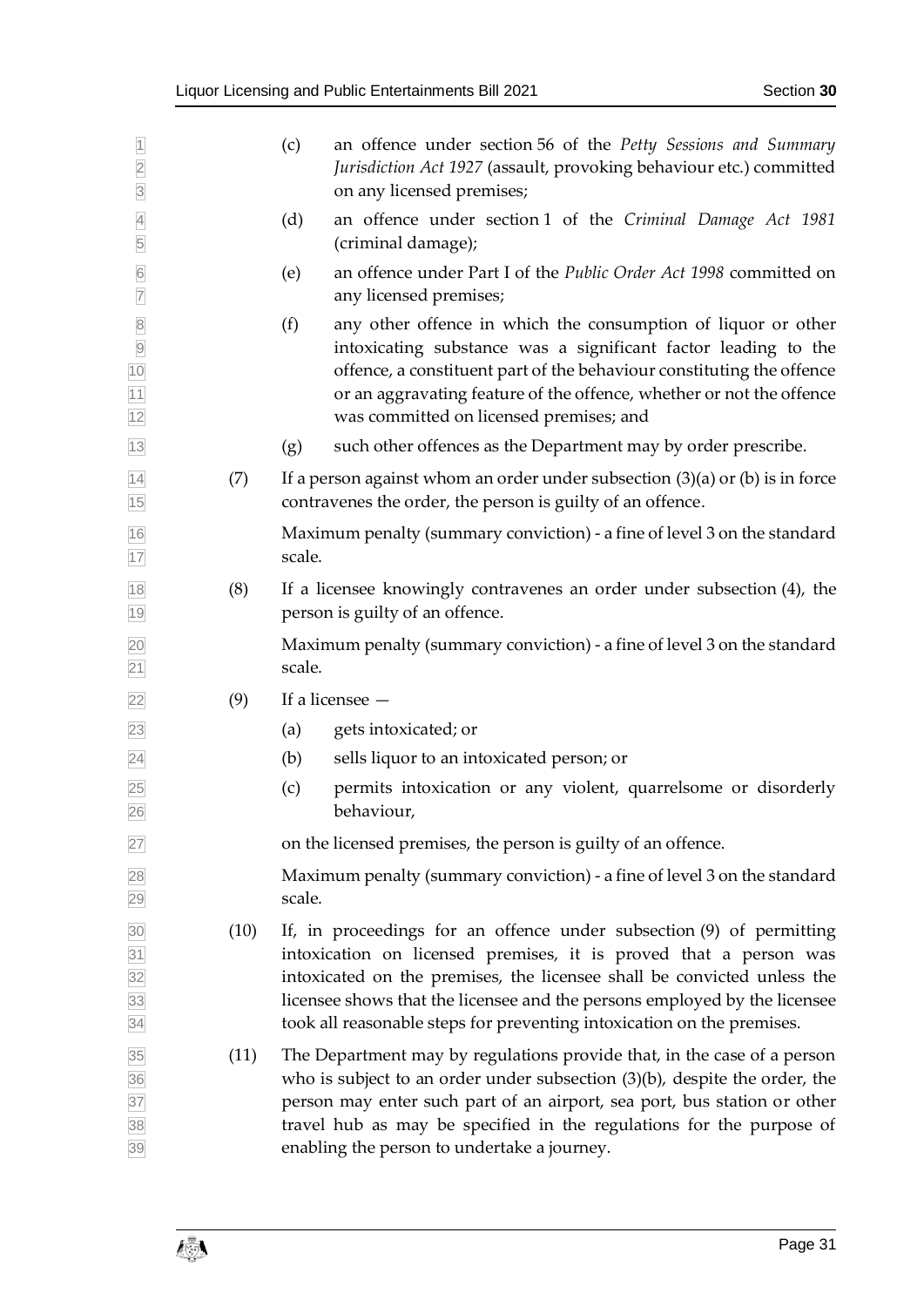<span id="page-31-1"></span><span id="page-31-0"></span>

| $\overline{1}$                   | 31 |     |        | Procuring drink for intoxicated persons on licensed premises                                                                                                                                                                                              |
|----------------------------------|----|-----|--------|-----------------------------------------------------------------------------------------------------------------------------------------------------------------------------------------------------------------------------------------------------------|
| $\frac{2}{3}$<br>$\overline{4}$  |    | (1) |        | If any person (P) in licensed premises procures liquor for consumption by<br>an intoxicated person in or in close proximity to licensed premises, P is<br>guilty of an offence.                                                                           |
| $\overline{5}$<br>$\overline{6}$ |    |     | scale. | Maximum penalty (summary conviction) - a fine of level 3 on the standard                                                                                                                                                                                  |
| $\overline{7}$<br>$\boxed{8}$    |    | (2) |        | If any person aids an intoxicated person in obtaining or consuming liquor<br>in licensed premises, the person is guilty of an offence.                                                                                                                    |
| $\overline{9}$<br>10             |    |     | scale. | Maximum penalty (summary conviction) - a fine of level 3 on the standard                                                                                                                                                                                  |
| 11                               | 32 |     |        | Assault on staff of licensed premises                                                                                                                                                                                                                     |
| 12                               |    | (1) |        | Subsection (2) applies to $-$                                                                                                                                                                                                                             |
| $\frac{13}{14}$                  |    |     | (a)    | any offence committed by a person while the person was on<br>licensed premises and intoxicated at the time of the offence;                                                                                                                                |
| $\frac{15}{16}$                  |    |     | (b)    | an offence under any of sections 18 to 60D of the Criminal Code 1872<br>(homicide, assault etc.) on any licensed premises;                                                                                                                                |
| 17<br>$\frac{18}{19}$            |    |     | (c)    | an offence under section 56 of the Petty Sessions and Summary<br>Jurisdiction Act 1927 (assault, provoking behaviour etc.) committed<br>on any licensed premises;                                                                                         |
| 20<br>21                         |    |     | (d)    | an offence under section 1 of the Criminal Damage Act 1981 (criminal<br>damage) on any licensed premises;                                                                                                                                                 |
| 22<br>23                         |    |     | (e)    | an offence under Part I of the Public Order Act 1998 committed on<br>any licensed premises;                                                                                                                                                               |
| $\frac{24}{25}$<br>26<br>27      |    |     | (f)    | any other offence in which the consumption of liquor or other<br>intoxicating substance was a significant factor leading to the<br>offence, a constituent part of the behaviour constituting the offence<br>or an aggravating feature of the offence; and |
| 28                               |    |     | (g)    | such other offences as the Department may by order prescribe.                                                                                                                                                                                             |
| 29                               |    |     |        | Tynwald procedure - affirmative.                                                                                                                                                                                                                          |
| 30                               |    | (2) |        | An offence -                                                                                                                                                                                                                                              |
| 31                               |    |     | (a)    | to which this section applies; and                                                                                                                                                                                                                        |
| 32<br>33<br>34                   |    |     | (b)    | which was against a licensee, a responsible person, a guard or<br>doorkeeper, or any other member of the staff of the licensed<br>premises in the course of their employment in the premises,                                                             |
| 35                               |    |     |        | is an aggravated offence.                                                                                                                                                                                                                                 |
| 36<br>37<br>38<br>39             |    | (3) |        | If an offence is an aggravated offence under subsection (2), the sentencing<br>court must decide on the level of sentence as if the person against whom<br>it was committed is a police officer or other person serving in a public<br>facing role.       |

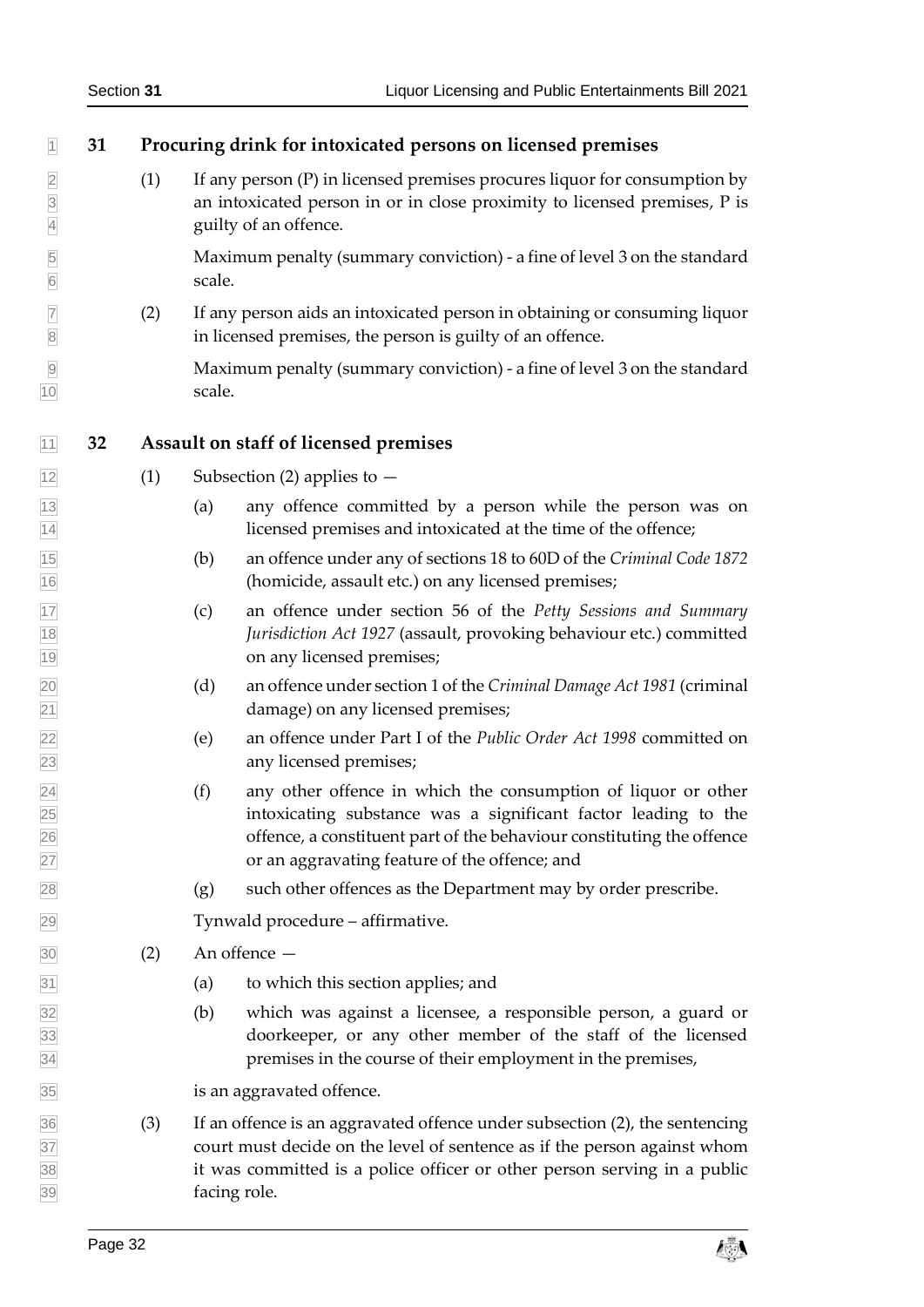<span id="page-32-4"></span><span id="page-32-3"></span><span id="page-32-2"></span><span id="page-32-1"></span><span id="page-32-0"></span>

| 1                                  | 33 |     | Expulsion etc. of persons from licensed premises                                                                                                                                                                                                          |
|------------------------------------|----|-----|-----------------------------------------------------------------------------------------------------------------------------------------------------------------------------------------------------------------------------------------------------------|
| $\overline{2}$<br>$\overline{3}$   |    | (1) | The licensee or other responsible person, and any employee or agent of the<br>responsible person, may, without giving any reason -                                                                                                                        |
| $\overline{4}$                     |    |     | refuse to admit any member of the public to licensed premises; or<br>(a)                                                                                                                                                                                  |
| $\overline{5}$                     |    |     | refuse to supply liquor to any person,<br>(b)                                                                                                                                                                                                             |
| $\boxed{6}$                        |    |     | if the responsible person considers it inadvisable to do so.                                                                                                                                                                                              |
| $\overline{7}$<br>8<br>9           |    | (2) | The licensee or other responsible person, and any employee or agent of the<br>responsible person, may, without giving any reason, order any person to<br>leave licensed premises.                                                                         |
| 10<br>11                           |    | (3) | The powers conferred by subsections (1) and (2) must not be exercised in<br>a manner which contravenes the Equality Act 2017.                                                                                                                             |
| $\frac{12}{13}$                    |    | (4) | A person is guilty of an offence if the person fails or refuses to leave<br>licensed premises on being ordered to do so by -                                                                                                                              |
| $\overline{14}$                    |    |     | the responsible person;<br>(a)                                                                                                                                                                                                                            |
| 15                                 |    |     | (b)<br>any employee or agent of the responsible person; or                                                                                                                                                                                                |
| 16                                 |    |     | a police officer.<br>(c)                                                                                                                                                                                                                                  |
| $\frac{17}{1}$<br>18               |    |     | Maximum penalty (summary conviction) – a fine of level 2 on the standard<br>scale.                                                                                                                                                                        |
| $\frac{19}{20}$<br>$\frac{21}{22}$ |    | (5) | Without prejudice to any other right to exclude or expel a person from<br>licensed premises, the responsible person, and any employee or agent of<br>the responsible person, may refuse to admit to, or expel from, the licensed<br>premises any person - |
| 23                                 |    |     | who is intoxicated, violent, quarrelsome or disorderly; or<br>(a)                                                                                                                                                                                         |
| $\frac{24}{25}$                    |    |     | whose presence on the licensed premises would subject the licensee<br>(b)<br>to a penalty under this Act.                                                                                                                                                 |
| 26<br>27<br>28<br>29<br>30         |    | (6) | Any police officer must, on the demand of the responsible person or any<br>employee or agent of the responsible person, help to expel from the<br>licensed premises -                                                                                     |
|                                    |    |     | any person failing or refusing to leave the licensed premises when<br>(a)<br>ordered to do so under subsection (4); or                                                                                                                                    |
| $\frac{31}{32}$                    |    |     | any person liable to be expelled from the licensed premises under<br>(b)<br>subsection (5).                                                                                                                                                               |
| $\frac{33}{34}$                    |    | (7) | Any person exercising any powers under subsection (2), (4) or (5) may use<br>such reasonable force as may be required for the purpose.                                                                                                                    |
| 35                                 | 34 |     | Prostitution etc on licensed premises                                                                                                                                                                                                                     |
| $\frac{36}{37}$                    |    | (1) | A licensee who permits the licensed premises to be the habitual resort or<br>place of meeting of reputed prostitutes, whether or not the object of their<br>so resorting or meeting is prostitution, is guilty of an offence.                             |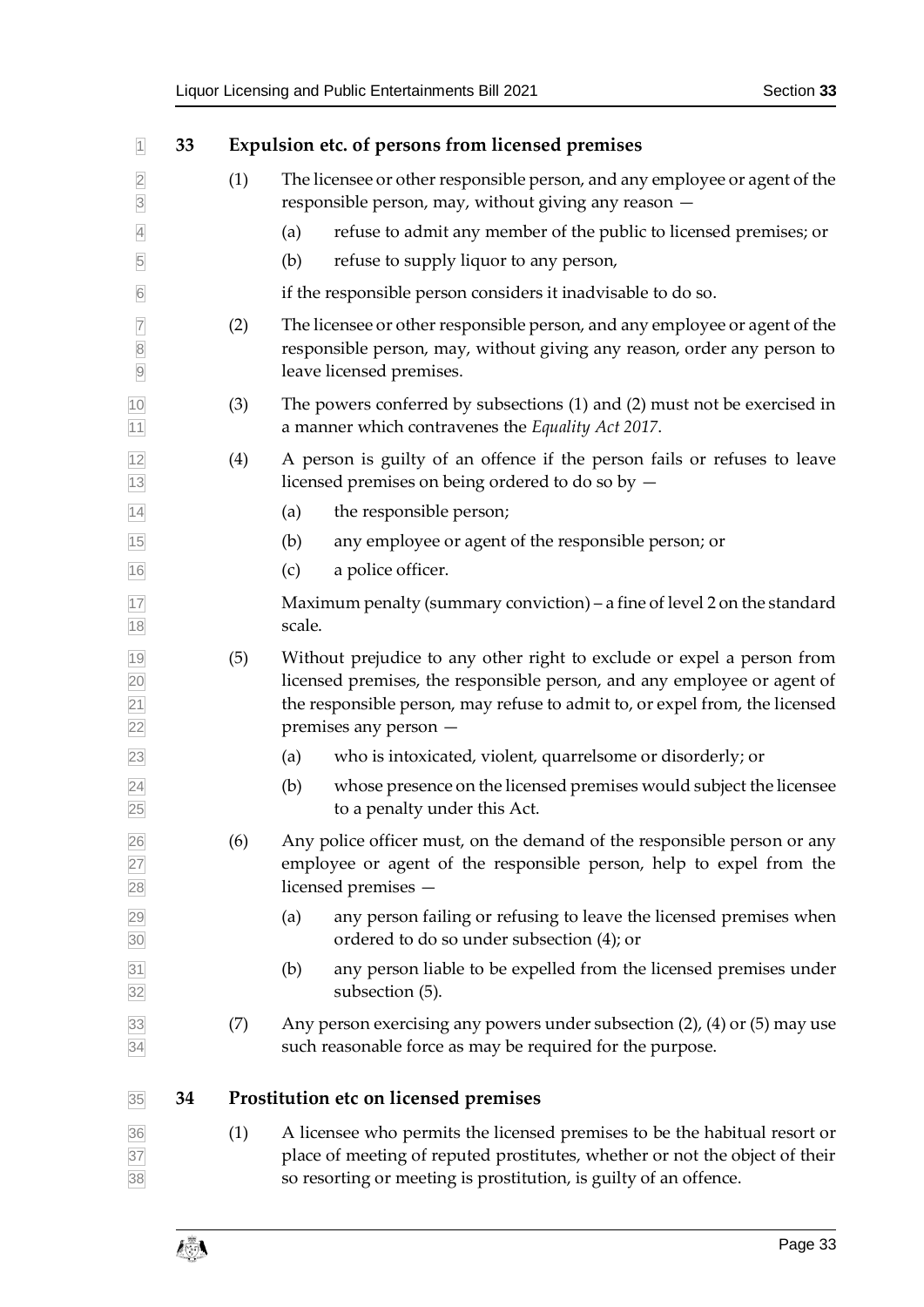Maximum penalty (summary conviction) - a fine of level 3 on the standard 2 scale.

- (2) Subsection (1) is not contravened by a licensee allowing any such person to remain in the licensed premises for the purpose of obtaining reasonable refreshment for such time as is necessary for the purpose.
- (3) If a licensee is convicted of any offence under sections 59 to 65 of the *Sexual Offences and Obscene Publications Act 2021* (suppression of brothels), the court on an application by the Chief Constable must by order revoke the licence.

#### <span id="page-33-0"></span>**35 Gaming on licensed premises**

 $\overline{11}$  (1) A licensee who permits any gaming or unlawful game to be carried on in the licensed premises is guilty of an offence.

 Maximum penalty (summary conviction) - a fine of level 3 on the standard 14 scale.

- $\sqrt{15}$  (2) Subsection (1) is not contravened by  $-$
- (a) a private lottery and confined to the persons mentioned in section 30(1)(d) of the *Gaming, Betting and Lotteries Act 1988*;
- $\boxed{18}$  (b) a lottery which by virtue of section 31(1) or 35 of that Act is not unlawful;
- (c) a society lottery (within the meaning of that Act) which by virtue of section 32 or 34A of that Act is not unlawful;
- (d) a lottery which by virtue of section 1 of the *National Lottery Act 1999* is not unlawful;
- (e) the playing of a controlled machine (within the meaning of the *Gaming (Amendment) Act 1984*);
- (f) the playing of dominoes, or cribbage or other card games on licensed premises, if the stake or the aggregate of stakes put up by each player does not exceed £1 in respect of each game.
- $\sqrt{29}$  (3) The conviction of a licensee of an offence under  $-$
- (a) section 5, 11 or 29 of the *Gaming, Betting and Lotteries Act 1988;* or
- (b) section 2(4) of the *Gaming (Amendment) Act 1984*,

 relating to the licensed premises must be treated for the purposes of this Act as a conviction of an offence under this Act.

- $\overline{34}$  (4) The Department may by order amend subsection (2)(f) to  $-$
- (a) amend the games listed in that paragraph; or
- (b) substitute another amount for the amount specified in that paragraph.

Tynwald procedure – affirmative.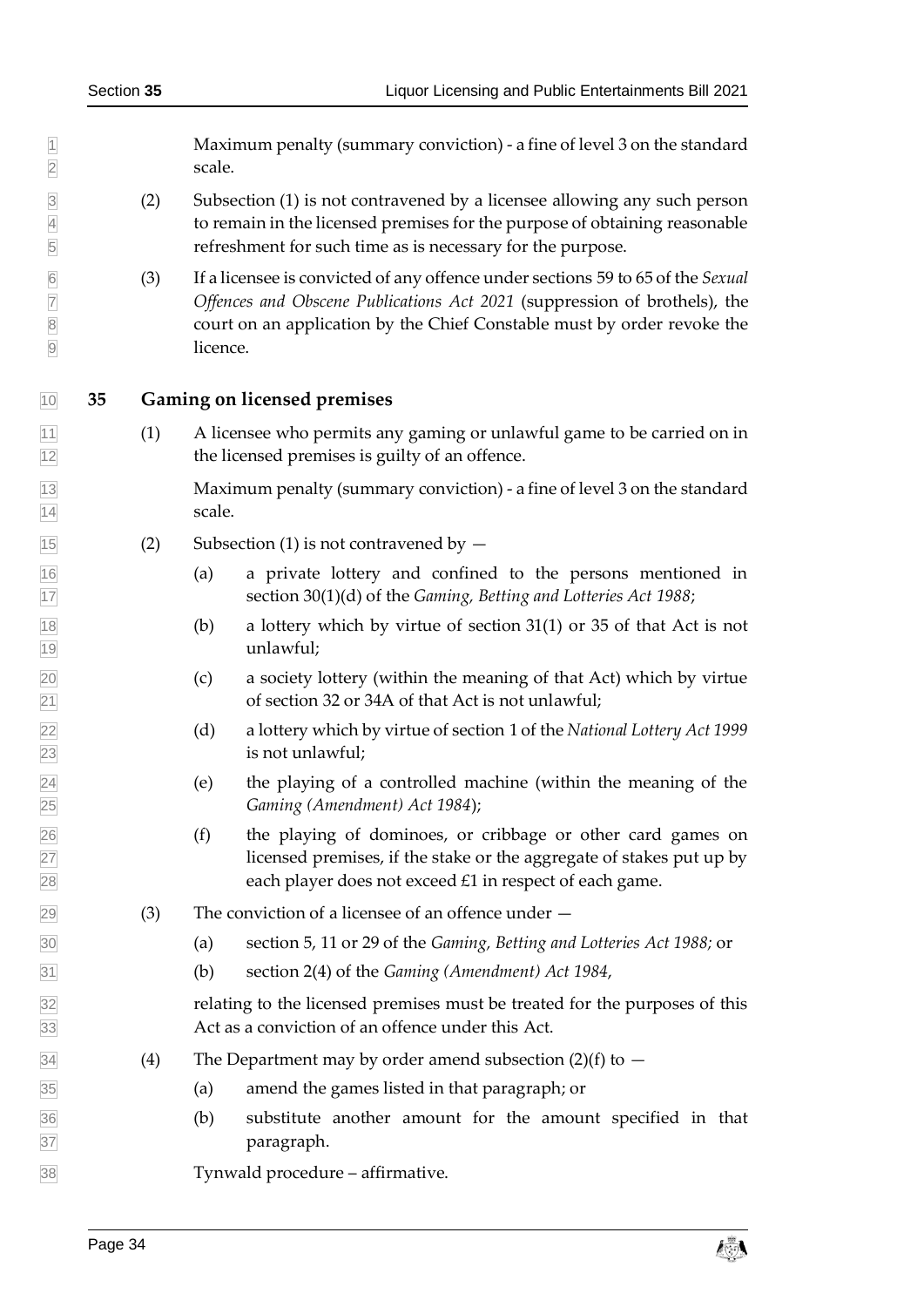<span id="page-34-2"></span><span id="page-34-1"></span><span id="page-34-0"></span>

| $\vert$ 1                                                            | 36 |     | Misuse of drugs on licensed premises                                                                                                                                                                                                                                                                                      |
|----------------------------------------------------------------------|----|-----|---------------------------------------------------------------------------------------------------------------------------------------------------------------------------------------------------------------------------------------------------------------------------------------------------------------------------|
| $\overline{2}$<br>$\overline{3}$<br>$\frac{4}{5}$<br>$6\overline{6}$ |    | (1) | If a licensee is convicted of an offence under section 8 of the Misuse of<br>Drugs Act 1976 (occupiers etc of premises to be punishable for permitting<br>certain activities to take place there) in relation to the licensed premises,<br>the court by which the person is convicted may by order revoke the<br>licence. |
| $\overline{7}$<br>8<br>9<br>10                                       |    | (2) | Before a court revokes a licence under subsection $(1)$ , it must, unless it<br>determines that it is not practicable to do so, give the licensee an<br>opportunity to make representations as to why the licence should not be<br>revoked.                                                                               |
| 11<br>12<br>13                                                       |    | (3) | Where an order has been made under subsection (1) revoking a licence,<br>the court may order that a licence must not be granted in respect of the<br>premises for such period (not exceeding 2 years) as the court may direct.                                                                                            |
| $\frac{14}{15}$                                                      |    | (4) | The conviction of a person of an offence under any of the following<br>provisions of the Misuse of Drugs Act 1976 –                                                                                                                                                                                                       |
| $\frac{16}{17}$                                                      |    |     | section 4(3) (restriction of production and supply of controlled<br>(a)<br>drugs);                                                                                                                                                                                                                                        |
| 18                                                                   |    |     | section 5(2) or (3) (restriction of possession of controlled drugs); or<br>(b)                                                                                                                                                                                                                                            |
| 19<br>20                                                             |    |     | section 8 (occupiers etc of premises to be punishable for permitting<br>(c)<br>certain activities to take place there),                                                                                                                                                                                                   |
| $\frac{21}{22}$                                                      |    |     | committed on or in relation to licensed premises is to be treated for the<br>purposes of this Act as an offence under this Act.                                                                                                                                                                                           |
| 23                                                                   | 37 |     | Keeping unauthorised liquor                                                                                                                                                                                                                                                                                               |
| $\frac{24}{25}$<br>26                                                |    | (1) | A licensee is guilty of an offence if the licensee, without reasonable excuse,<br>has in his or her possession on licensed premises any kind of liquor which<br>the licensee is not authorised to sell on those premises.                                                                                                 |
| $\frac{27}{28}$                                                      |    |     | Maximum penalty (summary conviction) - a fine of level 2 on the standard<br>scale.                                                                                                                                                                                                                                        |
| $\frac{29}{30}$                                                      |    | (2) | The court by which a person is convicted of an offence under<br>subsection (1) may order that the liquor be forfeited.                                                                                                                                                                                                    |
| 31                                                                   | 38 |     | Consumption on or near licensed premises                                                                                                                                                                                                                                                                                  |
| 32                                                                   |    | (1) | A licensee is guilty of an offence if a person $-$                                                                                                                                                                                                                                                                        |
| 33<br>34                                                             |    |     | buys liquor from a licensee who is not authorised to sell that liquor<br>(a)<br>for consumption on the premises; and                                                                                                                                                                                                      |
| 35<br>36                                                             |    |     | with the privity or consent of the licensee, drinks the liquor $-$<br>(b)<br>on the licensed premises;<br>(i)                                                                                                                                                                                                             |
|                                                                      |    |     |                                                                                                                                                                                                                                                                                                                           |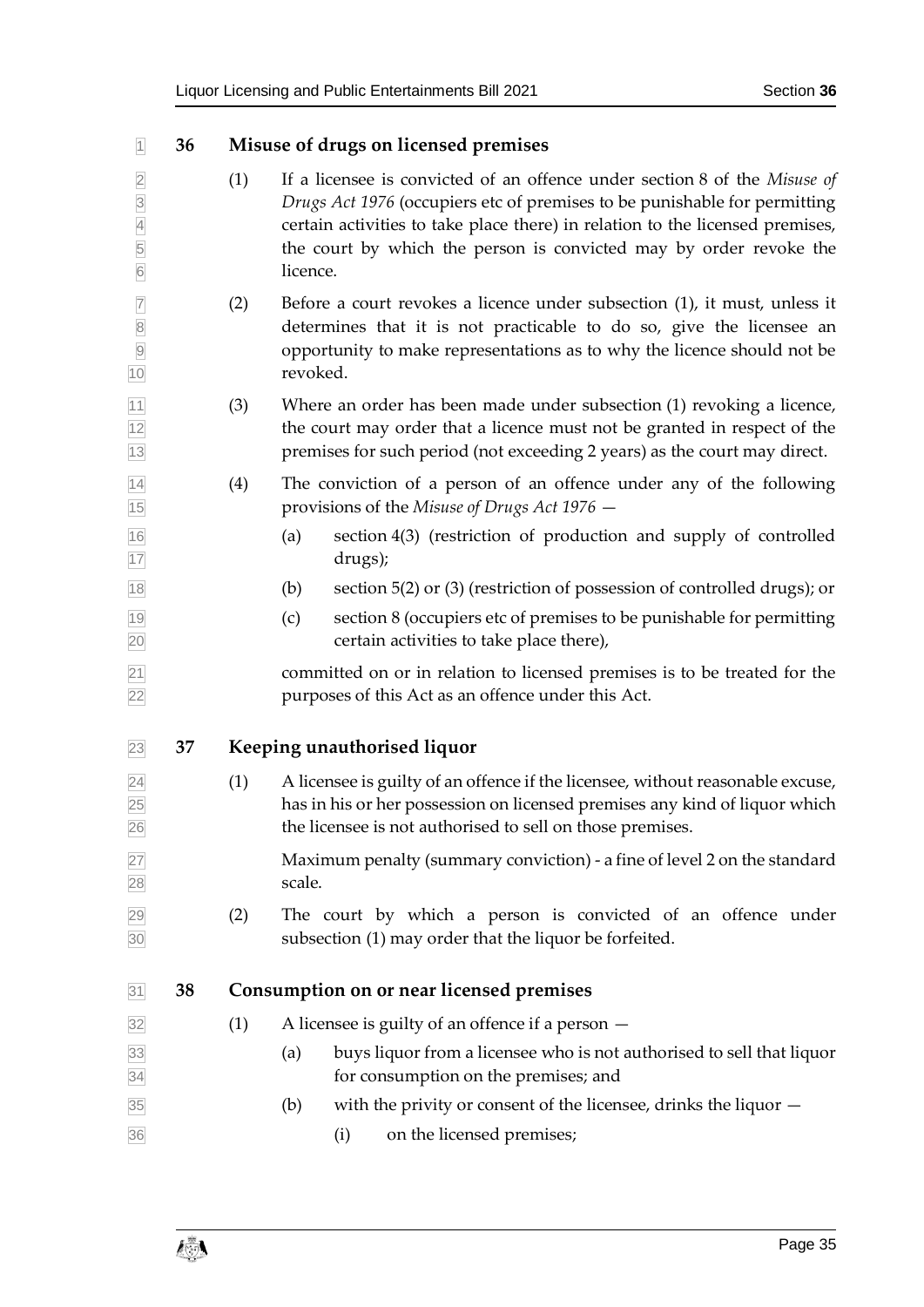- (ii) in premises adjoining the licensed premises and belonging to the licensee or under his or her control or used by his or her permission; or
- (iii) in a street adjoining or near to the licensed premises.

 Maximum penalty (summary conviction) - a fine of level 3 on the standard scale.

 (2) A licensee is guilty of an offence if the licensee, with intent to evade the terms of the licence, takes, or permits any other person to take, any liquor from the licensed premises for the purpose of its being sold on the account of the licensee or for his or her benefit or profit.

11 Maximum penalty (summary conviction) - a fine of level 3 on the standard 12 scale.

 (3) If in proceedings for an offence under subsection (2), it is proved that the liquor was taken for the purpose of its being consumed in any building or structure belonging to the licensee or under the licensee's control or used by the licensee's permission, the licensee shall be convicted unless the licensee shows that the licensee did not intend to evade the terms of the 18 licence.

# <span id="page-35-1"></span><span id="page-35-0"></span>**PART 7 – APPEALS**

#### **39 Appeals**

- $\boxed{21}$  (1) Unless this Act expressly provides otherwise, the following persons may appeal to the Appeal Court against the decision of the Licensing Court on an application for a licence or order under this Act —
- $\boxed{24}$  (a) the applicant; and
- (b) any person who made any representation to the Licensing Court in respect of a licensing application.
- (2) The following persons may appeal to the Appeal Court against the following decisions of the Licensing Court —
- (a) in the case of an order revoking or suspending a licence, the licensee or the owner of the licensed premises;
- (b) in the case of an order disqualifying a person for holding or obtaining a licence, that person;
- (c) in the case of the refusal of an order mentioned in paragraph (a) or (b), the Chief Constable or any person who applied for the order.
- (3) On determining an appeal under subsection (1) the Appeal Court may  $-$
- (a) confirm the decision of the Licensing Court, with or without modifications;
- (b) reverse the decision of the Licensing Court; or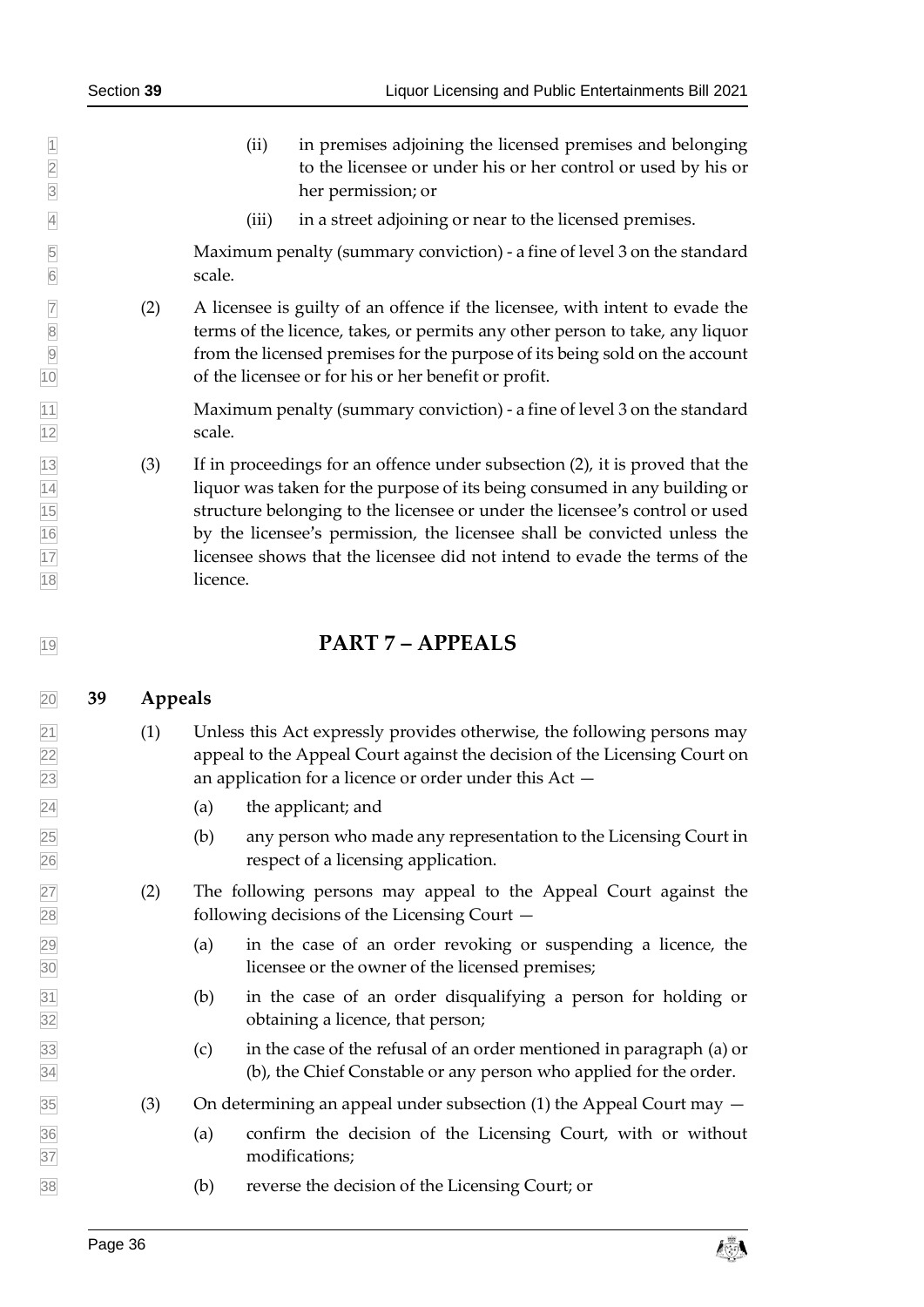| $\overline{1}$                                      |      | remit the application to the Licensing Court for re-consideration.<br>(c)                                                                                                                                                                                                                                                                                                                                                                                                             |  |  |  |  |  |  |
|-----------------------------------------------------|------|---------------------------------------------------------------------------------------------------------------------------------------------------------------------------------------------------------------------------------------------------------------------------------------------------------------------------------------------------------------------------------------------------------------------------------------------------------------------------------------|--|--|--|--|--|--|
| $\overline{2}$<br>$\overline{3}$                    | (4)  | On determining an appeal the Appeal Court may make such order as to<br>costs, and grant execution thereon, as it thinks fit.                                                                                                                                                                                                                                                                                                                                                          |  |  |  |  |  |  |
| $\overline{4}$<br>5                                 | (5)  | Subject to subsection (13), the decision of the Appeal Court on such an<br>appeal is final.                                                                                                                                                                                                                                                                                                                                                                                           |  |  |  |  |  |  |
| 00000                                               | (6)  | If the licensing authority is established, unless this Act expressly provides<br>otherwise, the following persons may appeal to the Licensing Court<br>against the decision of the licensing authority on an application for a<br>licence or order under this Act -                                                                                                                                                                                                                   |  |  |  |  |  |  |
| 10                                                  |      | (a)<br>the applicant; and                                                                                                                                                                                                                                                                                                                                                                                                                                                             |  |  |  |  |  |  |
| 11<br>12                                            |      | (b)<br>any person who made any representation to the licensing authority<br>in respect of a licensing application.                                                                                                                                                                                                                                                                                                                                                                    |  |  |  |  |  |  |
| 13<br>14                                            | (7)  | On determining an appeal under subsection (7), the Licensing Court<br>$may -$                                                                                                                                                                                                                                                                                                                                                                                                         |  |  |  |  |  |  |
| 15<br>16                                            |      | confirm the decision of the licensing authority, with or without<br>(a)<br>modifications;                                                                                                                                                                                                                                                                                                                                                                                             |  |  |  |  |  |  |
| 17                                                  |      | reverse the decision of the licensing authority; or<br>(b)                                                                                                                                                                                                                                                                                                                                                                                                                            |  |  |  |  |  |  |
| 18                                                  |      | remit the application to the licensing authority for re-consideration.<br>(c)                                                                                                                                                                                                                                                                                                                                                                                                         |  |  |  |  |  |  |
| 19<br>20<br>$\overline{21}$<br>22<br>23<br>24<br>25 | (8)  | Where the Licensing Court determines an appeal, under subsection (7), it<br>may make any order, impose any conditions, or accept any undertaking,<br>which the licensing authority might make, impose or accept, and anything<br>done by or in relation to the Licensing Court on granting an application<br>has effect, and is to be treated for the purposes of enforcement, variation<br>or revocation, as if it had been done by or in relation to the or licensing<br>authority. |  |  |  |  |  |  |
| 26<br>27                                            | (9)  | The following persons may appeal to the Appeal Court against the<br>following decisions of the Licensing Court made under subsection $(8)$ -                                                                                                                                                                                                                                                                                                                                          |  |  |  |  |  |  |
| 28<br>29                                            |      | in the case of an order revoking or suspending a licence, the<br>(a)<br>licensee or the owner of the licensed premises;                                                                                                                                                                                                                                                                                                                                                               |  |  |  |  |  |  |
| 30<br>31                                            |      | (b)<br>in the case of an order disqualifying a person for holding or<br>obtaining a licence, that person;                                                                                                                                                                                                                                                                                                                                                                             |  |  |  |  |  |  |
| 32<br>33                                            |      | (c)<br>in the case of the refusal of an order mentioned in paragraph (a) or<br>(b), the Chief Constable or any person who applied for the order.                                                                                                                                                                                                                                                                                                                                      |  |  |  |  |  |  |
| 34                                                  | (10) | On determining such an appeal the Appeal Court may -                                                                                                                                                                                                                                                                                                                                                                                                                                  |  |  |  |  |  |  |
| 35                                                  |      | quash or make the order in question, as the case may be;<br>(a)                                                                                                                                                                                                                                                                                                                                                                                                                       |  |  |  |  |  |  |
| 36<br>37                                            |      | (b)<br>remit the matter to the Licensing Court or licensing authority for<br>re-consideration; or                                                                                                                                                                                                                                                                                                                                                                                     |  |  |  |  |  |  |
| 38                                                  |      | (c)<br>dismiss the appeal.                                                                                                                                                                                                                                                                                                                                                                                                                                                            |  |  |  |  |  |  |
| 39<br>40                                            | (11) | On determining an appeal under subsection (11), the Appeal Court may<br>make such order as to costs, and grant execution thereon, as it thinks fit.                                                                                                                                                                                                                                                                                                                                   |  |  |  |  |  |  |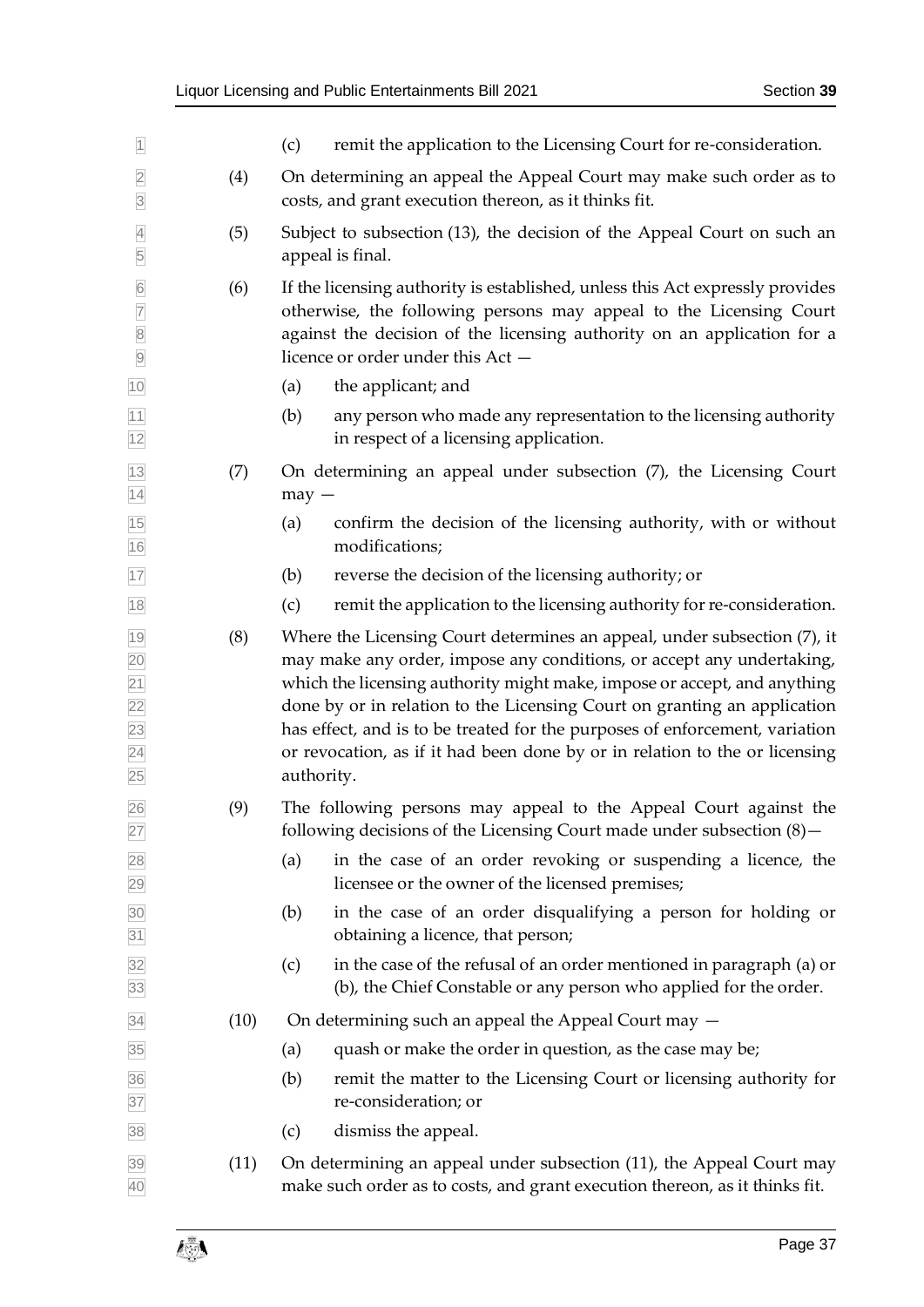- 1 (12) Subject to subsection (13), the decision of the Appeal Court on such an appeal is final.
- (13) Section 109 (appeal by way of case stated) of the *Summary Jurisdiction Act 1989* applies to a decision of the Appeal Court as it applies to a decision of a court of summary jurisdiction.
- 6 (14) The Department may by regulations amend this section to make further provision for appeals including  $$ provision for appeals including  $-$
- (a) the grounds of appeal and process for appealing;
- (b) the persons who may appeal;
- (c) the contents and form of applications for appeals, and the way (or 11 manner) in which they must be made;
- $\begin{bmatrix} 12 \\ 1 \end{bmatrix}$  (d) the persons who must be notified of the appeal and be permitted to make representations;
- $\boxed{14}$  (e) the time limits within which to appeal;
- $\frac{1}{15}$  (f) the orders that may be made by the Appeal Court in respect of an appeal; and
- $\frac{17}{17}$  (g) the effect the appeal has on the decision appealed against while the appeal is being considered.

## <span id="page-37-1"></span><span id="page-37-0"></span>**PART 8 – OTHER OFFENCES**

#### **40 Operating without licence**

- $\boxed{21}$  (1) Subject to subsection (4), a person must not engage in the brewing, distillation, storage, transportation, sale or supply of liquor unless the person has been granted a licence for such brewing, distillation, storage, transportation, sale or supply of liquor, as the case may be.
- (2) A person, being a licensee, must not sell by retail any liquor except at a place for which the licence authorises the person to sell that liquor.
- (3) A person must not permit the sale of liquor by a person in contravention of subsection (1) or (2).
- (4) A person may engage in the brewing, distillation, storage, transportation, sale or supply of liquor without being a licensee where —
- (a) the brewing, distillation, storage, transportation, sale or supply of liquor, as the case may be, is authorised under regulations made under this Act;
- (b) in the case of the sale of liquor, the sale is by a registered medical practitioner (within the meaning of section 3 (interpretation) of the *Health Care Professionals Act 2014*) or by a pharmacist of alcohol made up in medicine;
- $\frac{38}{38}$  (c) the sale is by auction of liquor by  $\sim$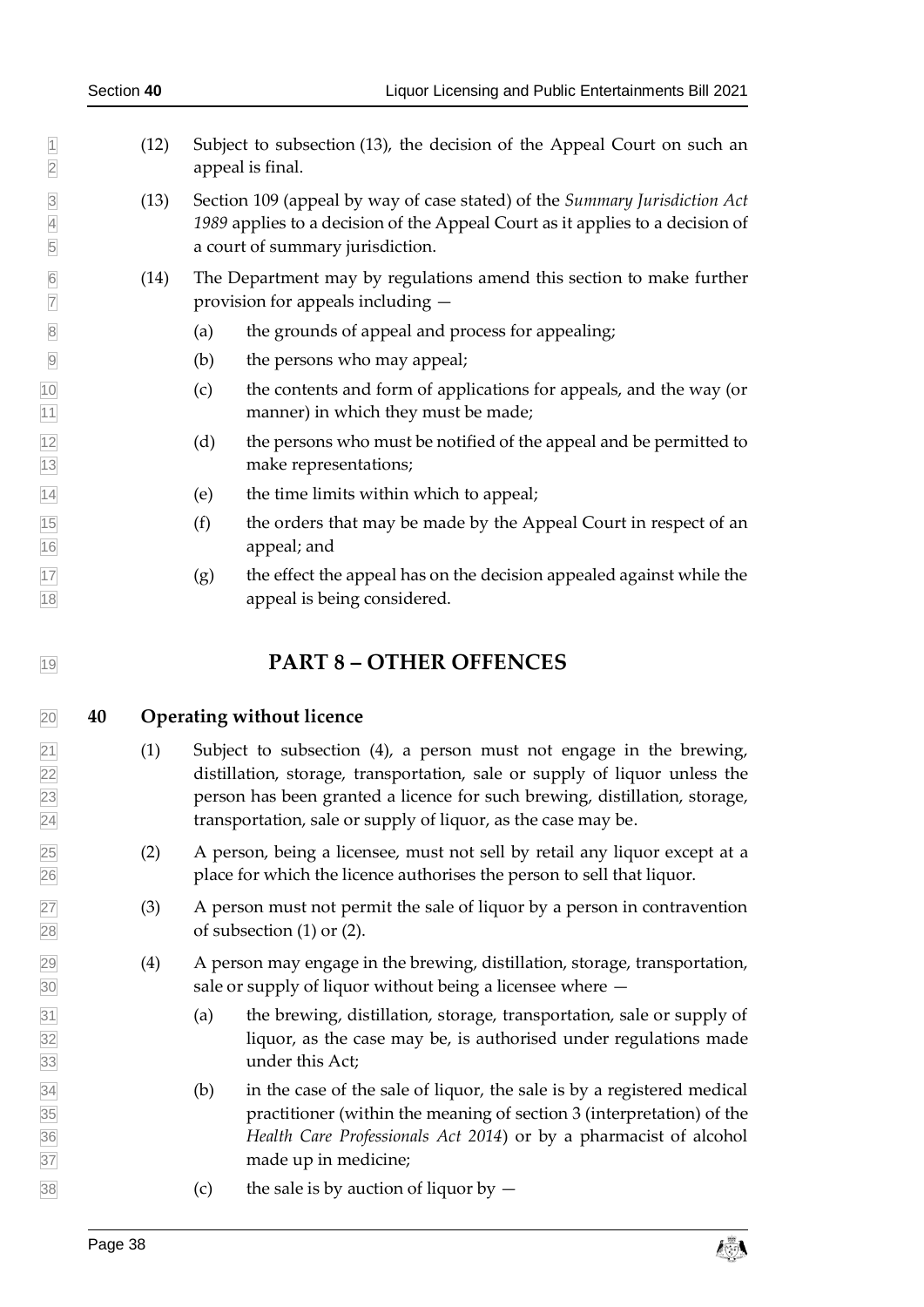<span id="page-38-0"></span>

| $\overline{1}$<br>$\frac{2}{3}$<br>$\overline{4}$                                                             |    |     |                    | (i)       | the personal representatives of a deceased person, or the<br>trustee in bankruptcy of a person or trustee under a deed of<br>arrangement of a person, for the purpose of getting in and<br>realising the estate of such a person;                   |
|---------------------------------------------------------------------------------------------------------------|----|-----|--------------------|-----------|-----------------------------------------------------------------------------------------------------------------------------------------------------------------------------------------------------------------------------------------------------|
| $\frac{5}{6}$                                                                                                 |    |     |                    | (ii)      | a coroner in the execution of any process or order of a court;<br>or                                                                                                                                                                                |
| $\begin{array}{ c c c }\hline \hline \text{7} & \text{8} \\ \hline \text{9} & \text{9} \\ \hline \end{array}$ |    |     |                    | (iii)     | any householder of his or her private stock of liquor when<br>bona fide removing from his or her residence or breaking up<br>his or her establishment.                                                                                              |
| $\frac{10}{11}$<br>$\frac{11}{12}$<br>13                                                                      |    | (5) |                    |           | Where regulations under Part 4 require a person to have been granted a<br>licence to undertake a public entertainment, a person who undertakes that<br>public entertainment otherwise than in accordance with such a licence<br>commits an offence. |
| 14<br>15                                                                                                      |    | (6) | offence.           |           | A person who contravenes subsection $(1)$ , $(2)$ , $(3)$ or $(5)$ is guilty of an                                                                                                                                                                  |
| 16<br>17                                                                                                      |    |     |                    |           | Maximum penalty – (Summary conviction) – 6 months' custody and a fine<br>not exceeding level 5 on the standard scale.                                                                                                                               |
| 18<br>19<br>20                                                                                                |    | (7) |                    |           | On the conviction of a person for an offence under subsection $(1)$ , $(2)$ or<br>(3), the court by which the person is convicted may order that all liquor<br>found in the person's possession be forfeited.                                       |
| $\overline{21}$<br>$\overline{22}$                                                                            |    | (8) |                    |           | On the second or subsequent conviction of a person for an offence under<br>subsection $(1)$ , the Court by which the person is convicted $-$                                                                                                        |
| 23                                                                                                            |    |     | (a)                |           | if the person is a licensee, must revoke the licence; and                                                                                                                                                                                           |
| $\overline{24}$<br>25                                                                                         |    |     | (b)                | licence - | in any case, may order the person to be disqualified for holding a                                                                                                                                                                                  |
| 26                                                                                                            |    |     |                    | (i)       | on a second conviction, for a period not exceeding 5 years;                                                                                                                                                                                         |
| 27<br>28                                                                                                      |    |     |                    | (ii)      | on a third or subsequent conviction, for any period, or for<br>life.                                                                                                                                                                                |
| 29<br>30                                                                                                      |    | (9) | 2003.              |           | In this section "pharmacist" has the same meaning as in the Medicines Act                                                                                                                                                                           |
| 31                                                                                                            | 41 |     | Public drunkenness |           |                                                                                                                                                                                                                                                     |
| 32                                                                                                            |    | (1) |                    |           | If any person in a public place $-$                                                                                                                                                                                                                 |
| 33                                                                                                            |    |     | (a)                |           | while drunk acts in an indecent or disorderly manner;                                                                                                                                                                                               |
| 34                                                                                                            |    |     | (b)                |           | is drunk and incapable of taking care of himself or herself;                                                                                                                                                                                        |
| 35<br>36                                                                                                      |    |     | (c)                |           | is drunk while in charge of any horse or cattle or any carriage or<br>cart (not being a motor vehicle or a pedal cycle); or                                                                                                                         |
| 37                                                                                                            |    |     | (d)                |           | is drunk while in charge of a child under the age of 10 years,                                                                                                                                                                                      |
| 38                                                                                                            |    |     |                    |           | the person is guilty of an offence.                                                                                                                                                                                                                 |
| 39                                                                                                            |    |     |                    |           | Maximum penalty (summary) a fine of level 3 on the standard scale.                                                                                                                                                                                  |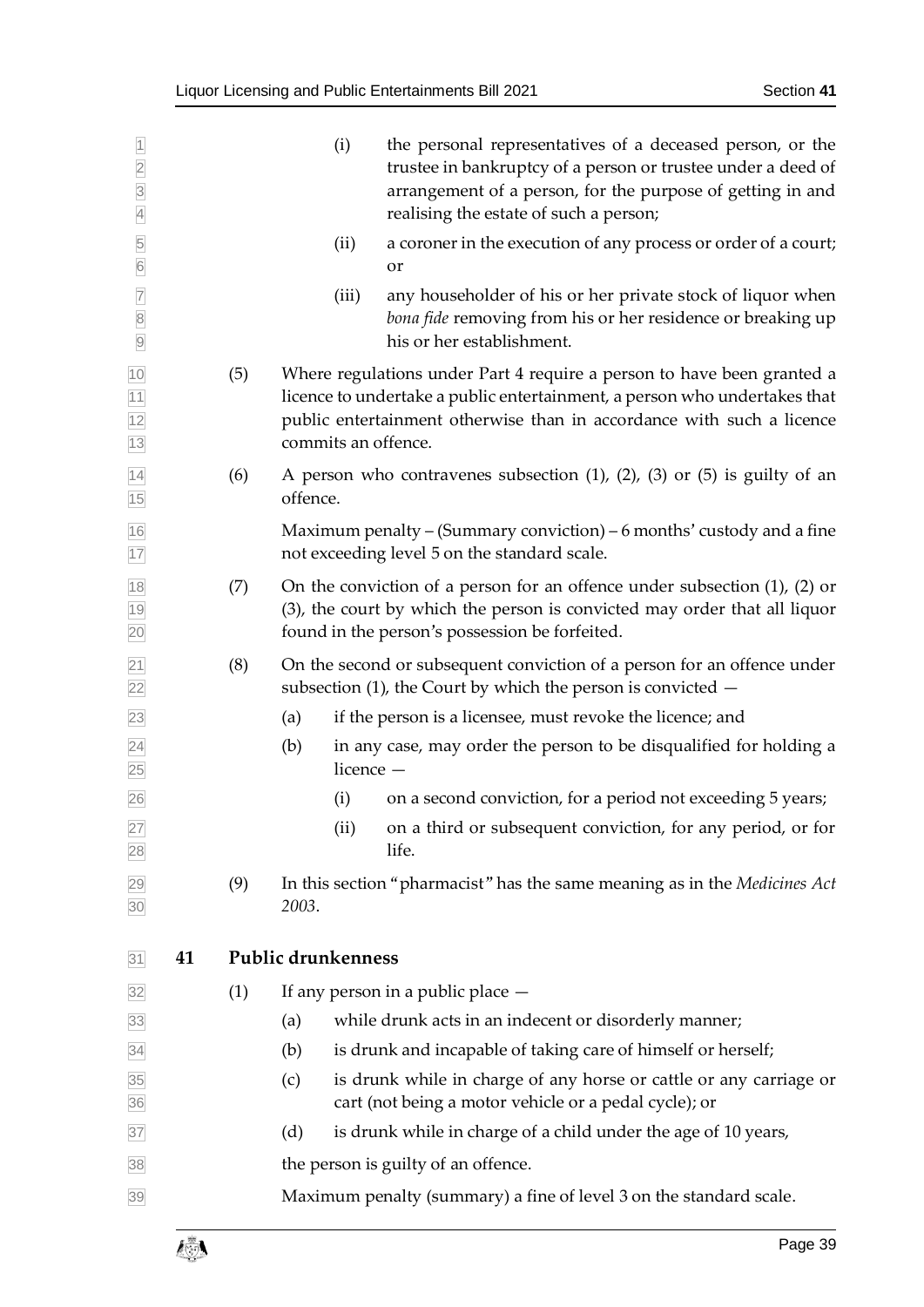- (2) A person who appears to be guilty of an offence under subsection (1) may be arrested without warrant by any person.
- $\boxed{3}$  (3) Where a person —
- $\overline{4}$  (a) is charged with an offence under subsection (1)(a) or (b); and
- (b) has been convicted of any such offence more than once in the previous 5 years,

 the court before which the person is charged may exercise the powers conferred by section 23 of the *Summary Jurisdiction Act 1989* (remand for medical reports), although the offence is not punishable with custody.

<span id="page-39-1"></span> $\boxed{10}$  (4) In this section  $-$ 

 $\frac{11}{11}$  "motor vehicle" has the same meaning as in section 65(1) (interpretation of expressions relating to motor vehicles and classes thereof) of the *Road Traffic Act 1985*;

 "public place" includes any highway and any other premises or place to which at the material time the public have or are permitted to have access, whether on payment or otherwise.

## <span id="page-39-0"></span>**42 Drinking in public places**

 (1) A person who consumes liquor in a public place after being warned by a police officer not to do so is guilty of an offence.

Maximum penalty (summary) a fine of level 2 on the standard scale.

- (2) A police officer may not give a warning under subsection (1) unless it appears to the officer that the person concerned —
- (a) is acting in an indecent or disorderly manner;
- (b) is using indecent or obscene language;
- $\sqrt{25}$  (c) is acting in a manner that has resulted, or is likely to result, in any member of the public being intimidated, harassed, alarmed or distressed;
- (d) is acting in a manner that has resulted, or is likely to result, in any member of the public being disturbed in his or her peaceful enjoyment of the public place; or
- (e) is acting in a manner that has caused, or is likely to cause, nuisance or annoyance to any member of the public.
- $\overline{33}$  (3) A person (P) is guilty of an offence if P knowingly  $-$
- (a) acts as an agent for a person against whom an order under section  $30(3)(a)$  $30(3)(a)$  is in force in buying any liquor for consumption in a highway or other public place;
- (b) acts as an agent for such a person procuring the supply to that person of any liquor for consumption in a highway or other public place; or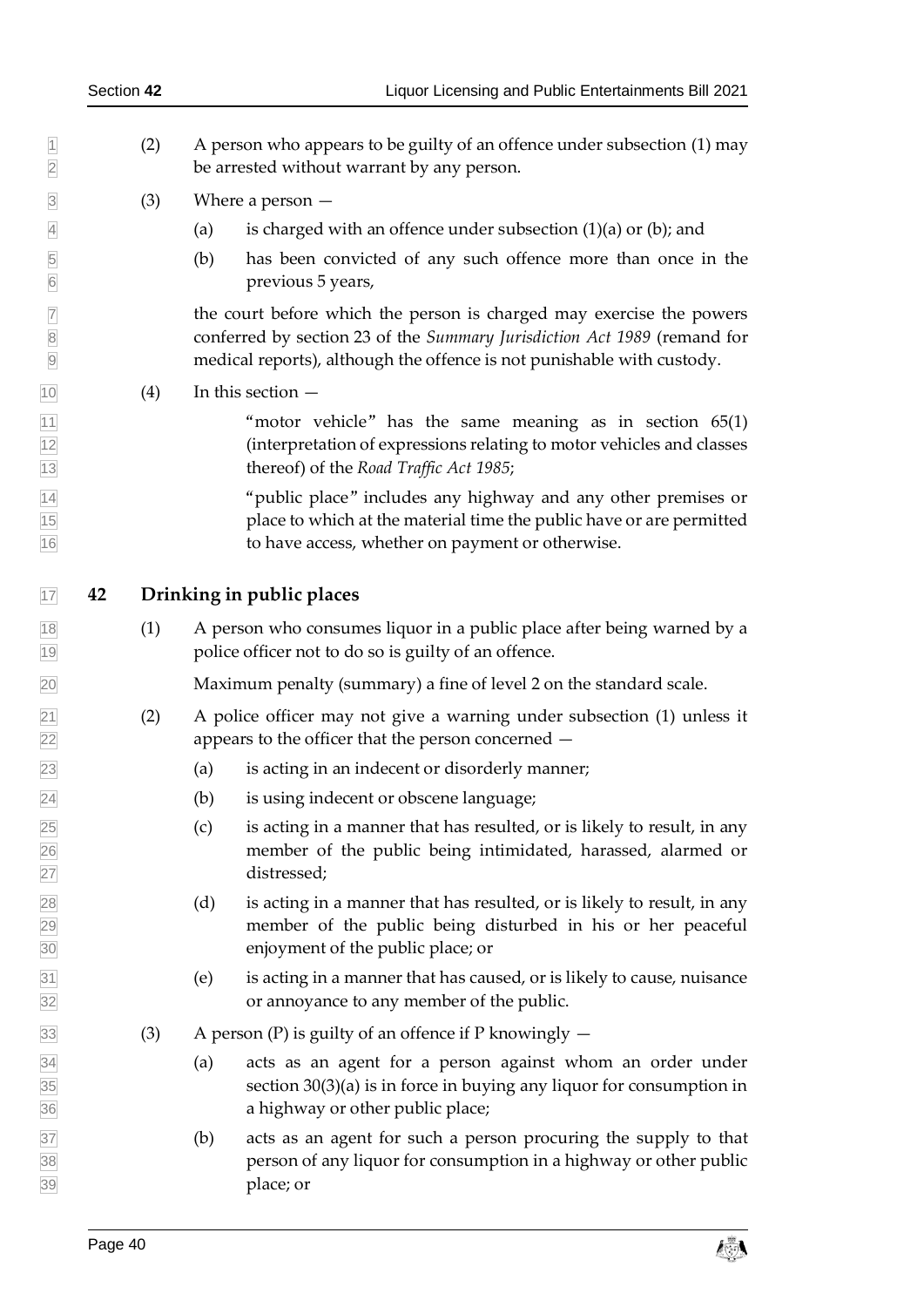<span id="page-40-0"></span>

| $\overline{1}$<br>$\overline{2}$      |      | supplies liquor to such a person for consumption in a highway or<br>(c)<br>other public place.                                                                                                                                                                                                       |  |  |  |  |  |
|---------------------------------------|------|------------------------------------------------------------------------------------------------------------------------------------------------------------------------------------------------------------------------------------------------------------------------------------------------------|--|--|--|--|--|
| $\overline{3}$<br>$\overline{4}$      | (4)  | A person against whom an order under section $30(3)(a)$ is in force and who<br>consumes liquor in a public place is guilty of an offence.                                                                                                                                                            |  |  |  |  |  |
| 5                                     |      | Maximum penalty (summary) a fine of level 2 on the standard scale.                                                                                                                                                                                                                                   |  |  |  |  |  |
| $6\overline{6}$                       | (5)  | A person who -                                                                                                                                                                                                                                                                                       |  |  |  |  |  |
| $\overline{7}$<br>$\boxed{8}$         |      | is carrying in a public place an open bottle, flask, can, glass, cup or<br>(a)<br>other vessel which contains or has contained liquor; and                                                                                                                                                           |  |  |  |  |  |
| $\frac{9}{10}$<br>11                  |      | refuses to comply with a request by a police officer immediately to<br>(b)<br>deposit the vessel in a receptacle for the deposit of litter or to<br>deliver it to the officer,                                                                                                                       |  |  |  |  |  |
| 12                                    |      | is guilty of an offence.                                                                                                                                                                                                                                                                             |  |  |  |  |  |
| $13$                                  |      | Maximum penalty (summary) a fine of level 2 on the standard scale.                                                                                                                                                                                                                                   |  |  |  |  |  |
| $\overline{14}$<br>15                 | (6)  | Where an offence under subsection (5) is committed, a police officer may<br>seize the vessel and may dispose of it as the officer thinks fit.                                                                                                                                                        |  |  |  |  |  |
| 16                                    | (7)  | Nothing in subsections (5) and (6) applies to $-$                                                                                                                                                                                                                                                    |  |  |  |  |  |
| 17<br>18                              |      | a flask designed to hold no more than 0.2 litres of spirits and to be<br>(a)<br>carried on the person; or                                                                                                                                                                                            |  |  |  |  |  |
| 19                                    |      | a chalice or other vessel used in the course of a religious service.<br>(b)                                                                                                                                                                                                                          |  |  |  |  |  |
| 20<br>$\frac{21}{22}$<br>23           | (8)  | A police officer may require a person who appears to be committing or to<br>have committed an offence under subsection $(1)$ , $(3)$ , $(4)$ or $(5)$ to leave the<br>public place in question immediately, and, if the person fails to do so, the<br>officer may arrest the person without warrant. |  |  |  |  |  |
| $\overline{24}$                       | (9)  | In this section, "public place" has the same meaning as in section $41(4)$ .                                                                                                                                                                                                                         |  |  |  |  |  |
| 25<br>$\frac{26}{27}$                 | (10) | The Department may by a direction in writing provide that subsection (1)<br>does not apply to a public place specified in the direction on such day, and<br>for such period (not exceeding 12 hours), as may be so specified.                                                                        |  |  |  |  |  |
| 43<br>28                              |      | Liqueur confectionery                                                                                                                                                                                                                                                                                |  |  |  |  |  |
| 29<br>30                              | (1)  | Any person who knowingly sells liquor in confectionery to any person<br>under the age of 16 is guilty of an offence.                                                                                                                                                                                 |  |  |  |  |  |
| 31                                    |      | Maximum penalty (summary) a fine of level 2 on the standard scale.                                                                                                                                                                                                                                   |  |  |  |  |  |
| 32<br>33                              | (2)  | References in this Act (except in this section) to liquor do not include<br>references to liquor in confectionery which -                                                                                                                                                                            |  |  |  |  |  |
| $\frac{34}{35}$ $\frac{36}{10}$<br>37 |      | does not contain liquor in a proportion of 0.2 litres of liquor<br>(a)<br>(containing a quantity of ethyl alcohol amounting to 57 per cent. of<br>the volume of the liquor inclusive of the alcohol contained in it as<br>at 20°C.) per kilogram of confectionery; and                               |  |  |  |  |  |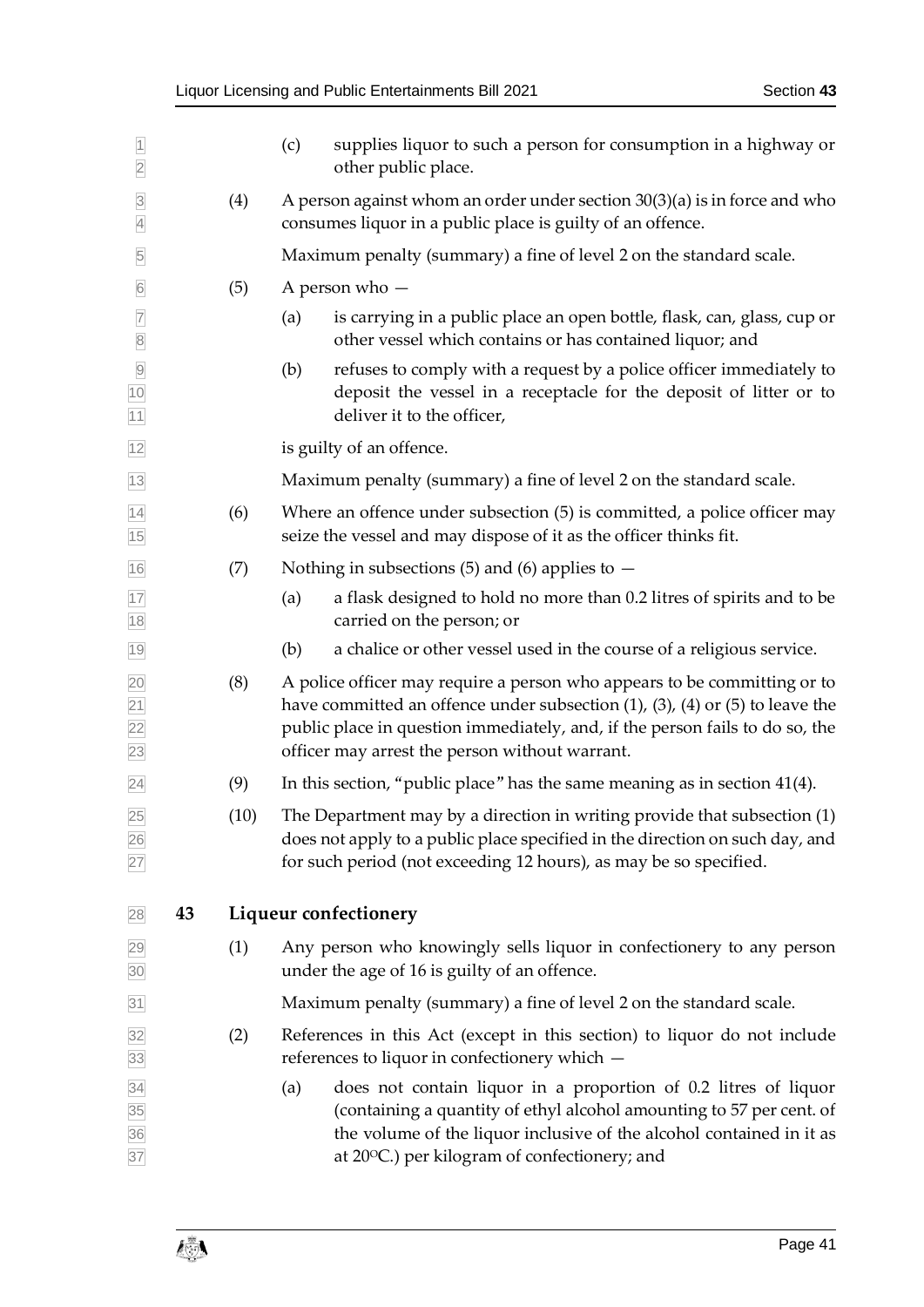1 (b) either consists of separate pieces weighing not more than 42.5 grams or is designed to be broken into such pieces for grams or is designed to be broken into such pieces for consumption.

#### <span id="page-41-0"></span>**44 Regulations: powder liquor or liquor vapour**

- (1) The Department may by regulations prohibit the sale or use of liquor that is in powder form or vapour form.
- $\overline{7}$  (2) The regulations may provide that a person who acts on contravention of a provision of the regulations under subsection (1) is guilty of an offence and provide that the maximum penalty on summary conviction is a fine of level 1 on the standard scale.

# <span id="page-41-2"></span><span id="page-41-1"></span>**PART 9 – ENFORCEMENT**

#### **45 Offences: general**

- (1) Where 2 or more persons (whether or not partners) are a licensee, each of them is liable in respect of an offence against this Act as if the person alone had been the licensee, and proceedings for such an offence may be brought against any one or more of those persons.
- (2) Where a licensee is charged with an offence under this Act in respect of an act or omission by an employee or agent of the licensee it is a defence for the licensee to show —
- (a) that the offence was committed without the licensee's knowledge or consent; and
- (b) that the person took all reasonable precautions and used all due diligence to prevent the commission of the offence.
- (3) For the purpose of any provision of this Act imposing a penalty, disqualification or revocation for a second or subsequent offence, any conviction more than 5 years previously is disregarded.
- (4) Anything declared by a court under this Act to be forfeited must be sold or otherwise disposed of as that court may direct, and the proceeds must be applied as a fine imposed by a criminal court.
- (5) Where a court under this Act declares any liquor to be forfeited, the container holding the liquor is forfeited also.

### <span id="page-41-3"></span>**46 Liability of persons other than licensee**

 In any provision of this Act which imposes any criminal or other liability on a licensee, or provides for any power to arise or anything to happen on the conviction of a licensee, the reference to the licensee includes a reference to a person who at the material time is or was a responsible person for the premises.

Page 42 contract the contract of the contract of  $\mathbb{Z}^2$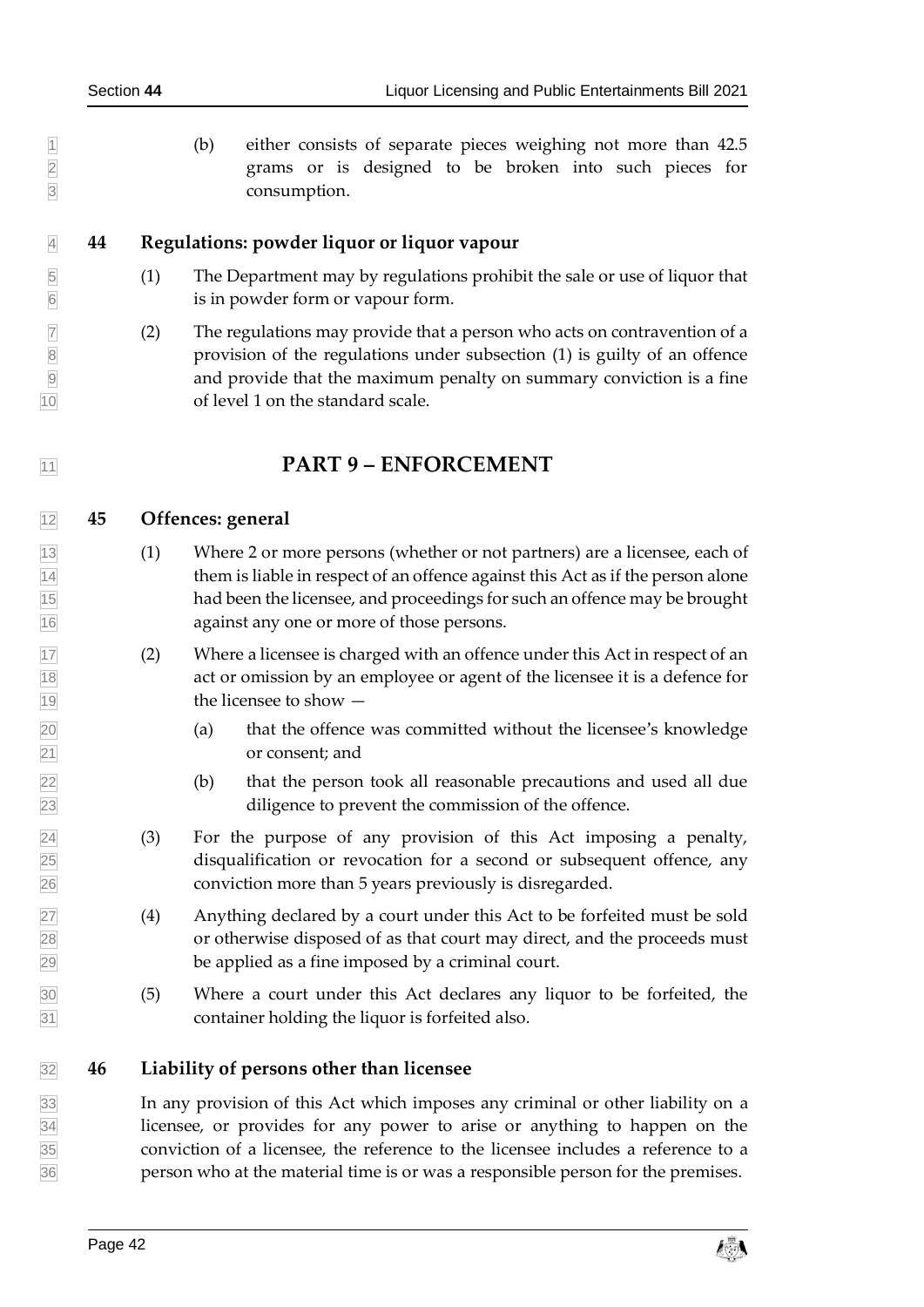<span id="page-42-1"></span><span id="page-42-0"></span>

| $\overline{1}$                                                                                      | 47 |     | Disqualification                                                                                                                                                                                                                                                                                                                                                                                                                     |
|-----------------------------------------------------------------------------------------------------|----|-----|--------------------------------------------------------------------------------------------------------------------------------------------------------------------------------------------------------------------------------------------------------------------------------------------------------------------------------------------------------------------------------------------------------------------------------------|
| $\overline{2}$<br>$\frac{3}{4}$<br>$\begin{array}{c c} 5 \\ \hline 6 \end{array}$<br>$\overline{7}$ |    | (1) | If a person who is or has been a licensee has been convicted of any offence<br>triable on information, or of any other offence prescribed in Regulations<br>made by the Department, the court convicting the person may on the<br>application of the Chief Constable make an order disqualifying the person<br>for holding or obtaining a licence under this Act for such period (not<br>exceeding 2 years) as the Court may direct. |
| $\bf 8$<br>$\overline{9}$                                                                           |    | (2) | A licence is void if it is granted to a person while an order under this<br>section is in force in relation to that person.                                                                                                                                                                                                                                                                                                          |
| 10                                                                                                  | 48 |     | <b>Suspension or revocation of licence</b>                                                                                                                                                                                                                                                                                                                                                                                           |
| $11$<br>12                                                                                          |    | (1) | Despite any other power to suspend or revoke a licence under this Act,<br>where $-$                                                                                                                                                                                                                                                                                                                                                  |
| 13                                                                                                  |    |     | the licensee,<br>(a)                                                                                                                                                                                                                                                                                                                                                                                                                 |
| 14                                                                                                  |    |     | (b)<br>a responsible person, or                                                                                                                                                                                                                                                                                                                                                                                                      |
| 15                                                                                                  |    |     | (c)<br>an employee or agent of the licensee,                                                                                                                                                                                                                                                                                                                                                                                         |
| 16<br>17<br>18                                                                                      |    |     | is convicted of any offence under this Act, the court by which the person<br>is convicted may by order suspend the licence for such period (not<br>exceeding 4 weeks) as is specified in the order.                                                                                                                                                                                                                                  |
| 19<br>20<br>$\overline{21}$<br>22                                                                   |    | (2) | The Licensing Court or licensing authority, on an application by the Chief<br>Constable, may by order suspend a licence in respect of particular<br>premises for such period (not exceeding 4 weeks) as may be specified in<br>the order if it is satisfied that $-$                                                                                                                                                                 |
| 23<br>$\overline{24}$                                                                               |    |     | there is frequent drunkenness or other intoxication or frequent<br>(a)<br>disorderly conduct on the licensed premises;                                                                                                                                                                                                                                                                                                               |
| 25<br>26                                                                                            |    |     | persons in a state of intoxication are frequently seen to leave the<br>(b)<br>premises;                                                                                                                                                                                                                                                                                                                                              |
| 27<br>28                                                                                            |    |     | (c)<br>the premises are not so conducted as to avoid drunkenness or<br>disorderly conduct by persons frequenting the premises; or                                                                                                                                                                                                                                                                                                    |
| $\frac{29}{30}$ $\frac{30}{31}$<br>32                                                               |    |     | the premises are frequently used for any of the activities specified<br>(d)<br>in section 8 of the Misuse of Drugs Act 1976 (occupiers etc of<br>premises to be punishable for permitting certain activities to take<br>place there)                                                                                                                                                                                                 |
| 33<br>34<br>35<br>36                                                                                |    | (3) | Where under subsection $(1)$ or $(2)$ a court may suspend a licence, it may<br>instead order that, for such period (not exceeding 4 weeks) as is specified<br>in the order, liquor may not be sold, supplied or consumed on the licensed<br>premises except during such hours as are so specified.                                                                                                                                   |
| 37<br>38                                                                                            |    | (4) | Where an order under subsection $(3)$ is in force, a licensee is guilty of an<br>offence if the licensee, except during the hours specified in the order, $-$                                                                                                                                                                                                                                                                        |
| 39<br>40                                                                                            |    |     | sells or supplies liquor to any person in the licensed premises,<br>(a)<br>whether for consumption on or off the premises;                                                                                                                                                                                                                                                                                                           |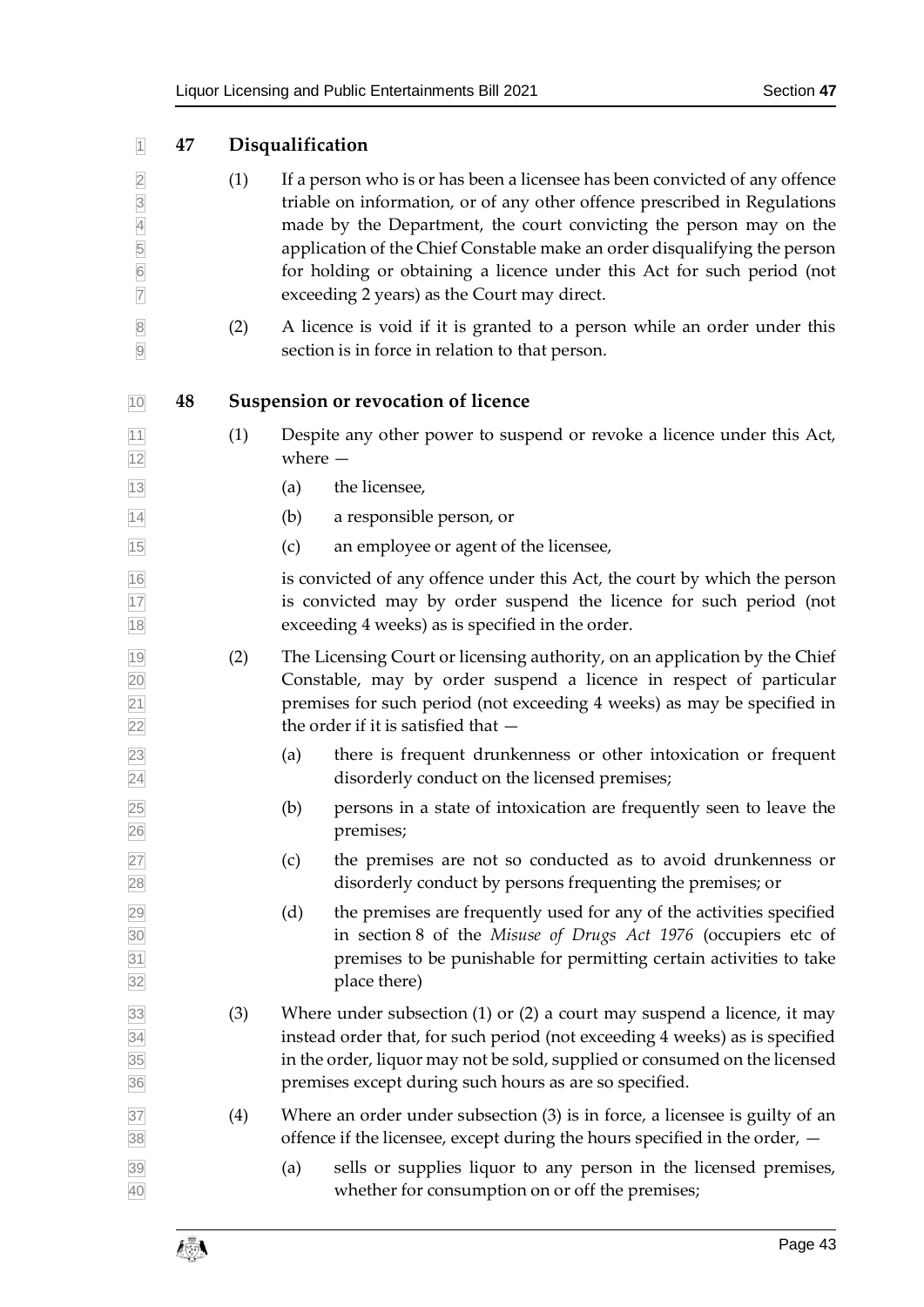- (b) permits any person to sell or supply liquor to any person in the licensed premises, whether for consumption on or off the premises; or
- (c) permits any person (other than a person residing on the premises) to consume liquor on the licensed premises or to take liquor from the premises.

Maximum penalty (summary) a fine of level 4 on the standard scale.

- (5) Where a court has power under this section to suspend a licence, and the licence has already been suspended under any provision of this Act at least twice in the previous 5 years, it may by order revoke the licence.
- (6) If in respect of any licensed premises any of the persons mentioned in subsection (1) has on 2 or more occasions been convicted of any offence under this Act (the offences having been committed on different days), the Licensing Court or licensing authority may, on an application by the Chief Constable, by order revoke the licence.
- (7) Where an order has been made under subsection (5) or (6), the court may order that a licence must not be granted in respect of the premises for such period (not exceeding 2 years) as the court may direct.
- (8) Before a court suspends or revokes a licence under this section, it must, unless it determines that it is not practicable to do so, give the licensee an opportunity to make representations as to why the licence should not be suspended or revoked, as the case may be.

### <span id="page-43-0"></span>**49 Suspension or revocation etc pending appeal**

- (1) This section applies where an order is made revoking or suspending a licence (a "revocation or suspension order").
- (2) Where this section applies, the Licensing Court or licensing authority, or the court by which the revocation or suspension order is made, on being notified by the licensee that the licensee intends to appeal against the revocation or suspension order or the conviction by virtue of which the revocation or suspension order was made, may order that the revocation or suspension be suspended —
- (a) until the appeal is determined or abandoned; or
- $\frac{33}{33}$  (b) if no appeal is entered, until 14 days after the date of the order.
- (3) An order under subsection (2) may be made subject to such conditions as the court by which it is made thinks just.

<span id="page-43-1"></span>

#### **50 Entry of licensed premises etc**

- (1) A police officer may at any time enter licensed premises for the purpose of preventing or detecting the commission of any offence under this Act.
- (2) Where a police officer demands entry to premises, any person who  $-$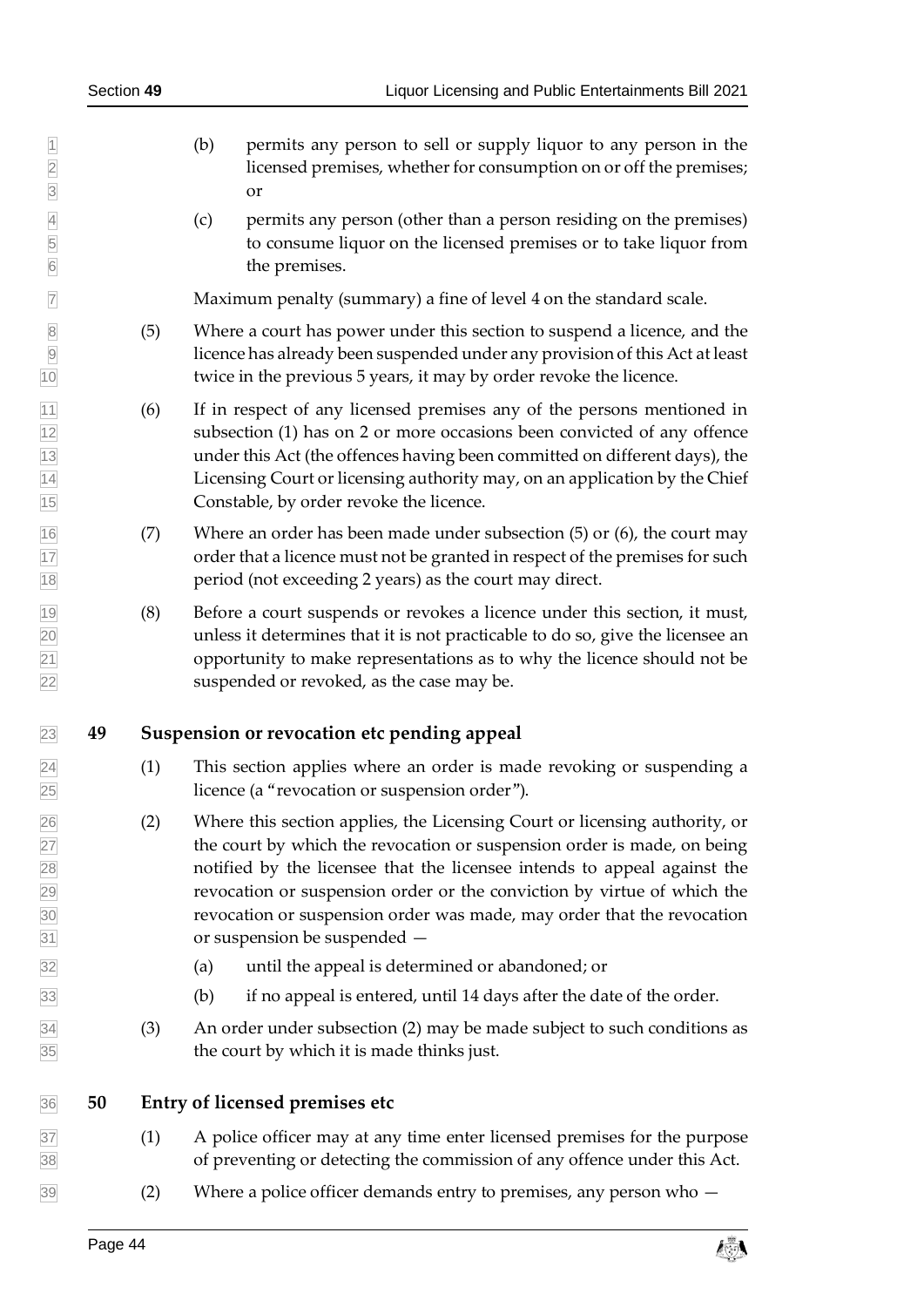<span id="page-44-1"></span><span id="page-44-0"></span>

| $\overline{1}$                            |    |     | (a)       | fails or refuses to admit the officer; or                                                                                                                                                                                                                          |
|-------------------------------------------|----|-----|-----------|--------------------------------------------------------------------------------------------------------------------------------------------------------------------------------------------------------------------------------------------------------------------|
| $\overline{2}$<br>$\overline{\mathbf{3}}$ |    |     | (b)       | permits any employee or agent of the licensee to fail or refuse to<br>admit the officer,                                                                                                                                                                           |
| $\overline{4}$                            |    |     |           | is guilty of an offence.                                                                                                                                                                                                                                           |
| $\overline{5}$                            |    |     |           | Maximum penalty (summary) a fine of level 3 on the standard scale.                                                                                                                                                                                                 |
| $\overline{6}$                            | 51 |     |           | Entry and search for illegal sales etc                                                                                                                                                                                                                             |
| $\overline{7}$<br>8<br>9<br>10            |    | (1) |           | This section applies where a justice is satisfied by information on oath that<br>there is reasonable ground for believing that any liquor is sold by retail, or<br>exposed or kept for sale by retail at any place where it may not lawfully<br>be sold by retail. |
| 11<br>12                                  |    | (2) | officer - | Where this section applies, the justice may by a warrant authorise a police                                                                                                                                                                                        |
| 13<br>$\overline{14}$                     |    |     | (a)       | to enter that place (which must be named in the warrant), by force<br>if need be, and search the place for liquor; and                                                                                                                                             |
| $\frac{15}{16}$<br>$\frac{1}{17}$         |    |     | (b)       | to seize and remove any liquor that the officer has reasonable<br>grounds for believing to be there for the purpose of unlawful sale<br>there or elsewhere, or of being supplied or consumed there.                                                                |
| 18<br>19                                  |    | (3) |           | If the owner or occupier of the place from which any liquor has been<br>removed under subsection (2)(b) is convicted of an offence under $-$                                                                                                                       |
| 20                                        |    |     | (a)       | section 37 (keeping unauthorised liquor); or                                                                                                                                                                                                                       |
| $\overline{21}$                           |    |     | (b)       | section 40(1) (operating without licence);                                                                                                                                                                                                                         |
| 22<br>23                                  |    |     |           | the court by which the person is convicted must order that any liquor so<br>removed be forfeited.                                                                                                                                                                  |
| $\overline{24}$<br>$\frac{25}{26}$        |    | (4) |           | If any person is found in a place on an occasion on which a police officer<br>seizes any liquor in pursuance of a warrant under this section, and on<br>being asked by a police officer for his or her name and address –                                          |
| 27                                        |    |     | (a)       | fails or refuses to give them;                                                                                                                                                                                                                                     |
| 28                                        |    |     | (b)       | gives a false name or address; or                                                                                                                                                                                                                                  |
| 29<br>30<br>31<br>31<br>32                |    |     | (c)       | having given a name or address that the officer has reasonable<br>grounds for thinking to be false, refuses to answer satisfactorily any<br>questions put to him or her by the officer to ascertain the<br>correctness of the name or address given,               |
| 33                                        |    |     |           | the person is guilty of an offence.                                                                                                                                                                                                                                |
| 34                                        |    |     |           | Maximum penalty (summary) a fine of level 2 on the standard scale.                                                                                                                                                                                                 |
| 35                                        | 52 |     |           | <b>Production of licence etc</b>                                                                                                                                                                                                                                   |
| $\frac{36}{37}$                           |    |     |           | If a licensee fails within a reasonable time to produce for examination the licence,<br>or any order of the Licensing Court or licensing authority relating to the licensed                                                                                        |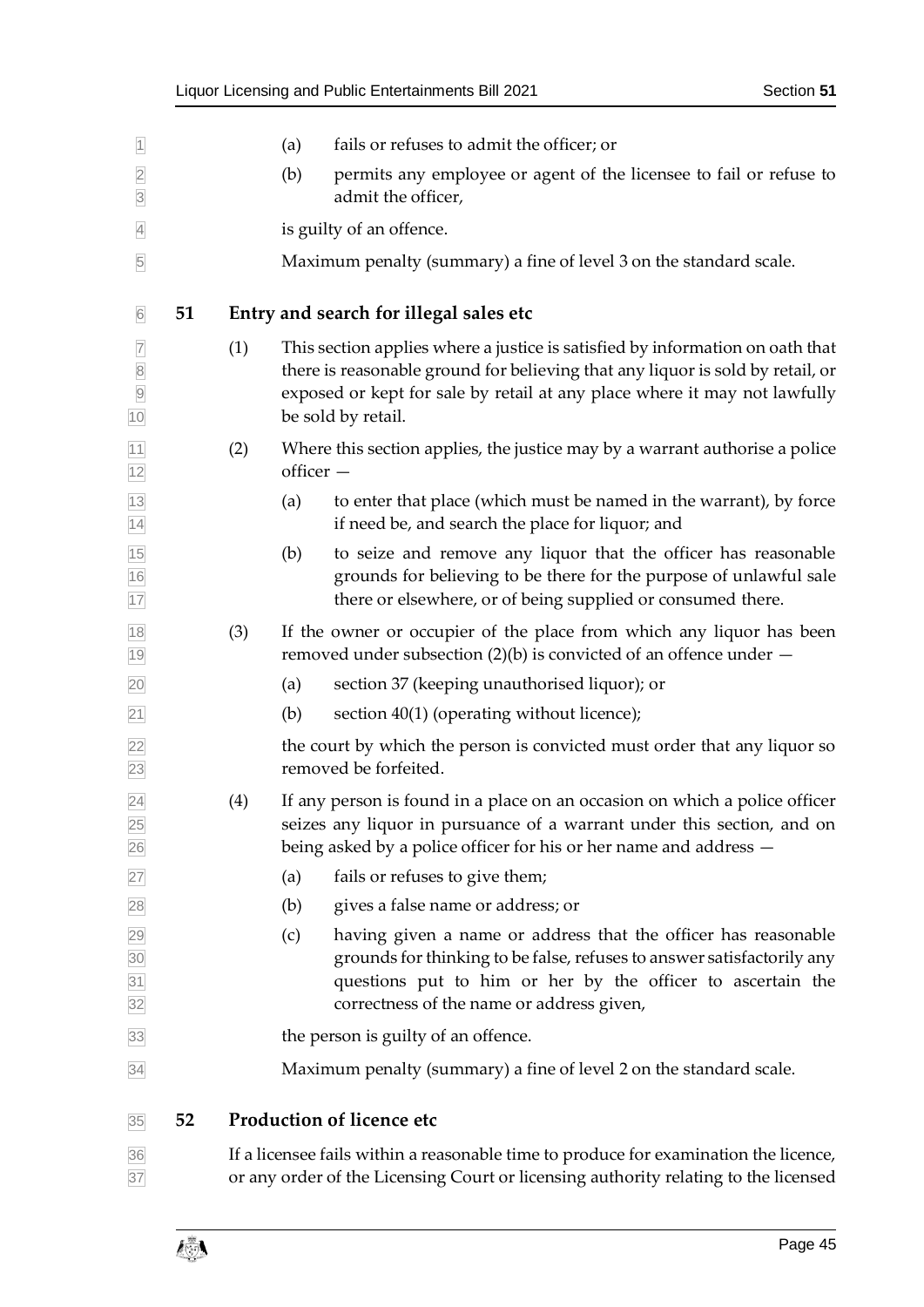- premises, on being ordered by a justice or a police officer to do so, the person is guilty of an offence.
- <span id="page-45-0"></span>Maximum penalty (summary) a fine of level 2 on the standard scale.

#### **53 Proof of sale, consumption etc**

In any proceedings for an offence under this Act —

- $\boxed{6}$  (a) evidence that a transaction in the nature of a sale of liquor took place is evidence of the sale of the liquor without proof that money **a** passed;
- (b) evidence that consumption of liquor was about to take place is evidence of the consumption of liquor without proof of actual consumption; and
- (c) evidence that any person (other than the occupier of licensed premises or a person employed in licensed premises) consumed or intended to consume liquor on the premises is evidence that the liquor was sold by or on behalf of the licensee to that person.
- <span id="page-45-1"></span>**54 Inspection of premises**
- (1) Any member of the Licensing Court or licensing authority may at any reasonable time enter and inspect any licensed premises.
- (2) Any person who obstructs a member of the Licensing Court or licensing authority in the exercise of any power under subsection (1) is guilty of an offence.

 Maximum penalty (summary conviction) - a fine of level 3 on the standard scale.

 $\sqrt{24}$  (3) On the conviction of the licensee, or a person acting on the instructions of the licensee, of an offence under subsection (2), the Licensing Court or licensing authority by which the person is convicted may revoke the licence.

#### <span id="page-45-2"></span>**55 Closure of premises in case of riot or violence, etc.**

- $\sqrt{29}$  (1) If a riot happens or is expected to happen at any place, a justice, or a police officer of the rank of inspector or above, may in writing direct every licensee for premises in or near that place to close his or her premises for such period as is specified in the direction.
- (2) If any violent behaviour happens on any licensed premises, a justice, or a police officer of the rank of inspector or above, may in writing direct the licensee to close the premises for such period as is specified in the direction.
- (3) The period specified in a direction under subsection (1) or (2) must not exceed the following period after the giving of the direction —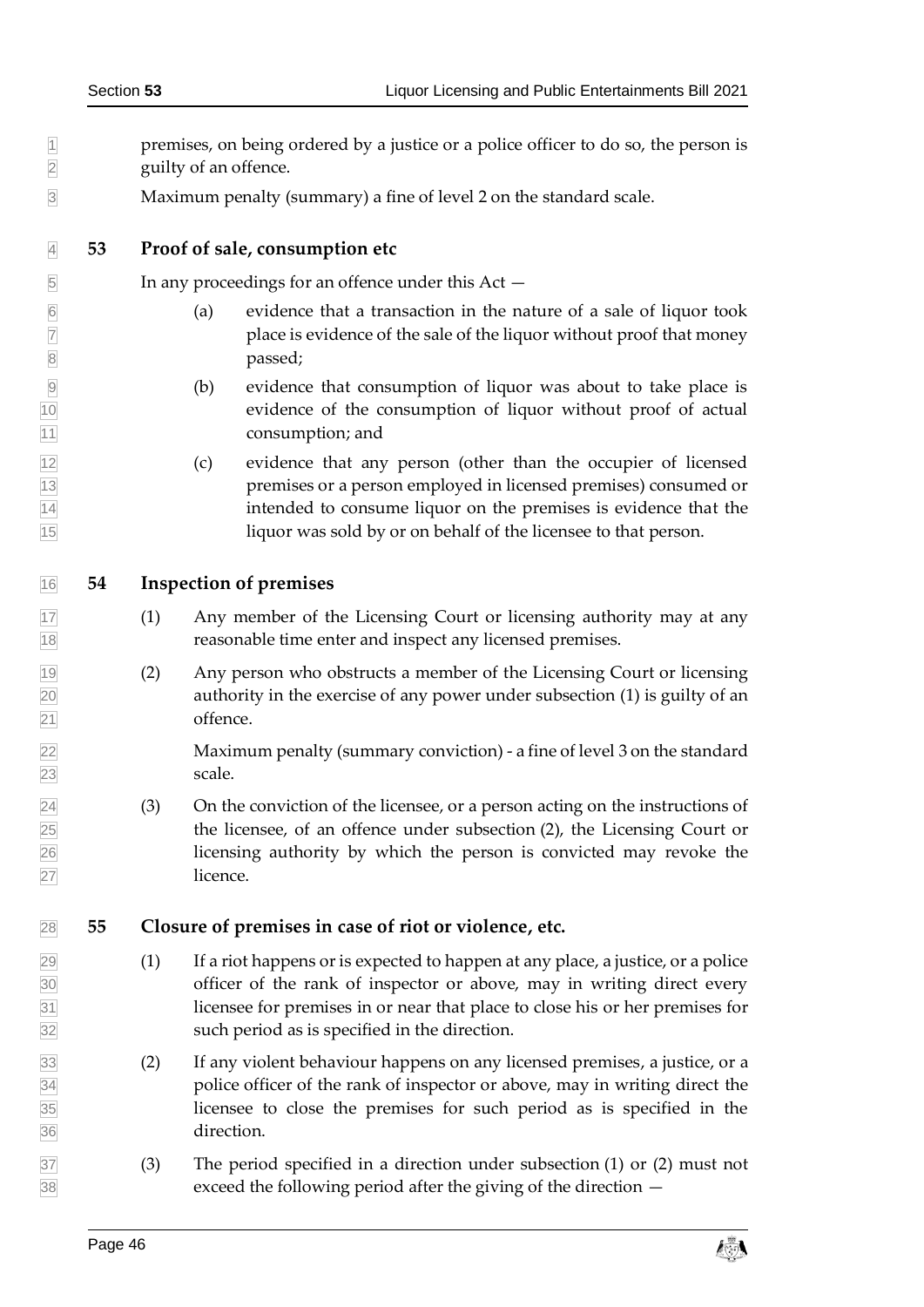<span id="page-46-0"></span>

| $\overline{1}$                                             |    |     | (a)<br>60 hours at a time, in the case of a direction by a justice;                                                                                                                                                                                                                                                                                                                                                                       |  |  |
|------------------------------------------------------------|----|-----|-------------------------------------------------------------------------------------------------------------------------------------------------------------------------------------------------------------------------------------------------------------------------------------------------------------------------------------------------------------------------------------------------------------------------------------------|--|--|
| $\overline{2}$<br>$\overline{3}$                           |    |     | 6 hours at a time, or 12 hours in the aggregate in any period of 3<br>(b)<br>days, in the case of a direction by a police officer.                                                                                                                                                                                                                                                                                                        |  |  |
| $\overline{4}$<br>5<br>6<br>7<br>8                         |    | (4) | Before giving a direction under subsection $(1)$ or $(2)$ the justice or a police<br>officer of the rank of inspector or above must, unless the person<br>determines that it is not practicable to do so, give the licensee an<br>opportunity to make representations as to why the direction should not be<br>given.                                                                                                                     |  |  |
| $\overline{9}$<br>10<br>11                                 |    | (5) | If any person knowingly keeps premises open for the sale of liquor during<br>the time that they are directed to be closed under subsection $(1)$ or $(2)$ , the<br>person is guilty of an offence                                                                                                                                                                                                                                         |  |  |
| 12<br>13                                                   |    |     | Maximum penalty (summary conviction) - a fine of level 4 on the standard<br>scale.                                                                                                                                                                                                                                                                                                                                                        |  |  |
| 14<br>15<br>16<br>17                                       |    | (6) | Any person acting by the order of a justice, or of a police officer of the rank<br>of inspector or above, as the case may be, may use such force as is<br>necessary for the purpose of closing premises directed to be closed under<br>subsection $(1)$ or $(2)$ .                                                                                                                                                                        |  |  |
| 18                                                         | 56 |     | <b>Regulations: fixed penalties</b>                                                                                                                                                                                                                                                                                                                                                                                                       |  |  |
| 19<br>20<br>$\overline{21}$<br>22<br>23<br>$\overline{24}$ |    | (1) | Regulations made under this Act may make provision conferring on a<br>police officer or a person authorised by the licensing authority (if<br>established, and in accordance with powers granted under regulations<br>made under section 11) ("administrator") the power by notice to impose a<br>monetary penalty (which may be a fixed or a variable penalty) on a person<br>who breaches the regulation or order (as the case may be). |  |  |
| 25<br>26<br>27                                             |    | (2) | Regulations may only confer such a power in relation to a case where the<br>administrator is satisfied on the balance of probabilities that the breach has<br>occurred.                                                                                                                                                                                                                                                                   |  |  |
| 28<br>29<br>30<br>31                                       |    | (3) | For the purposes of this section a "fixed monetary penalty" is a<br>requirement to pay to an administrator a penalty of an amount specified<br>in or determined in accordance with the regulations or order (as the case<br>may be).                                                                                                                                                                                                      |  |  |
| 32<br>33                                                   |    | (4) | Regulations may not provide for the imposition of a fixed monetary<br>penalty that is -                                                                                                                                                                                                                                                                                                                                                   |  |  |
|                                                            |    |     |                                                                                                                                                                                                                                                                                                                                                                                                                                           |  |  |
| 34<br>35                                                   |    |     | unreasonable, having had regard to the severity of the breach of the<br>(a)<br>regulations or order in question; and                                                                                                                                                                                                                                                                                                                      |  |  |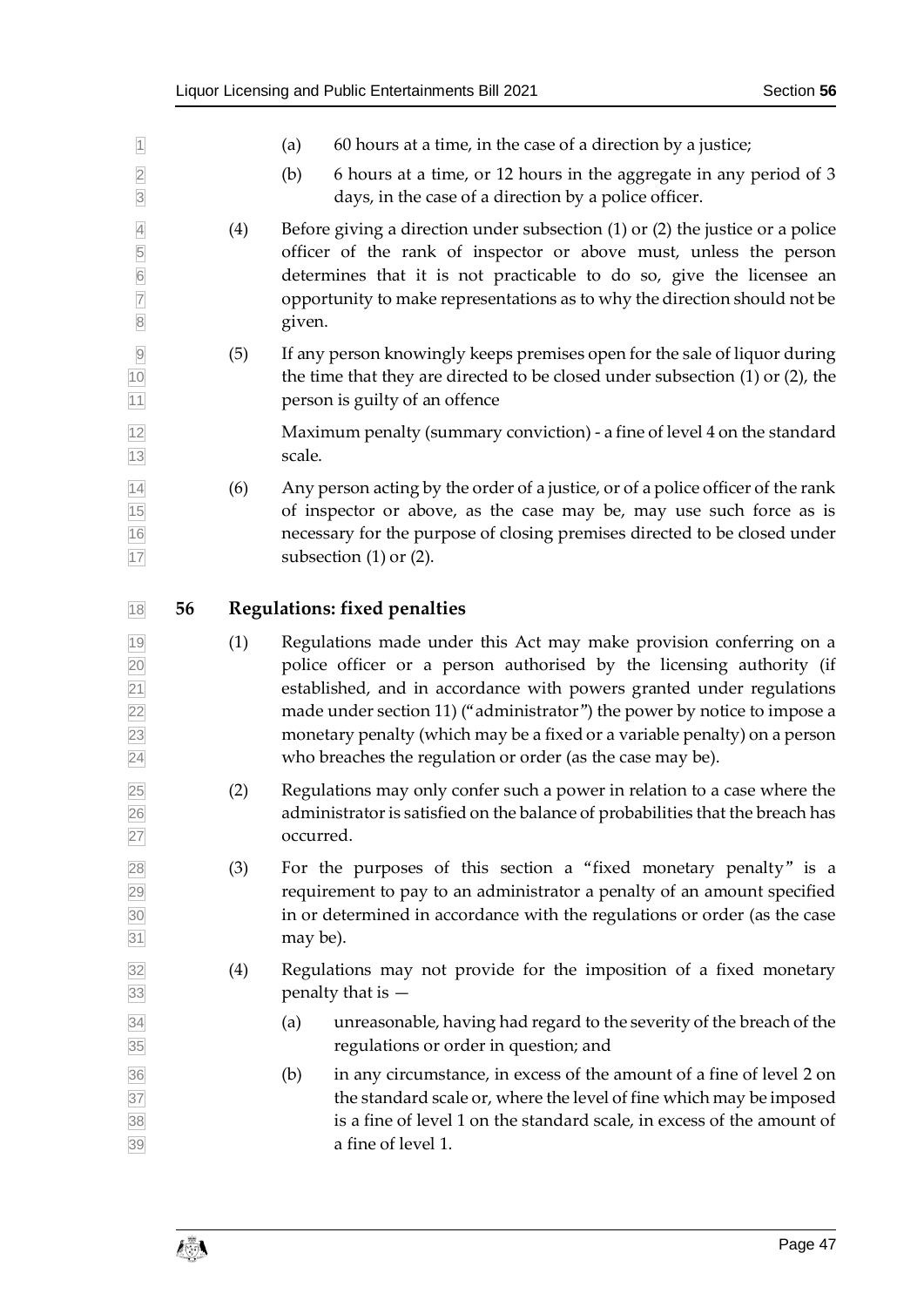|                                                                                             | Section 56 | Liquor Licensing and Public Entertainments Bill 2021                                                                                                                                                                                                           |  |  |
|---------------------------------------------------------------------------------------------|------------|----------------------------------------------------------------------------------------------------------------------------------------------------------------------------------------------------------------------------------------------------------------|--|--|
| $\overline{1}$<br>$\overline{2}$<br>$\overline{3}$                                          | (5)        | Where an administrator proposes to impose a fixed monetary penalty on<br>a person, the administrator must serve on that person a notice of what is<br>proposed (a "notice of intent") that complies with subsection (6).                                       |  |  |
| $\overline{4}$<br>5<br>$\overline{6}$<br>$\overline{7}$                                     | (6)        | The notice of intent may offer the person the opportunity to discharge the<br>person's liability for the fixed monetary penalty by payment of a specified<br>sum (which must be less than or equal to the amount of the penalty) within<br>a specified period. |  |  |
| $\overline{8}$                                                                              | (7)        | If the person does not so discharge liability $-$                                                                                                                                                                                                              |  |  |
| $\overline{9}$<br>$\overline{10}$                                                           |            | the person may make written representations and objections to the<br>(a)<br>administrator in relation to the proposed imposition of the fixed<br>monetary penalty within a specified period; and                                                               |  |  |
| $\frac{11}{12}$<br>$\frac{12}{13}$<br>$\frac{13}{14}$                                       |            | the administrator must at the end of the period for making<br>(b)<br>representations and objections decide whether to impose the fixed<br>monetary penalty.                                                                                                    |  |  |
| $\frac{15}{16}$<br>$\frac{1}{17}$                                                           | (8)        | Where the administrator decides to impose the fixed monetary penalty,<br>the notice imposing it ("the final notice") must include information as<br>$\mathfrak{t}$ <sup><math>\circ</math></sup> $\mathfrak{-}$                                                |  |  |
| $\frac{18}{1}$                                                                              |            | the grounds for imposing the penalty;<br>(a)                                                                                                                                                                                                                   |  |  |
| $\frac{19}{2}$                                                                              |            | (b)<br>how payment may be made;                                                                                                                                                                                                                                |  |  |
| $\overline{20}$                                                                             |            | the period within which payment must be made;<br>(c)                                                                                                                                                                                                           |  |  |
|                                                                                             |            | (d)<br>any early payment discounts or late payment penalties;                                                                                                                                                                                                  |  |  |
| $\frac{21}{22}$<br>$\frac{22}{23}$<br>$\frac{24}{24}$                                       |            | (e)<br>rights of appeal and the grounds on which a person may appeal<br>specified in subsection (9); and                                                                                                                                                       |  |  |
|                                                                                             |            | the consequences of non-payment.<br>(f)                                                                                                                                                                                                                        |  |  |
| $\frac{25}{26}$ $\frac{27}{28}$                                                             | (9)        | For the purposes of subsection $(8)(e)$ the grounds on which a person may<br>appeal against a decision of the administrator include the following $-$                                                                                                          |  |  |
|                                                                                             |            | that the decision was based on an error of fact;<br>(a)                                                                                                                                                                                                        |  |  |
|                                                                                             |            | that the decision was wrong in law;<br>(b)                                                                                                                                                                                                                     |  |  |
| $\overline{29}$                                                                             |            | that the decision was unreasonable.<br>(c)                                                                                                                                                                                                                     |  |  |
|                                                                                             | (10)       | If regulations confer power on an administrator to require a person to pay<br>a fixed monetary penalty, the regulations or order (as the case may be)<br>may include provision -                                                                               |  |  |
|                                                                                             |            | for early payment discounts;<br>(a)                                                                                                                                                                                                                            |  |  |
| $\frac{30}{31}$<br>$\frac{31}{32}$<br>$\frac{33}{33}$<br>$\frac{34}{35}$<br>$\frac{35}{36}$ |            | (b)<br>for the payment of interest or other financial penalties for late<br>payment of the penalty, such interest or other financial penalties<br>not in total to exceed the amount of that penalty;                                                           |  |  |
| 37                                                                                          |            | for enforcement of the penalty.<br>(c)                                                                                                                                                                                                                         |  |  |
| $\overline{38}$                                                                             | (11)       | Provision under subsection $(10)(c)$ may include $-$                                                                                                                                                                                                           |  |  |
| $\frac{39}{40}$                                                                             |            | provision for the administrator to recover the penalty, and any<br>(a)<br>interest or other financial penalty for late payment, as a civil debt;                                                                                                               |  |  |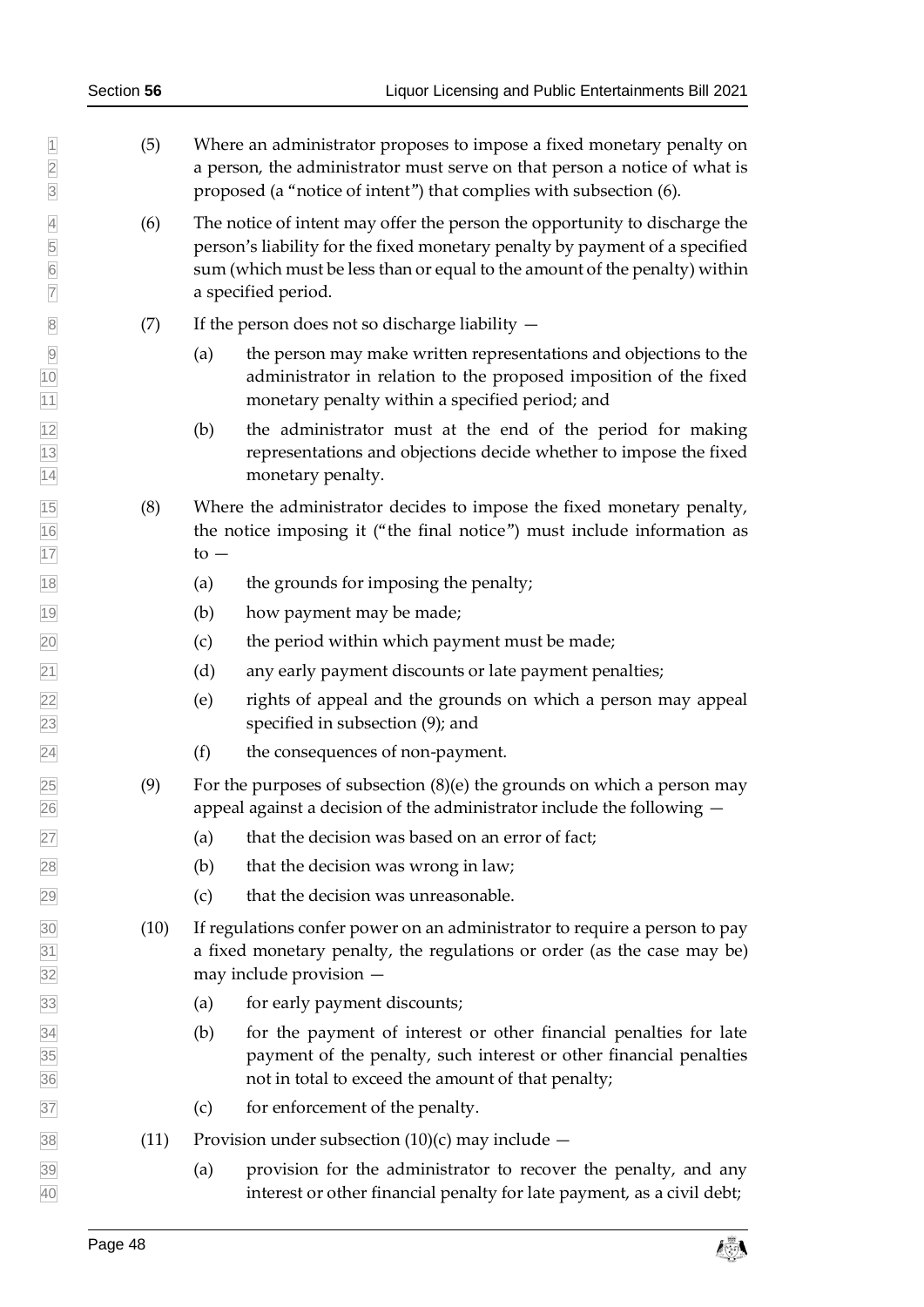<span id="page-48-2"></span><span id="page-48-1"></span><span id="page-48-0"></span>

| $\overline{1}$<br>$\overline{2}$<br>$\overline{3}$                                                    |    |      | provision for the penalty, and any interest or other financial<br>(b)<br>penalty for late payment to be recoverable, on the order of a court,<br>as if payable under a court order.                                                                  |  |
|-------------------------------------------------------------------------------------------------------|----|------|------------------------------------------------------------------------------------------------------------------------------------------------------------------------------------------------------------------------------------------------------|--|
| $\overline{4}$<br>5                                                                                   |    | (12) | The regulations may not provide for the making of an appeal other than<br>to a court of summary jurisdiction.                                                                                                                                        |  |
| $\overline{6}$<br>$\overline{7}$<br>$\begin{array}{ c c } \hline 8 \\ \hline 9 \\ \hline \end{array}$ |    | (13) | If the regulations make provision for an appeal in relation to the<br>imposition of any requirement or service of any notice, they may include<br>provision suspending the requirement or notice pending determination of<br>the appeal.             |  |
| 10<br>11                                                                                              |    | (14) | Any monetary penalty received under regulations made under this section<br>forms part of the General Revenue.                                                                                                                                        |  |
| 12                                                                                                    |    |      | <b>PART 10 - GENERAL</b>                                                                                                                                                                                                                             |  |
| 13                                                                                                    | 57 |      | <b>Regulations and Orders: general</b>                                                                                                                                                                                                               |  |
| $\frac{14}{15}$<br>$\frac{15}{16}$<br>$\frac{1}{17}$                                                  |    | (1)  | Any power conferred by this Act on the Department to make regulations<br>or orders includes power to make such consequential, incidental,<br>supplementary, transitory, transitional or saving provision as the<br>Department considers appropriate. |  |
| 18<br>19<br>20                                                                                        |    | (2)  | Regulations or orders under this Act may modify any enactment<br>(including this Act) for the purposes of ensuring the proper operation of<br>this Act.                                                                                              |  |
| $\frac{21}{22}$ $\frac{22}{23}$                                                                       |    | (3)  | Regulations or orders under this Act may create offences, provided that<br>the penalty upon conviction of a person of an offence must not exceed, on<br>summary conviction, a fine of level 3 on the standard scale.                                 |  |
| 24<br>25<br>26                                                                                        |    | (4)  | Regulations under this Act may provide for the exercise of discretion by<br>the Department, Licensing Court or licensing authority in respect of a<br>matter specified in the regulations.                                                           |  |
| $\frac{27}{28}$<br>29                                                                                 |    | (5)  | Except as otherwise provided, the procedure in section 30 ("approval<br>required") of the Legislation Act 2015 applies in relation to the making of<br>any regulations or orders under this Act.                                                     |  |
| 30                                                                                                    | 58 |      | Consultation                                                                                                                                                                                                                                         |  |
| 31<br>32                                                                                              |    |      | Except as otherwise provided in this Act, before exercising any power to make<br>regulations or an order under this Act, the Department must consult -                                                                                               |  |
| 33                                                                                                    |    |      | the Licensing Forum;<br>(a)                                                                                                                                                                                                                          |  |
| 34                                                                                                    |    |      | the Deemsters and the High Bailiff;<br>(b)                                                                                                                                                                                                           |  |
| 35                                                                                                    |    |      | the licensing authority (if established);<br>(c)                                                                                                                                                                                                     |  |
| 36<br>37                                                                                              |    |      | (d)<br>any person to whom the regulations or order relate, or person<br>appearing to the Department to represent such person; and                                                                                                                    |  |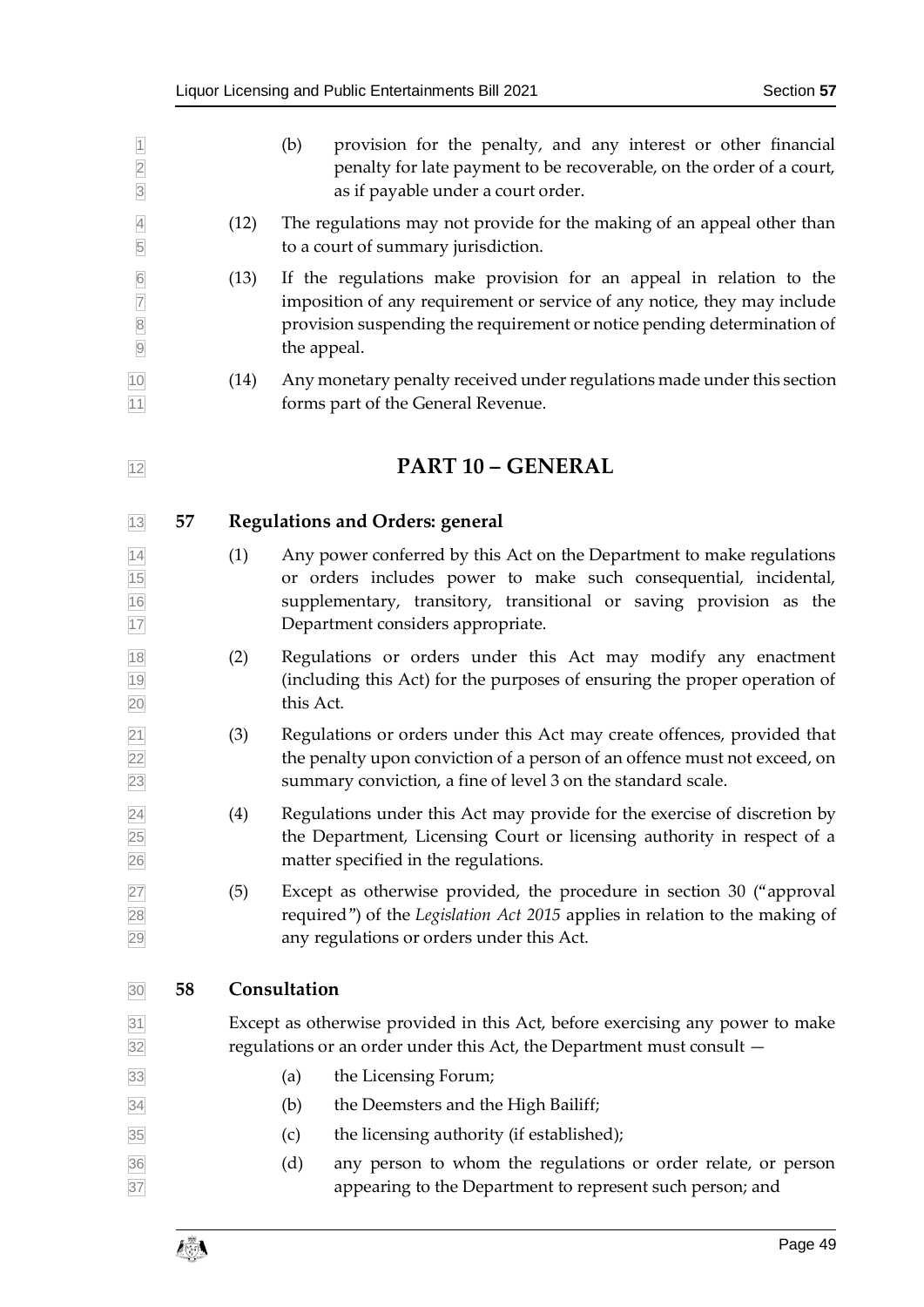<span id="page-49-0"></span> $\mathbb{I}$  (e) any other person that the Department considers appropriate.

#### **59 Fees**

- (1) The Department may by Regulations prescribe any fees that are required to be paid for the purpose of the administration of this Act and, in particular, for fees in respect of —
- (a) applications for licences, granting of licences, variations of licences and appeals;
- (b) registrations; and
- (c) training courses and certification of training.

Tynwald procedure – negative.

- $\boxed{11}$  (2) An order under subsection (1) may  $-$
- (a) grant an exemption from the payment of a fee; or
- (b) grant a discount or deferral in respect of any fee payable under 14 such an order.
- (3) The Department may amend or cancel such exemption, discount or deferral —
- (a) where a condition upon which it is granted is not satisfied; or
- $\frac{18}{18}$  (b) in any other circumstances, subject to giving reasonable notice to a person to whom the exemption, discount or deferral under subsection (2) applies.
- <span id="page-49-1"></span>**60 Guidance and codes of practice**
- (1) The Department may by order approve any code of practice issued under this Act (whether by the Department or not, and whether in the Island or elsewhere) for the purpose of —
- (a) giving practical guidance to persons engaged in liquor licensing or public entertainments; and
- (b) promoting what appears to it to be desirable practices by such persons for promoting the licensing objectives.

Tynwald procedure – affirmative.

- (2) Subsect to subsection (3), the Licensing court or licensing authority may impose as a condition of a licence that the licensee must comply with a code of practice approved under subsection (1).
- (3) A contravention of a code of practice for the time being approved under this section shall not by itself give rise to any criminal or civil liability but if, in any proceedings whether civil or criminal, it is alleged that a person has contravened a provision of this Act, a failure to comply with a code of practice that at that time was approved may be relied upon as tending to establish liability.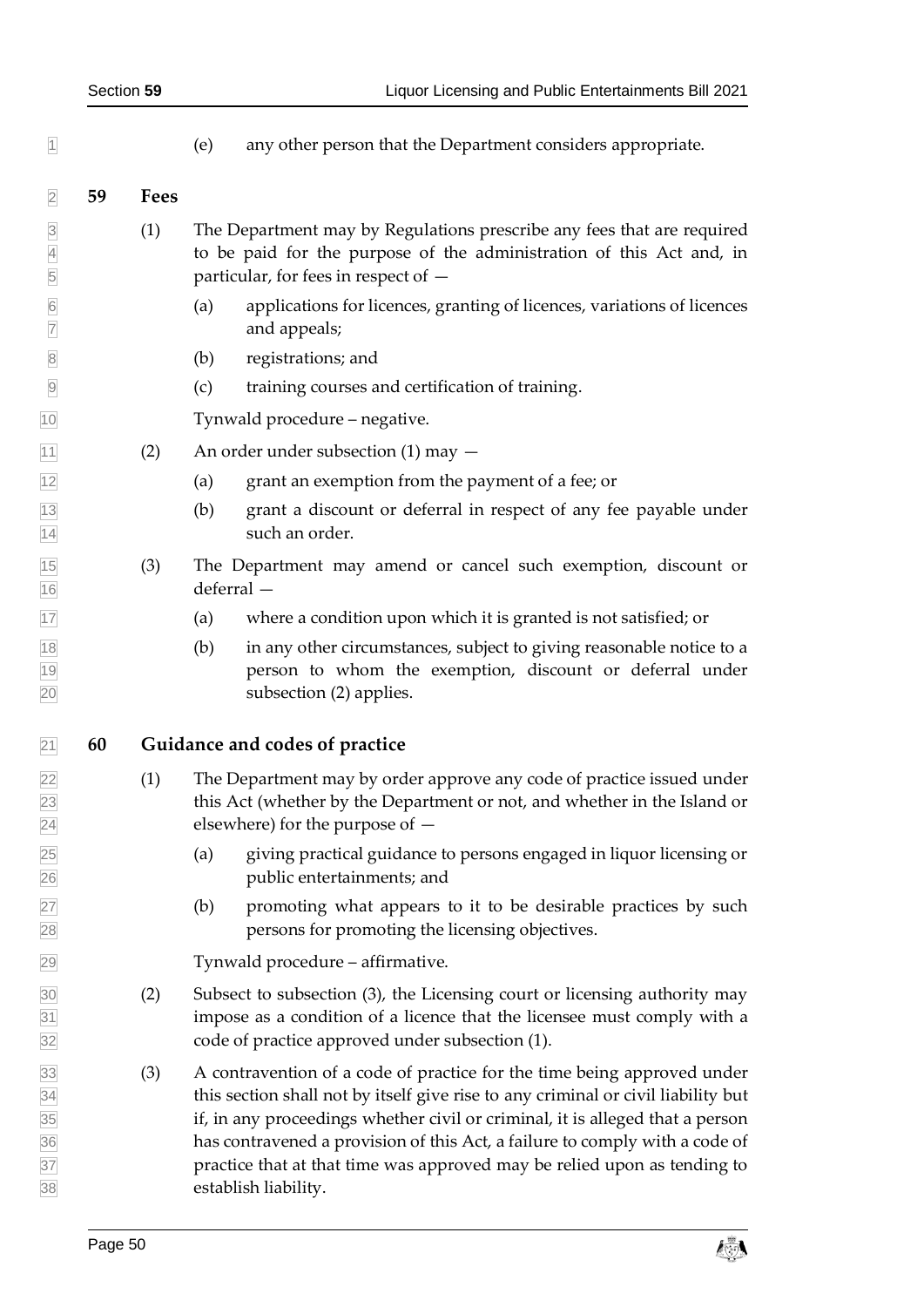<span id="page-50-1"></span><span id="page-50-0"></span>

| $\vert$ 1<br>$\overline{2}$                                     |    | (4) | A code of practice approved under by order made under subsection (1)<br>must be laid before Tynwald and published.                              |                                                                                                                                                                                                                                                                                                                                                                                     |
|-----------------------------------------------------------------|----|-----|-------------------------------------------------------------------------------------------------------------------------------------------------|-------------------------------------------------------------------------------------------------------------------------------------------------------------------------------------------------------------------------------------------------------------------------------------------------------------------------------------------------------------------------------------|
| $\overline{3}$<br>$\overline{4}$                                |    | (5) | The Department may issue guidance to persons required to be licensed<br>under this Act and if any such guidance is issued it must be published. |                                                                                                                                                                                                                                                                                                                                                                                     |
| $\overline{5}$                                                  | 61 |     |                                                                                                                                                 | Restrictive agreements                                                                                                                                                                                                                                                                                                                                                              |
| $\overline{6}$<br>$\overline{7}$                                |    | (1) |                                                                                                                                                 | Despite any agreement or arrangement to the contrary, the tenant of<br>licensed premises may purchase beer from any person.                                                                                                                                                                                                                                                         |
| $\overline{8}$<br>$\overline{9}$                                |    | (2) |                                                                                                                                                 | Any agreement or arrangement which restricts or controls a tenant of<br>licensed premises in the purchase of beer is void.                                                                                                                                                                                                                                                          |
| $\frac{10}{11}$ $\frac{11}{12}$ $\frac{12}{13}$ $\frac{14}{14}$ |    | (3) |                                                                                                                                                 | Where any premises have at any time been licensed under the Licensing<br>Act 1995 or this Act, any provision in an agreement, arrangement or deed<br>entered into after the coming into operation of this section which prohibits<br>the premises from being licensed under this Act, or otherwise restricts the<br>use of the premises as licensed premises, shall have no effect. |
| $15$                                                            | 62 |     |                                                                                                                                                 | <b>Information sharing</b>                                                                                                                                                                                                                                                                                                                                                          |
| $\frac{16}{17}$                                                 |    | (1) |                                                                                                                                                 | The Department may by regulations make a scheme for the sharing of<br>information between the Chief Constable and licensees about -                                                                                                                                                                                                                                                 |
| 18<br>19                                                        |    |     | (a)                                                                                                                                             | persons who are subject to any court order under this Act which<br>excludes the person from licensed premises;                                                                                                                                                                                                                                                                      |
| 20<br>$\overline{21}$                                           |    |     | (b)                                                                                                                                             | persons who are refused admission to licensed premises, refused<br>liquor under section 33(1);                                                                                                                                                                                                                                                                                      |
| $\frac{22}{23}$                                                 |    |     | (c)                                                                                                                                             | persons who are ordered to leave licensed premises under section<br>$33(2)$ ; or                                                                                                                                                                                                                                                                                                    |
| $\frac{24}{25}$                                                 |    |     | (d)                                                                                                                                             | persons who are refused admission to or expelled from licensed<br>premises under section 33(5)                                                                                                                                                                                                                                                                                      |
| 26                                                              |    | (2) |                                                                                                                                                 | The regulations, if made, must specify $-$                                                                                                                                                                                                                                                                                                                                          |
| 27                                                              |    |     | (a)                                                                                                                                             | the nature of the information that may be shared;                                                                                                                                                                                                                                                                                                                                   |
| 28<br>29<br>30<br>31                                            |    |     | (b)                                                                                                                                             | the constraints to sharing the information, having regard, in<br>particular to the data protection legislation (within the meaning<br>given in regulation 5(1) of the GDPR and LED Implementing<br>Regulations 2018, as they have effect from time to time;                                                                                                                         |
| 32                                                              |    |     | (c)                                                                                                                                             | the processes for exchanging the information;                                                                                                                                                                                                                                                                                                                                       |
| 33<br>34                                                        |    |     | (d)                                                                                                                                             | the restrictions on the information supplied and the purposes for<br>which it may be used; and                                                                                                                                                                                                                                                                                      |
| 35<br>36                                                        |    |     | (e)                                                                                                                                             | such other measures as the Department considers to be appropriate<br>for ensuring compliance with the data protection legislation.                                                                                                                                                                                                                                                  |
| 37<br>38                                                        |    | (3) |                                                                                                                                                 | The regulations may include provisions for the sharing of information of<br>persons who are not persons described in subsection $(1)(a)$ or $(b)$ but who                                                                                                                                                                                                                           |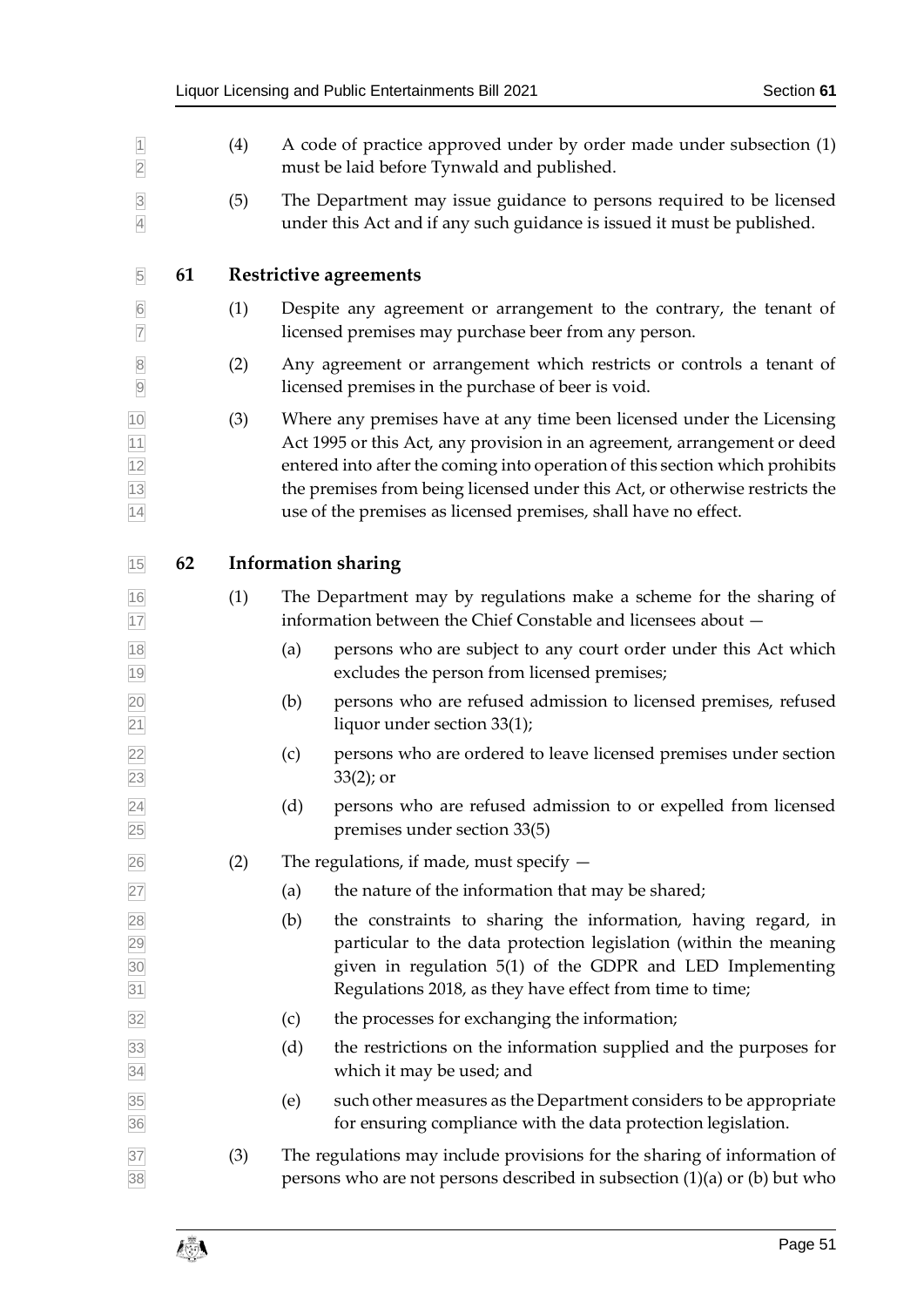have requested licensees to take measures that will assist the person in his or her efforts to reduce the amount of liquor he or she consumes.

# <span id="page-51-0"></span> **PART 11 – REPEALS, AMENDMENTS AND TRANSITIONAL 4 <b>ARRANGEMENTS**

#### <span id="page-51-1"></span>**63 Transitional provisions, amendments and repeals**

- <span id="page-51-3"></span>(1) The enactments specified in Schedule 1 are repealed.
- <span id="page-51-4"></span> $\sqrt{7}$  (2) The amendments specified in Schedule 2 have effect.
- (3) Schedule 1 and schedule 2 may be amended by an under made under sectio[n 2](#page-12-2)

## <span id="page-51-2"></span>**64 Triennial session of the Court under the Licensing Act 1995 extended**

After section 4(5) of the *Licensing Act 1995* insert —

 $\left| \begin{array}{cc} \frac{1}{2} \end{array} \right|$  "(6) Notwithstanding subsection (1) and (5), where a triennial sitting of 13 the court is due to be held before 31st March 2022, that sitting shall instead be held before 31st March 2023.".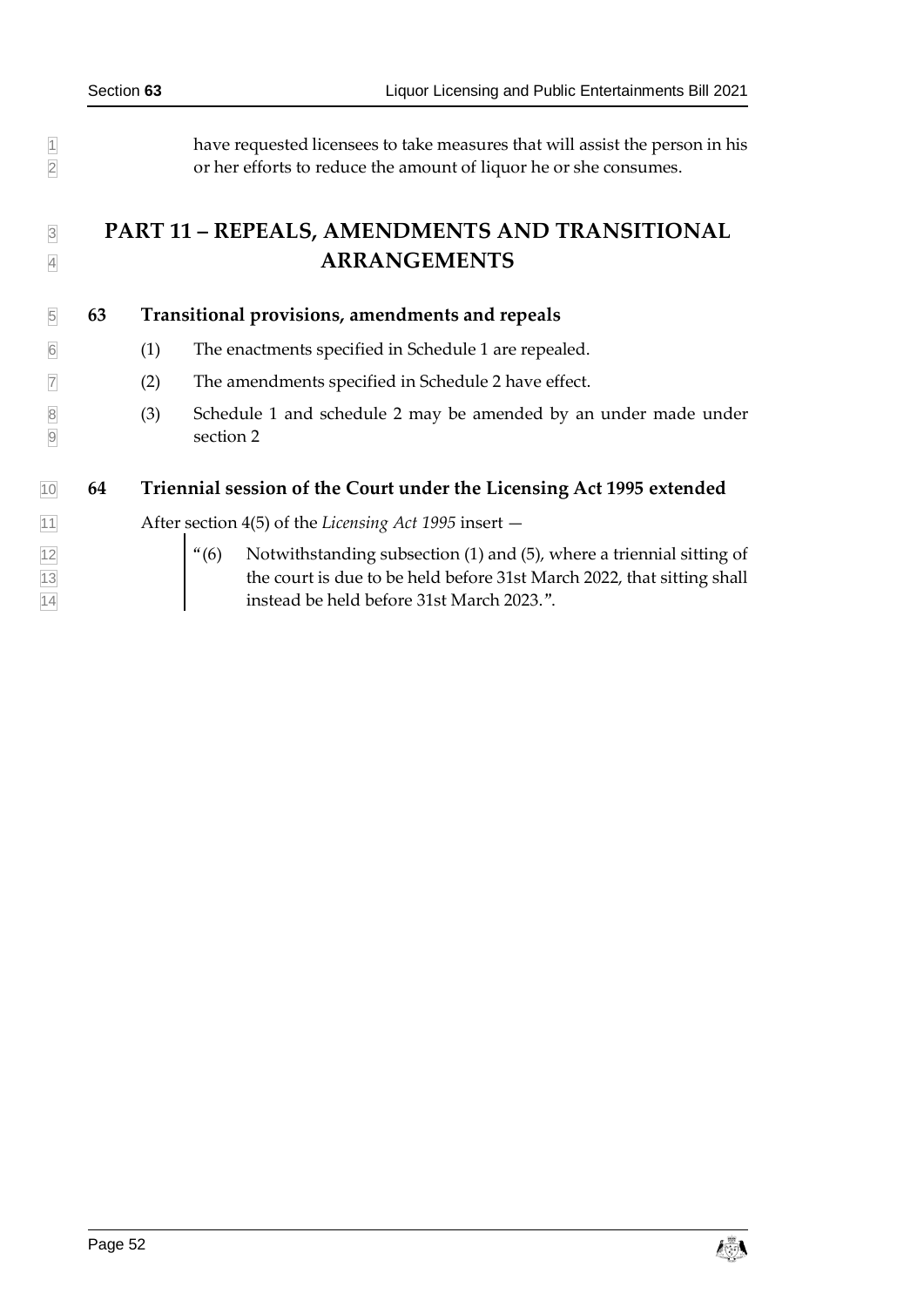<span id="page-52-1"></span><span id="page-52-0"></span>

| 1               | <b>SCHEDULE 1</b>                                                      |
|-----------------|------------------------------------------------------------------------|
|                 | [Section $63(1)$ ]                                                     |
| $\beta$         | <b>REPEALS</b>                                                         |
| $\vert 4 \vert$ | The following enactments are repealed $-$                              |
| 5               | Local Government (Singing Rooms) Act 1928;                             |
| $\sqrt{6}$      | Music and Dancing Act 1961;                                            |
| $\overline{7}$  | Music and Dancing Act 1971;                                            |
| $\delta$        | Licensing Act 1995;                                                    |
| $\Theta$        | Licensing (Amendment) Act 2020;                                        |
| 10              | Sections 243 to 253 of the Local Government Consolidation Act 1916;    |
| 11<br>12        | Section 2 of the Local Government (Miscellaneous Provisions) Act 1976. |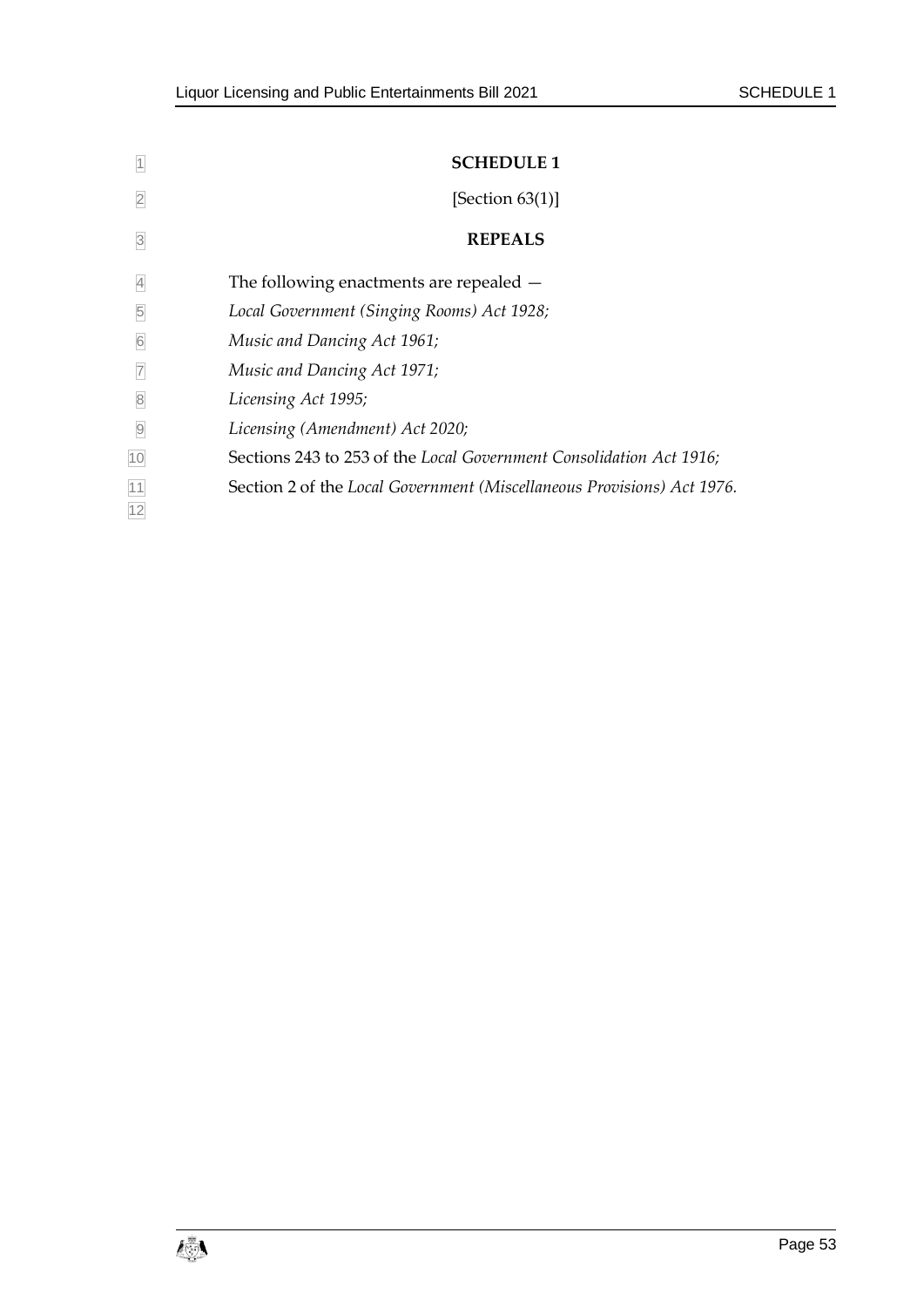<span id="page-53-1"></span><span id="page-53-0"></span>

| $\vert$ 1                                             |                          | <b>SCHEDULE 2</b>                                                                                                                                                                                                        |  |  |  |  |
|-------------------------------------------------------|--------------------------|--------------------------------------------------------------------------------------------------------------------------------------------------------------------------------------------------------------------------|--|--|--|--|
| $\overline{2}$                                        |                          | <b>AMENDMENT OF ENACTMENTS</b>                                                                                                                                                                                           |  |  |  |  |
| $\overline{3}$                                        |                          | Section 63(2)                                                                                                                                                                                                            |  |  |  |  |
| $\overline{4}$                                        | 1                        | Casino Act 1986 amended                                                                                                                                                                                                  |  |  |  |  |
| $\overline{5}$                                        | In the Casino Act 1986 - |                                                                                                                                                                                                                          |  |  |  |  |
| $6\overline{6}$<br>$\overline{7}$                     | (a)                      | in sections 3(9), for "Licensing Act 1961" substitute "Liquor Licensing<br>and Public Entertainments Act 2021";                                                                                                          |  |  |  |  |
| 8<br>9<br>10<br>10                                    | (b)                      | in section $5(6)(c)$ , for "section 134(1) of the Licensing Act 1961<br>(drunkenness in licensed premises)" substitute "section 30(1) of the<br>Liquor Licensing and Public Entertainments Act 2021";                    |  |  |  |  |
|                                                       | (c)                      | in section 5A(1)(a) for "Licencing Act 1995" substitute "Liquor<br>Licensing and Public Entertainments Act 2021";                                                                                                        |  |  |  |  |
| $\frac{11}{12}$<br>$\frac{13}{14}$<br>$\frac{14}{15}$ | (d)                      | in sections $8(1)$ , $12H(1)$ , $12H(2)(b)$ and 22, in the definition of<br>"liquor", for "Licensing Act 1995" substitute "Liquor Licensing and<br>Public Entertainments Act 2021";                                      |  |  |  |  |
| $\frac{16}{17}$<br>$\frac{18}{19}$                    | (e)                      | in section 8(2)(a), for "section 9(1) of the Licensing Act 1995"<br>substitute "section 15(1) or (2) (regulations: determination of<br>application) of the Liquor Licensing and Public Entertainments Act<br>$2021$ ";   |  |  |  |  |
|                                                       | (e)                      | sections $12C(13)$ and 16 are repealed;                                                                                                                                                                                  |  |  |  |  |
| $\frac{20}{21}$<br>$\frac{22}{23}$<br>$\frac{23}{24}$ | (f)                      | in section 12H(3)(a), for "section 9(1) of the Licensing Act 1995"<br>substitute "section 15(1) or (2) (regulations: determination of<br>application) of the Liquor Licensing and Public Entertainments Act<br>$2021$ "; |  |  |  |  |
| $\frac{25}{26}$ $\frac{27}{28}$                       | (g)                      | in section 12I, for "section 37 of the Licensing Act 1995" substitute<br>"section 35 of the Liquor Licensing and Public Entertainments Act<br>$2021$ ";                                                                  |  |  |  |  |
|                                                       | (h)                      | for Schedule 1 there is substituted -                                                                                                                                                                                    |  |  |  |  |
| 29                                                    |                          | "SCHEDULE 1                                                                                                                                                                                                              |  |  |  |  |
| $\frac{30}{31}$ $\frac{31}{32}$                       |                          | EXCEPTIONS, ADAPTATIONS AND MODIFICATIONS SUBJECT TO<br>WHICH THE LIQUOR LICENSING AND PUBLIC ENTERTAINMENTS<br><b>ACT 2021 APPLIES</b>                                                                                  |  |  |  |  |
| 33                                                    |                          | Section 8                                                                                                                                                                                                                |  |  |  |  |
| $\frac{34}{35}$                                       | (1)                      | References to a licence shall be construed as references to a licence<br>under section $8(2)$ or $12H(3)$ of this Act (as the context requires) and                                                                      |  |  |  |  |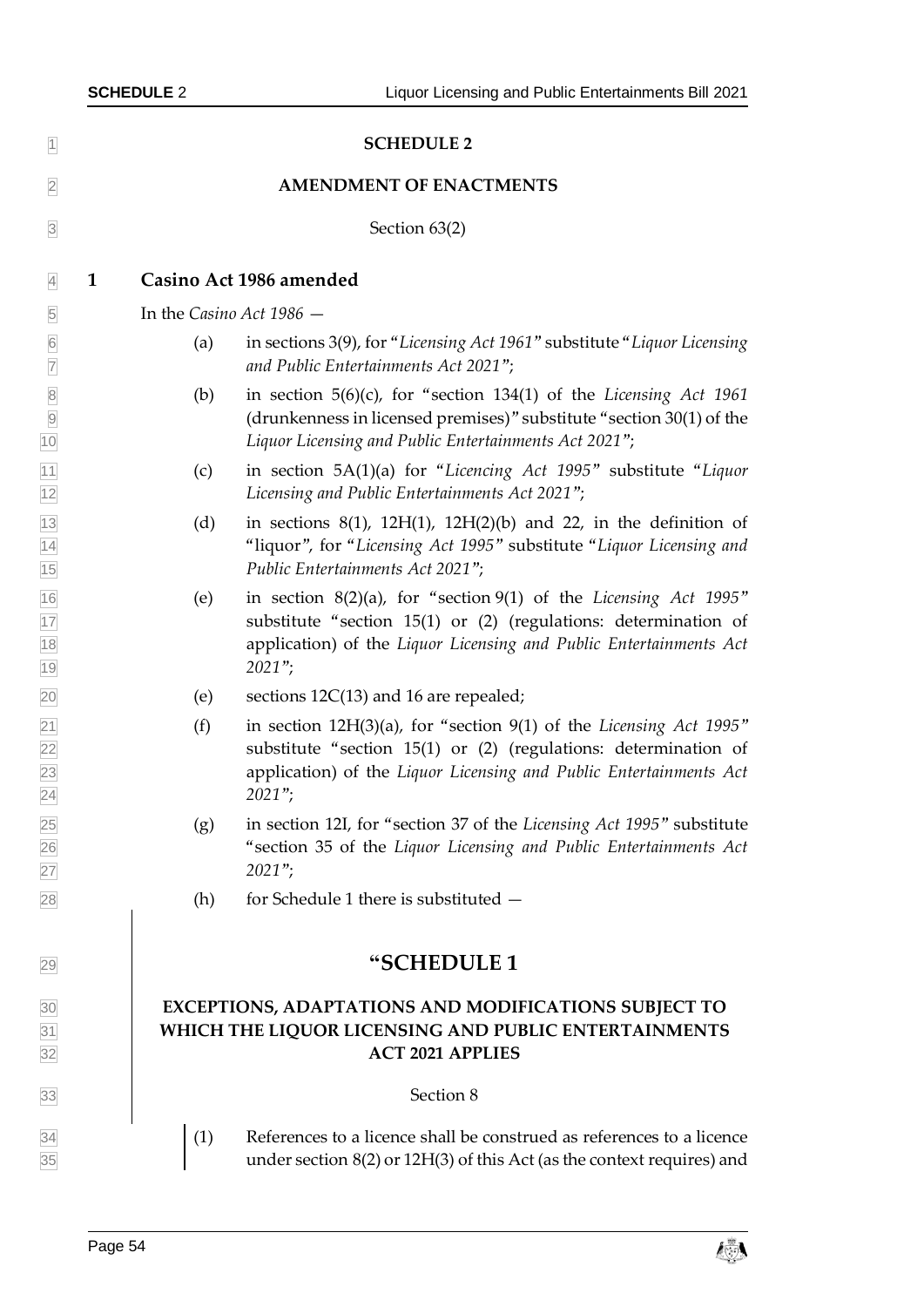| $\overline{1}$<br>$\overline{2}$   |                |                                                                                                                                                                                                                                                                                                     | "holder of a licence" and "licensed premises" shall be construed<br>accordingly.                                                                                                                                                                            |  |  |
|------------------------------------|----------------|-----------------------------------------------------------------------------------------------------------------------------------------------------------------------------------------------------------------------------------------------------------------------------------------------------|-------------------------------------------------------------------------------------------------------------------------------------------------------------------------------------------------------------------------------------------------------------|--|--|
| $\overline{3}$                     |                | (2)<br>The following provisions shall not apply $-$                                                                                                                                                                                                                                                 |                                                                                                                                                                                                                                                             |  |  |
| $\overline{4}$                     |                | Part 1 (licensing courts);                                                                                                                                                                                                                                                                          |                                                                                                                                                                                                                                                             |  |  |
| 5                                  |                |                                                                                                                                                                                                                                                                                                     | Part 2 (liquor licensing) except section 15;                                                                                                                                                                                                                |  |  |
| $6\,$                              |                |                                                                                                                                                                                                                                                                                                     | sections 28 (alterations);                                                                                                                                                                                                                                  |  |  |
| $\overline{7}$                     |                |                                                                                                                                                                                                                                                                                                     | section 29 (display of notices at licensed premises);                                                                                                                                                                                                       |  |  |
| $\overline{8}$                     |                |                                                                                                                                                                                                                                                                                                     | section 35 (gaming on licensed premises);                                                                                                                                                                                                                   |  |  |
| $\overline{9}$                     |                |                                                                                                                                                                                                                                                                                                     | section 54 (inspection of premises);                                                                                                                                                                                                                        |  |  |
| 10                                 |                |                                                                                                                                                                                                                                                                                                     | section 39 (appeals);                                                                                                                                                                                                                                       |  |  |
| 11                                 |                |                                                                                                                                                                                                                                                                                                     | section 47 (disqualification).".                                                                                                                                                                                                                            |  |  |
| 12                                 | $\overline{2}$ |                                                                                                                                                                                                                                                                                                     | Cinematograph Act 1977 amended                                                                                                                                                                                                                              |  |  |
| 13                                 |                |                                                                                                                                                                                                                                                                                                     | In the Cinematograph Act $1977 -$                                                                                                                                                                                                                           |  |  |
| $\frac{14}{15}$<br>$\frac{15}{16}$ |                | (a)                                                                                                                                                                                                                                                                                                 | in section 10(2), for "section 56 of the Licensing Act 1995" substitute<br>"section 39 of the Liquor Licensing and Public Entertainments Act                                                                                                                |  |  |
|                                    |                |                                                                                                                                                                                                                                                                                                     | $2021$ ";                                                                                                                                                                                                                                                   |  |  |
| 17<br>18<br>19<br>20               |                | (b)                                                                                                                                                                                                                                                                                                 | in section 11(1), for "under the Music and Dancing Act 1961, and an<br>authorisation under section 28 of the Licensing Act 1995 or an order<br>under section 55 of that Act" substitute "under the Liquor Licensing<br>and Public Entertainments Act 2021". |  |  |
| $\overline{21}$                    | 3              |                                                                                                                                                                                                                                                                                                     | Highways Act 1986 amended                                                                                                                                                                                                                                   |  |  |
| $\frac{22}{23}$<br>$\frac{24}{25}$ |                | In section 78(16) of the Highways Act 1986 (provision of cafes, kiosks, etc. in<br>highways) for "Section 57 (selling liquor without licence) of the Licensing Act<br>1995" substitute "Section 40 (selling liquor without licence) of the Liquor Licensing<br>and Public Entertainments Act 2021". |                                                                                                                                                                                                                                                             |  |  |
| 26                                 | 4              | Hypnotism Act 1988 amended                                                                                                                                                                                                                                                                          |                                                                                                                                                                                                                                                             |  |  |
| 27                                 |                |                                                                                                                                                                                                                                                                                                     | Section 3(2) of the Hypnotism Act 1988 is repealed.                                                                                                                                                                                                         |  |  |
| 28                                 | 5              | Water Act 1991 amended                                                                                                                                                                                                                                                                              |                                                                                                                                                                                                                                                             |  |  |
| 29<br>30                           |                | In Schedule 6 (requirement to take metered supply) to the Water Act 1991, in                                                                                                                                                                                                                        |                                                                                                                                                                                                                                                             |  |  |
|                                    |                |                                                                                                                                                                                                                                                                                                     | paragraph 3(2)(c), for "(with the meaning of the Licensing Act 1995)" substitute                                                                                                                                                                            |  |  |
| 31                                 |                |                                                                                                                                                                                                                                                                                                     | "(within the meaning of the Liquor Licensing and Public Entertainments Act 2021)".                                                                                                                                                                          |  |  |
| 32                                 | 6              |                                                                                                                                                                                                                                                                                                     | Noise Act 2006 amended                                                                                                                                                                                                                                      |  |  |
| 33                                 |                |                                                                                                                                                                                                                                                                                                     | In section 1(4) (investigation of complaints of noise from premises at night) of the                                                                                                                                                                        |  |  |
| 34                                 |                | Noise $Act$ 2006 $-$                                                                                                                                                                                                                                                                                |                                                                                                                                                                                                                                                             |  |  |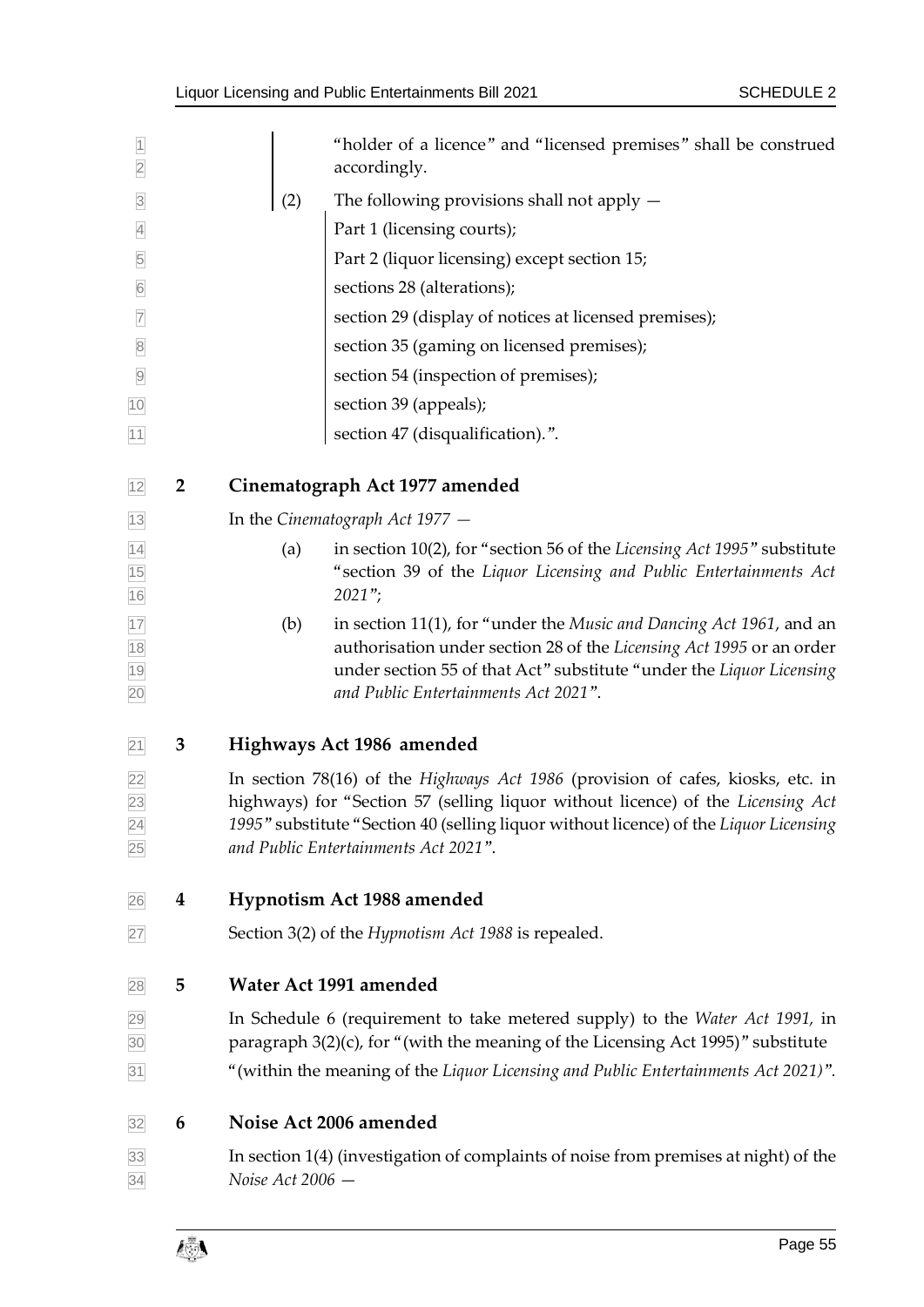|                                  | <b>SCHEDULE 2</b>                | Liquor Licensing and Public Entertainments Bill 2021                                                                                                            |
|----------------------------------|----------------------------------|-----------------------------------------------------------------------------------------------------------------------------------------------------------------|
| $\overline{1}$                   | (a)                              | in paragraph (b), after the semi-colon insert "and"; and                                                                                                        |
| $\overline{2}$                   |                                  |                                                                                                                                                                 |
| $\overline{3}$<br>$\overline{4}$ |                                  | (b) for paragraphs (c), (d) and (e) substitute $-$<br>"(c) licensed premises under the <i>Liquor Licensing and Public</i><br><i>Entertainments Act 2021."</i> . |
| $\overline{5}$                   | <b>Equality Act 2017 amended</b> |                                                                                                                                                                 |
| $\overline{6}$                   |                                  | In Schedule 3 of the Equality Act 2017, for paragraph 32(4)(c) substitute $-$                                                                                   |
| $\overline{7}$<br>$\mathbf 8$    |                                  | "(c) "sale by retail" has the meaning given in section 5 of the Liquor Licensing and Entertainments Act 2021; and".                                             |

# 9 **8 Other minor and consequential amendments**

10 In the provisions of the following enactments, for "*Licensing Act 1995*" there is 11 substituted "*Liquor Licensing and Public Entertainments Act 2021" –*

| Enactment                              | Provision                                        |
|----------------------------------------|--------------------------------------------------|
| Mines and Quarries Regulation Act      | Section 7 (prohibition of payment of wages at    |
| 1950                                   | public houses, etc)                              |
| Children And Young Persons Act 1966    | Section 5 (giving intoxicating liquor to         |
|                                        | children under five)                             |
| Custody Act 1995                       | Schedule 1A (security of institutions),          |
|                                        | paragraph 1(3)(a)                                |
| Road Transport Act 2001                | Section 43(5) (supply of liquor to driver or     |
|                                        | conductor)                                       |
| Control of Employment Act 2014         | Schedule 1 (exemptions), paragraph 10(1)         |
|                                        | (interpretation), in the definition of "licensed |
|                                        | premises)                                        |
| Elections (Keys and Local Authorities) | Section 119(4) and (5) (disciplinary action on   |
| Act 2020                               | report etc. of corrupt practice)                 |

12 13